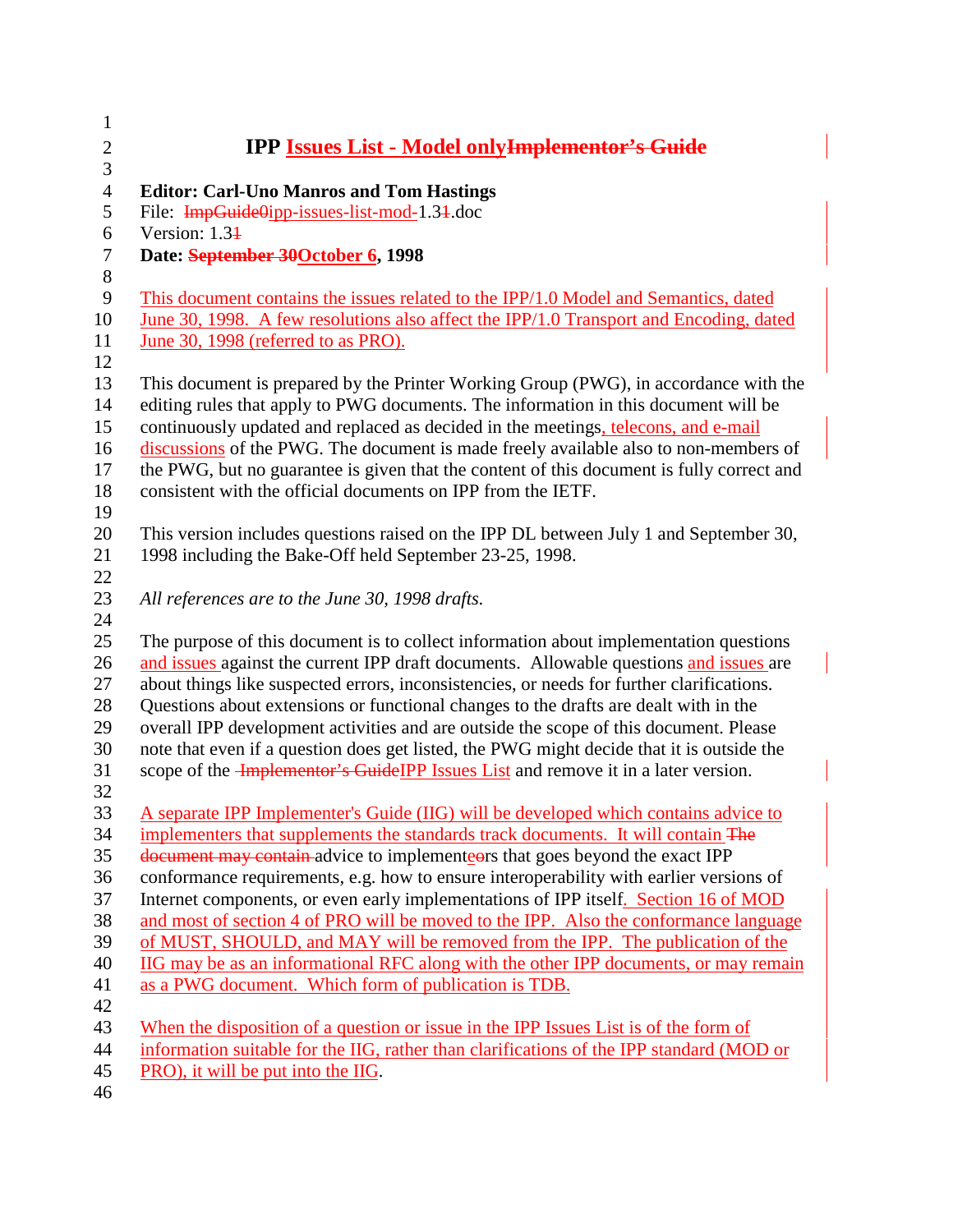Each new **Question** on the IPP DL has been listed in a separate table. Added in the table

is also one section called **Discussion**, which reflects comments back from other IPP DL

participants. When the PWG has come up with an agreed Answer to the Question, it is

reflected in the **Answer** section of the table. Before an issue is completely resolved, the

51 exact text for the MOD, PRO, or IIG will be included in the Answer section for review<br>52 and approval, including which document(s) will be changed. At this stage, the **Discussie** 

and approval, including which document(s) will be changed.At this stage, the **Discussion**

- section is usually removed.
-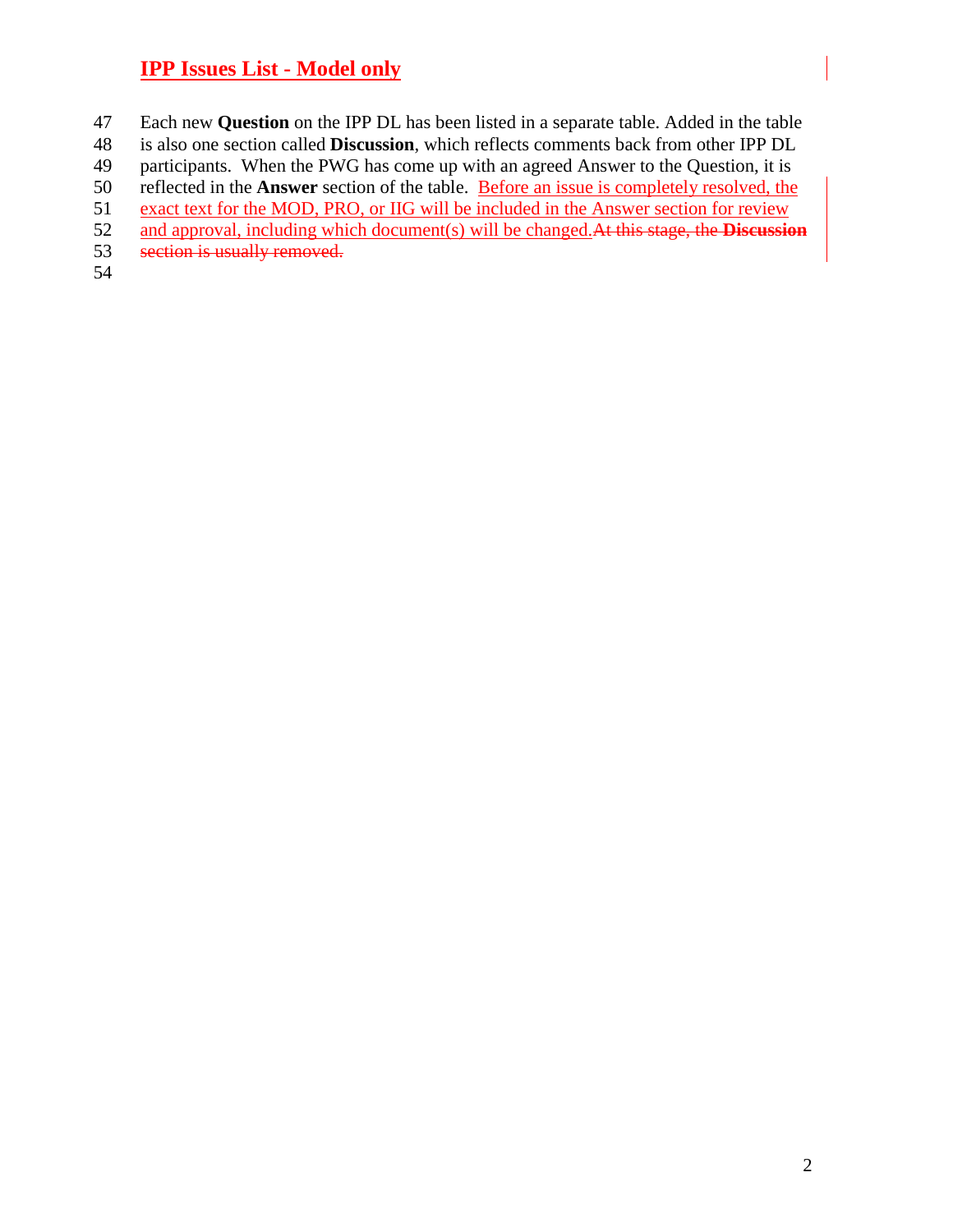## TABLE OF CONTENTS

| 56  |                                                                                         |
|-----|-----------------------------------------------------------------------------------------|
| 57  | $\mathbf{1}$                                                                            |
| 58  |                                                                                         |
| 59  | $\overline{2}$                                                                          |
| 60  |                                                                                         |
| 61  |                                                                                         |
| 62  |                                                                                         |
| 63  | 1.4 Are "document-format-default" and "document-format-supported" REQUIRED              |
| 64  |                                                                                         |
| 65  |                                                                                         |
| 66  | 1.6 Should we add "pages-per-minute" Printer Description attribute to IPP-MOD,          |
| 67  |                                                                                         |
| 68  |                                                                                         |
| 69  | 1.8 Is it ok for an IPP Printer to restrict Create-Job, Send-Document, and Send-URI to  |
| 70  |                                                                                         |
| 71  | 1.9 Requirements for "printer-up-time" versus "time-at-creation", "time-at-processing", |
| 72  |                                                                                         |
| 73  |                                                                                         |
| 74  |                                                                                         |
| 75  |                                                                                         |
| 76  | 1.13 Job-attribute response to Hold-Job, Release-Job, Restart-Job 19                    |
| 77  |                                                                                         |
| 78  |                                                                                         |
| 79  |                                                                                         |
| 80  |                                                                                         |
| 81  |                                                                                         |
| 82  |                                                                                         |
| 83  |                                                                                         |
| 84  |                                                                                         |
| 85  | 1.22 A Paused printer may never return a response to Print-job until Resumed25          |
| 86  | 1.23 Returning job-uri and job-id when "job-template" attributes are requested 25       |
| 87  | 1.24 Definition of 'successful-attributes-substituted-or-ignored' and unsupported       |
| 88  |                                                                                         |
| 89  |                                                                                         |
| 90  |                                                                                         |
| 91  | 1.27 How staple multiple documents as one document, but start each document on a        |
| 92  |                                                                                         |
| 93  | 1.28 What MUST an IPP object do if Create-Job never gets an Add-Document or             |
| 94  |                                                                                         |
| 95  | 1.29 What does an IPP Printer return in a Print-Job response if the job was canceled by |
| 96  |                                                                                         |
| 97  |                                                                                         |
| 98  |                                                                                         |
| 99  |                                                                                         |
| 100 |                                                                                         |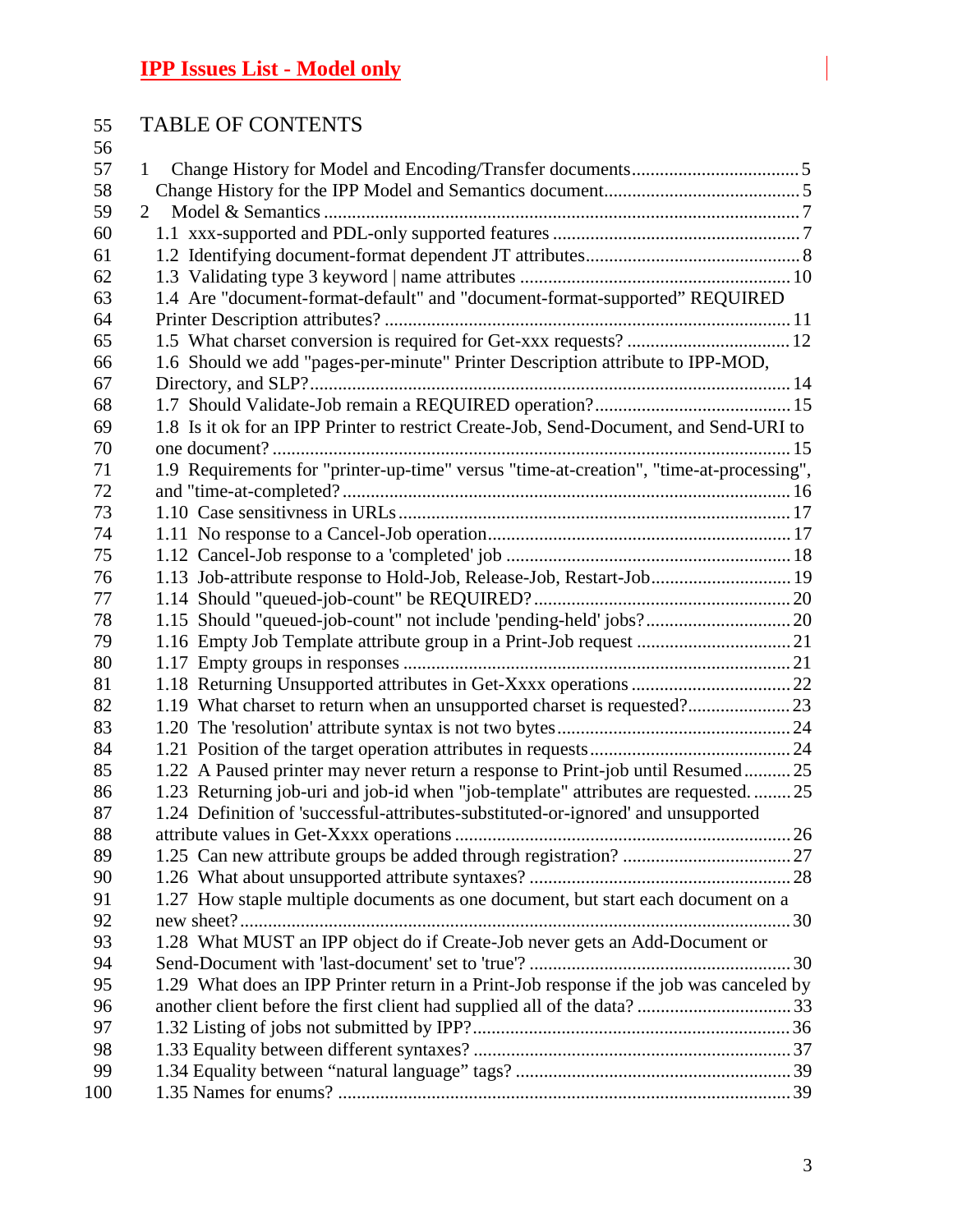| 101 |  |
|-----|--|
| 102 |  |
| 103 |  |
| 104 |  |
| 105 |  |
| 106 |  |
| 107 |  |
| 108 |  |
| 109 |  |
| 110 |  |
| 111 |  |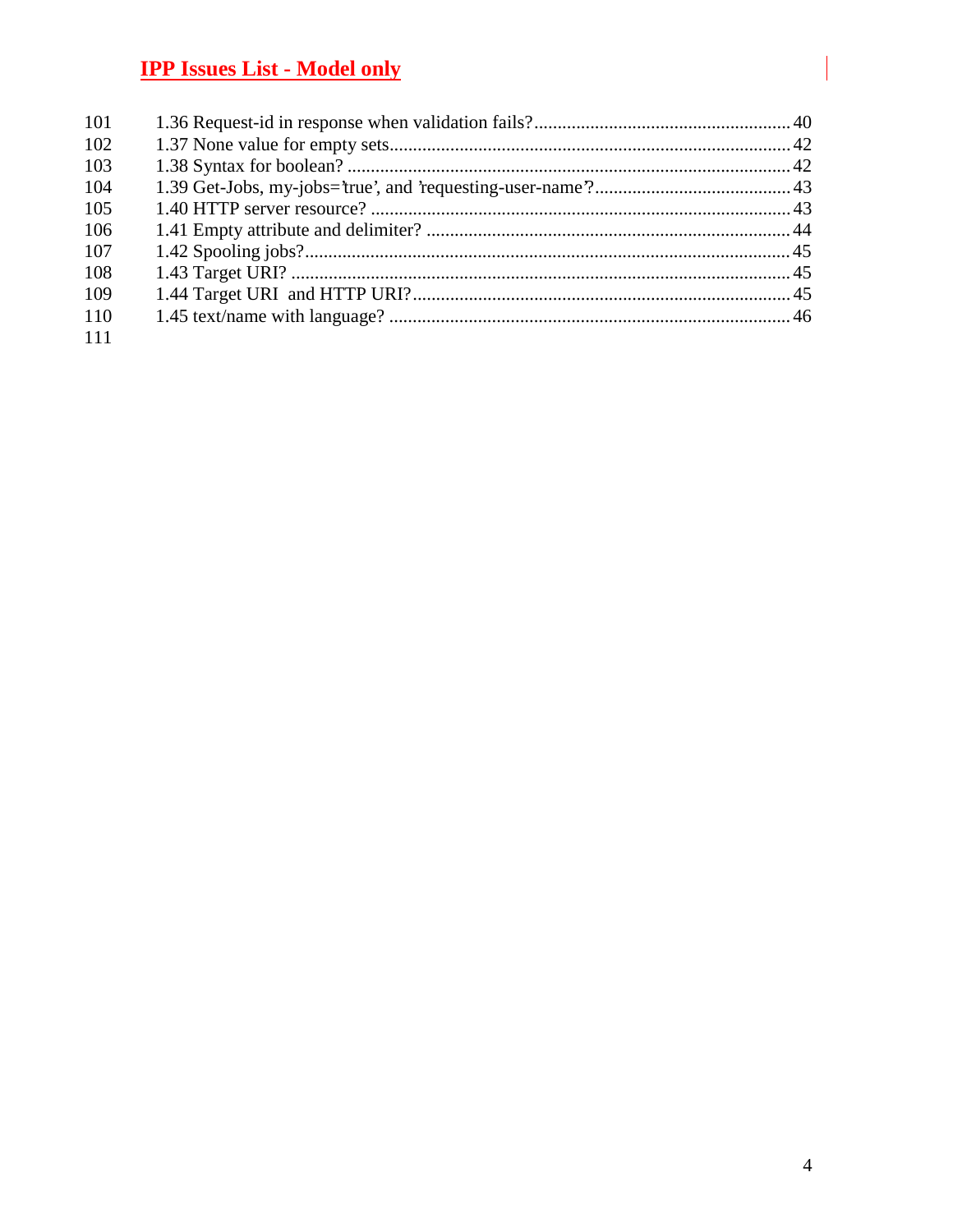#### 112

### 113 **1 Change History for Model and Encoding/Transfer documents**

114 We agreed that the Model and Semantics (MOD) and the Encoding/Transfer documents

115 (PRO) should have a change history that lists the substantive changes from the June 30

116 document. It should also contain major clarifications, but not list every minor

117 clarification. This section contains copies of those change histories.

### 118 **Change History for the IPP Model and Semantics document**

- 119 The following substantive changes and major clarifications have been made to this
- 120 document from the June 30, 1998 version based on the interoperability testing that took
- 121 place September 23-25 1998. These changes are the ones that might affect
- 122 implementations. Clarifications that are unlikely to affect implementations are not listed.
- 123 The issue numbers refer to the IPP Issues List.
- 124

| <b>Section</b>          | Description                                                                                                                                                                                                                                                                                                                                     |
|-------------------------|-------------------------------------------------------------------------------------------------------------------------------------------------------------------------------------------------------------------------------------------------------------------------------------------------------------------------------------------------|
| 3.1.2<br>16.3.3         | Clarify that the IPP object SHOULD NOT validate the range of the<br>request-id being 1 to 2**31-1, but accepts and returns any value. Clients<br>MUST still keep in the range though. (Issue 1.36)                                                                                                                                              |
| 3.2.4                   | Clarified that an IPP Printer that supports the Create-Job operation MUST<br>handle the situation when a client does not supply Send-Document or<br>Send-URI operations within a one- to four-minute time period. Also<br>clarified that a client MUST send documents in a multi-document job<br>without undue or unbounded delay. (Issue 1.28) |
| 3.3.3                   | Clarified that Cancel-Job MUST be rejected if the job is in 'completed'.<br>'canceled', or 'aborted' job states. (Issue 1.12)                                                                                                                                                                                                                   |
| 4.1.1.3<br>4.1.2.3      | Added sections about comparing textWithLanguage and<br>textWithoutLanguage indicating that the explicit language MUST match<br>the implicit language. Same for comparing nameWithLanguage and<br>nameWithoutLanguage. A keyword value never matches either type of<br>value, even if the language is 'en-us'. (Issue 1.33 and 1.34)             |
| 4.1.5                   | Clarified regarding the case-insensitivity of URLs. (Issue 1.10)                                                                                                                                                                                                                                                                                |
| 4.4.18<br>and<br>4.4.19 | Clarified that the "document-format-default" and "document-format-<br>supported" Printer Description attributes are REQUIRED. (Issue 1.4)                                                                                                                                                                                                       |
| 4.4.21                  | Changed "queued-job-count" from OPTIONAL to RECOMMENDED.<br>(Is sue 1.14)                                                                                                                                                                                                                                                                       |
| 8.5                     | Added a new section RECOMMENDING listing non-IPP jobs using Get-<br>Jobs whether or not assigning them a job-id and job-uri. Leave assigning<br>job-id and job-uri and supporting other IPP operations on foreign jobs as<br>an implementer option. (Issue 1.32)                                                                                |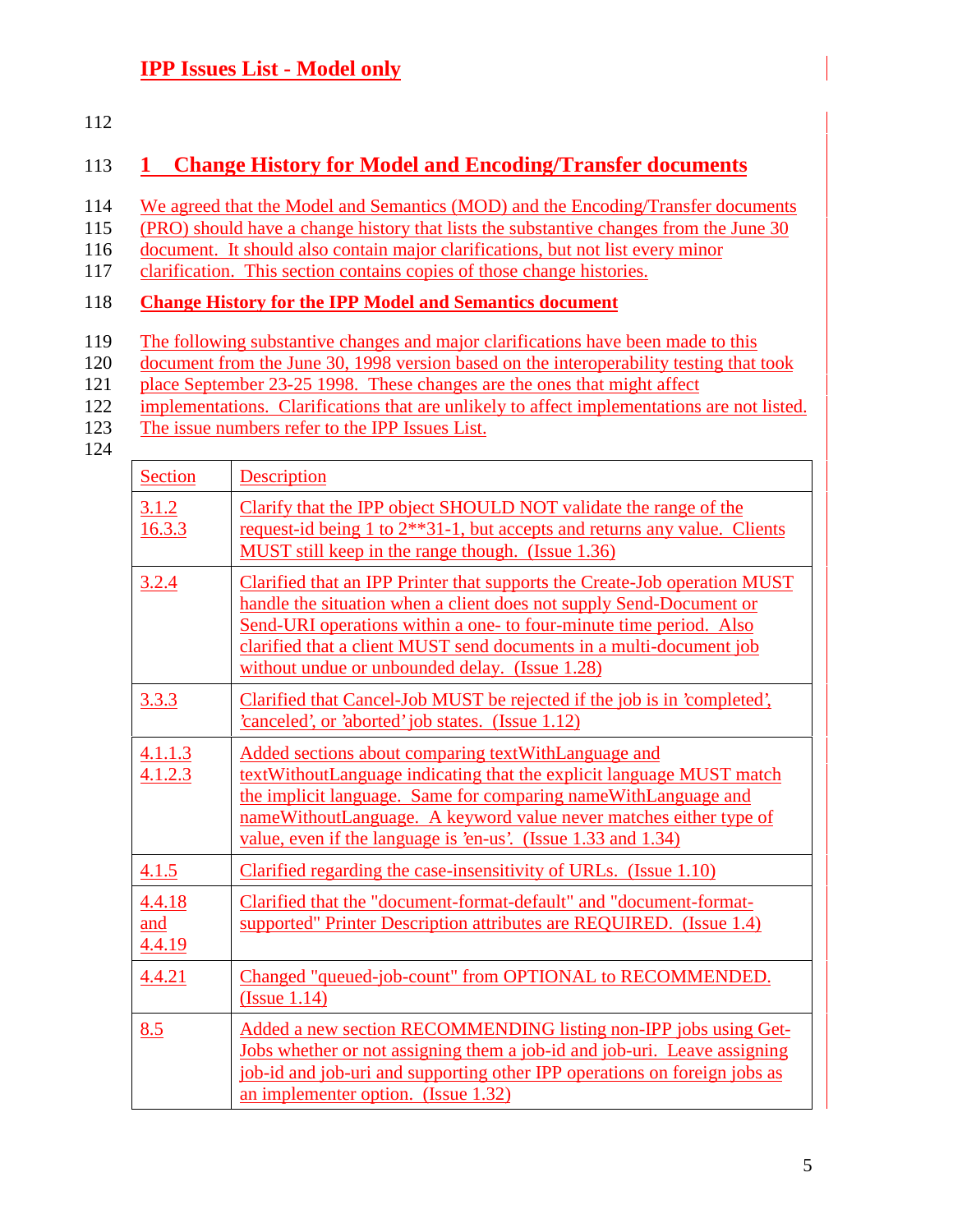| 14.1.2.2   | Clarified that an IPP object MUST return 'successful-ok-ignored-or-                                                                                                                                                          |
|------------|------------------------------------------------------------------------------------------------------------------------------------------------------------------------------------------------------------------------------|
| and        | substituted-attributes' $(0x1)$ , rather than 'successful-ok' $(0x0)$ , when a client                                                                                                                                        |
| Get-xxx    | supplied unsupported attributes as values of the 'requested-attributes'                                                                                                                                                      |
| operations | operation attribute. (Issue 1.24)                                                                                                                                                                                            |
| 14.1.5.9   | Added a new error code 'server-error-job-canceled' (0x0508) to be returned<br>if a job is canceled by another client or aborted by the IPP object while the<br>first client is still sending the document data. (Issue 1.29) |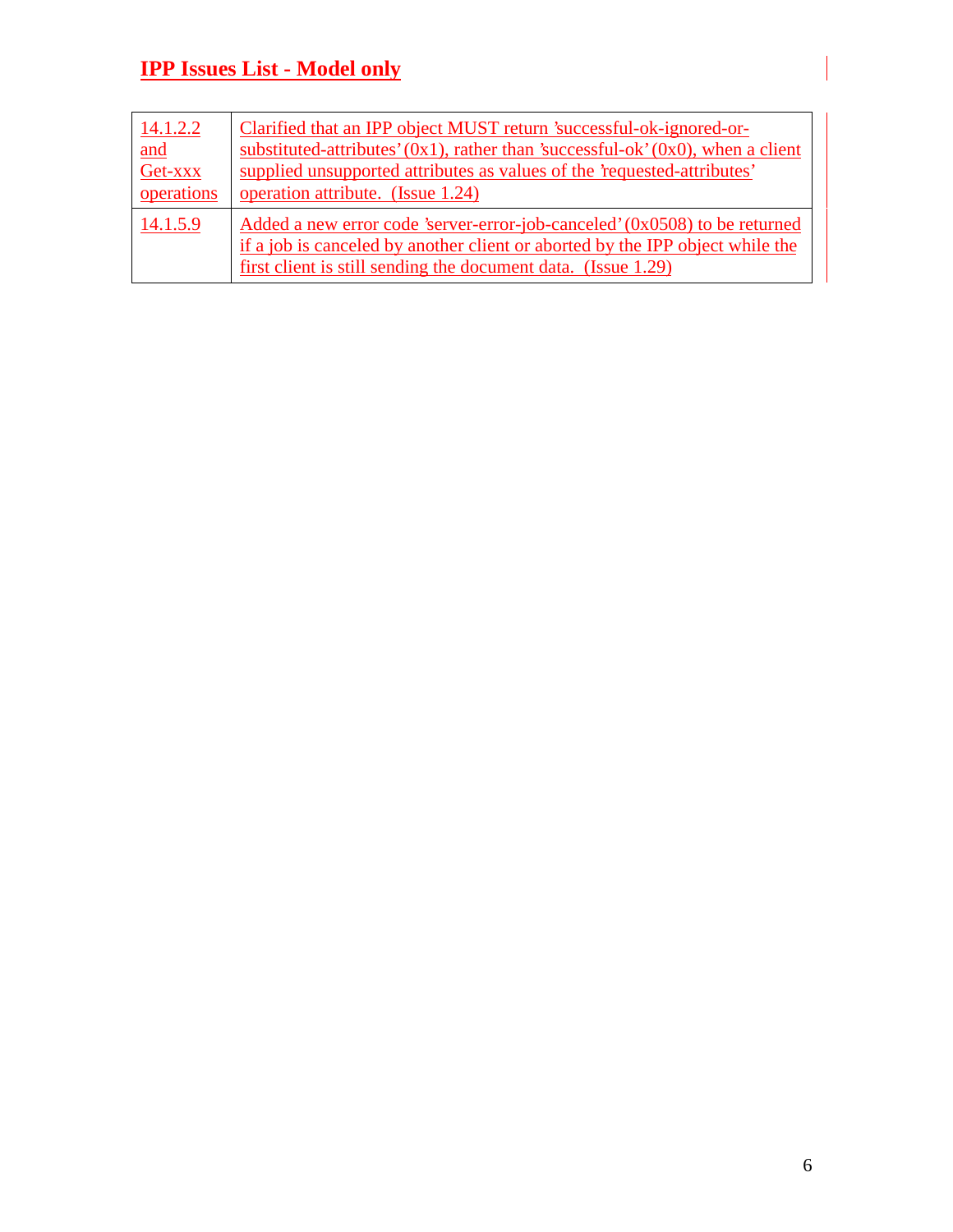### 125

## 126 **2 Model & Semantics**

| <b>Question</b>   | 1.1 xxx-supported and PDL-only supported features                                                                                                                                                                                                                                                                                                                                                                                                                                                                                                                                                                                                                                                                         |
|-------------------|---------------------------------------------------------------------------------------------------------------------------------------------------------------------------------------------------------------------------------------------------------------------------------------------------------------------------------------------------------------------------------------------------------------------------------------------------------------------------------------------------------------------------------------------------------------------------------------------------------------------------------------------------------------------------------------------------------------------------|
|                   | For each job template attribute there is the associated default and<br>supported values. I have a question about the xxx-supported values.<br>Imagine a printer that say supports binding which may be controlled by<br>various PDL commands, but does not support controlling binding via the<br>IPP finishings job template attribute. Should the printer response to<br>finishings-supported include binding or not? I assume that it should not<br>include binding as this would give the idea to the client that binding can<br>be controlled with the finishings attribute. Thus, xxx-supported is not<br>intended to indicate printer capabilities, but rather support for the IPP<br>attributes. Is this correct? |
|                   | <b>Stuart Rowley</b>                                                                                                                                                                                                                                                                                                                                                                                                                                                                                                                                                                                                                                                                                                      |
| <b>Discussion</b> | Should we add a new series of Printer Description attributes of the form:<br>"xxx-supported-in-document-data?                                                                                                                                                                                                                                                                                                                                                                                                                                                                                                                                                                                                             |
| Answer            | Correct. The values of "xxx-supported" attributes MUST not include                                                                                                                                                                                                                                                                                                                                                                                                                                                                                                                                                                                                                                                        |
| 8/19/1998         | values that are only supported in the PDL data stream. The values do<br>include values that are supported in both the protocol and the PDL data<br>stream, as well as values that are supported only in the protocol. The<br>values MAY also include actions carried about manually by an operator<br>on a completed job, such as stapling or bursting. Yes, further attributes<br>may be added in the future. Capability might be provided by post<br>processing outside the printer.<br>No change to MOD. Add question and answer to FAQ                                                                                                                                                                                |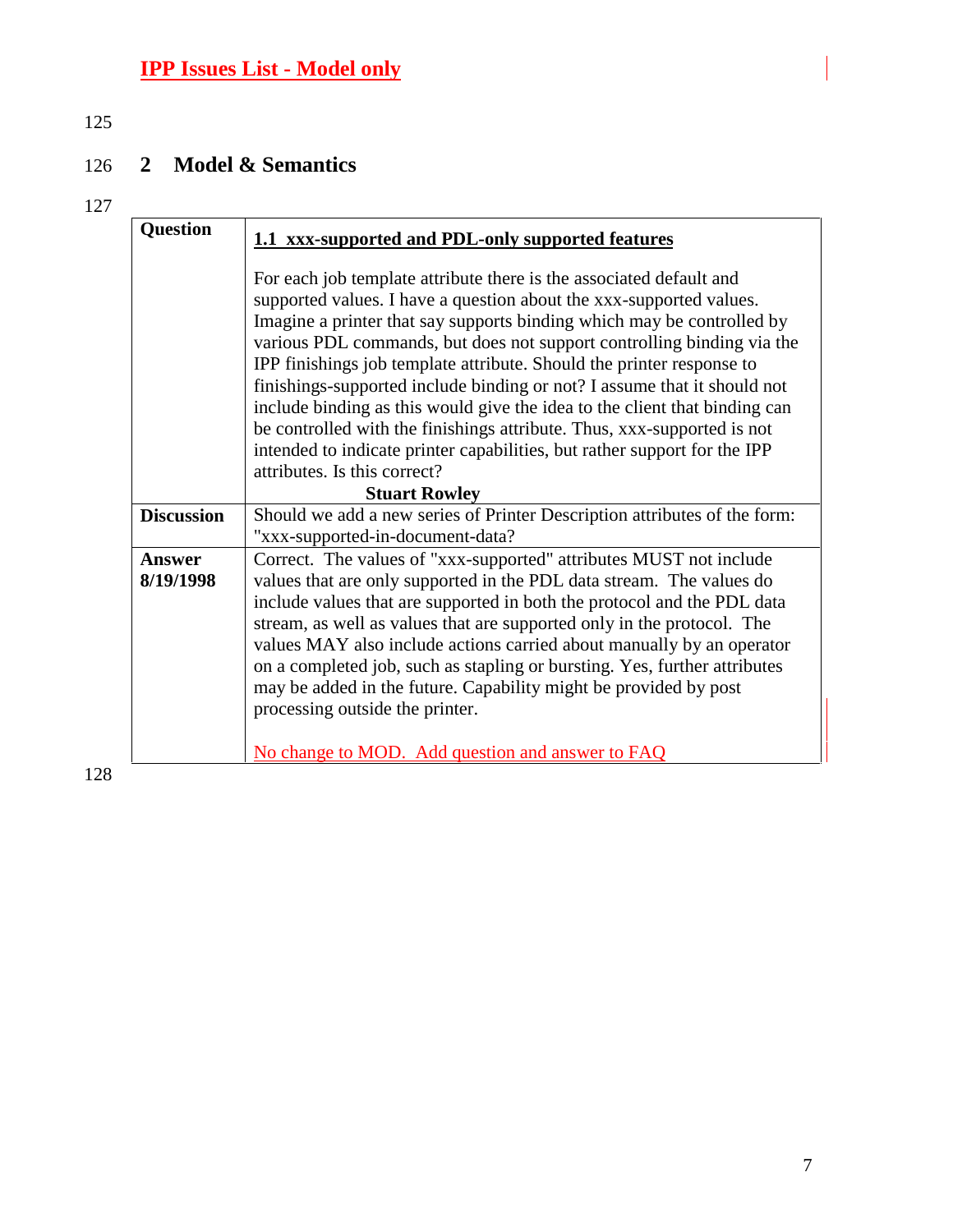| <b>Question</b> | 1.2 Identifying document-format dependent JT attributes                                                                                                                                                                                                                                                                                                                                                                                                                                                                                                                                                                                                                                                                                                                                                                                   |
|-----------------|-------------------------------------------------------------------------------------------------------------------------------------------------------------------------------------------------------------------------------------------------------------------------------------------------------------------------------------------------------------------------------------------------------------------------------------------------------------------------------------------------------------------------------------------------------------------------------------------------------------------------------------------------------------------------------------------------------------------------------------------------------------------------------------------------------------------------------------------|
|                 | It looks like the problem discussed in "document-format-supported"<br>[MOD needs clarification],<br>http://www.findmail.com/list/ipp/showthread.html?num=3864 was<br>addressed in the new MOD, ftp://ftp.ietf.org/internet-drafts/draft-ietf-ipp-<br>model-10.txt June 30, 1998. The new words say:                                                                                                                                                                                                                                                                                                                                                                                                                                                                                                                                       |
|                 | "If the Printer object does distinguish between different sets of supported<br>values for each different document format specified by the client, this<br>specialization applies only to the following Printer object attributes:                                                                                                                                                                                                                                                                                                                                                                                                                                                                                                                                                                                                         |
|                 | - Printer attributes that are Job Template attributes ("xxx-default" "xxx-<br>supported", and "xxx-ready" in the Table in Section 4.2),<br>- "pdl-override-supported",<br>- "compression-supported",<br>- "job-k-octets-supported",<br>- "job-impressions-supported,<br>- "job-media-sheets-supported"<br>- "printer-driver-installer",<br>- "color-supported", and<br>- "reference-uri-schemes-supported"                                                                                                                                                                                                                                                                                                                                                                                                                                |
|                 | "The values of all other Printer object attributes (including "document-<br>format-supported") remain invariant with respect to the client supplied<br>document format (except for new Printer description attribute as registered<br>according to section 6.2).                                                                                                                                                                                                                                                                                                                                                                                                                                                                                                                                                                          |
|                 | While this new wording gets around the problem, I think it presents a poor<br>model. It blatantly violates Second Normal Form, in that some Printer<br>attributes depend on the (Printer identifier, document-format) tuple, while<br>others depend only on the Printer identifier. The model says that all these<br>attributes, including those that vary with document-format (e.g., number-<br>up), are attributes of the Printer class of objects. But the implication is<br>that each real-wold printer maps to a whole set of Printer object instances,<br>selected by document-format. Attributes (e.g. printer-name) which don't<br>vary with document-format are redundantly stored in each instance.<br>Updates to attributes that don't vary with document-format (e.g. printer-<br>state) require visiting all the instances. |
|                 | A better model would split the existing Printer into two classes of objects:<br>1) a new, reduced Printer, and 2) something else that could be called<br>"Interpreter". Then the attributes can be normalized between these two<br>new classes. Attributes that don't vary with document-format are assigned<br>to the Printer. Each real-world printer maps to one instance of Printer.                                                                                                                                                                                                                                                                                                                                                                                                                                                  |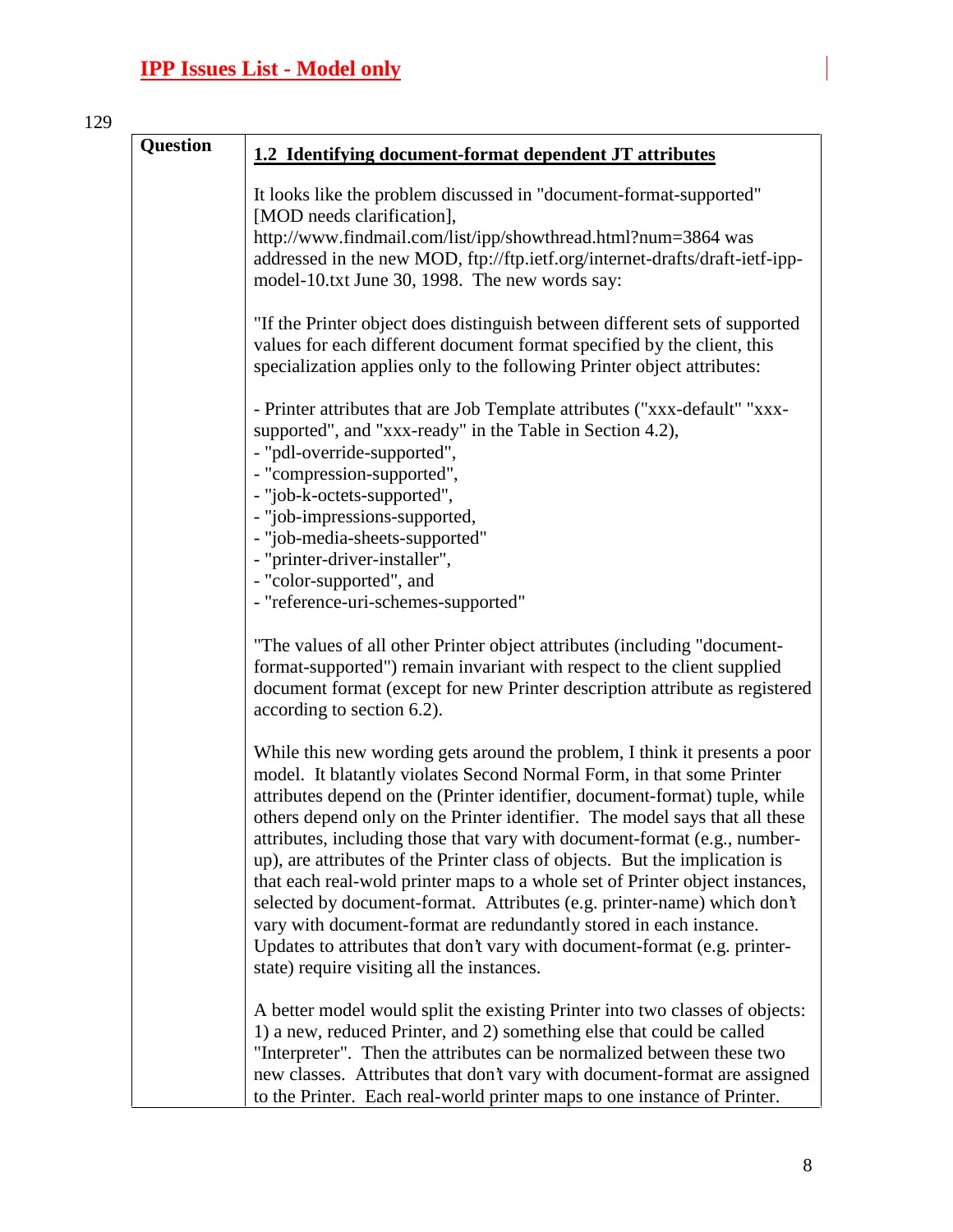|                   | Attributes that do vary with document-format are assigned to Interpreter.                                                                                                                                                                                                                         |
|-------------------|---------------------------------------------------------------------------------------------------------------------------------------------------------------------------------------------------------------------------------------------------------------------------------------------------|
|                   | Each Printer instance contains one or more Interpreter instances, selected                                                                                                                                                                                                                        |
|                   | by document-format.                                                                                                                                                                                                                                                                               |
|                   | I know that IPP doesn't claim to be truly object-oriented. But I think<br>considerations like this are important for a few reasons:                                                                                                                                                               |
|                   | - IPP looks object-oriented, with terms like Object, and attribute, and<br>Operation bandied about. It will lead to confusion if the IPP model is<br>anti-object-oriented. Let's not call Printer an object if it represents<br>something other than what an object is commonly understood to be. |
|                   | - Many implementors are likely to use OO methods. (How about a poll of<br>current implementors?) It would sure be nice if the IPP model could map<br>easily to an OO design and implementation.                                                                                                   |
|                   | - Although an implementor's design could split up these classes internally<br>and still meet the existing spec, there is some value in having the<br>implementation, the design, and the model trace cleanly back to the real<br>world.                                                           |
|                   | <b>Carl Kugler</b>                                                                                                                                                                                                                                                                                |
| <b>Discussion</b> |                                                                                                                                                                                                                                                                                                   |
| Answer            | In IPP $v1.0$ , other objects are "hidden." We might consider this for a                                                                                                                                                                                                                          |
| 8/19/1998         | future version. No change to MOD.                                                                                                                                                                                                                                                                 |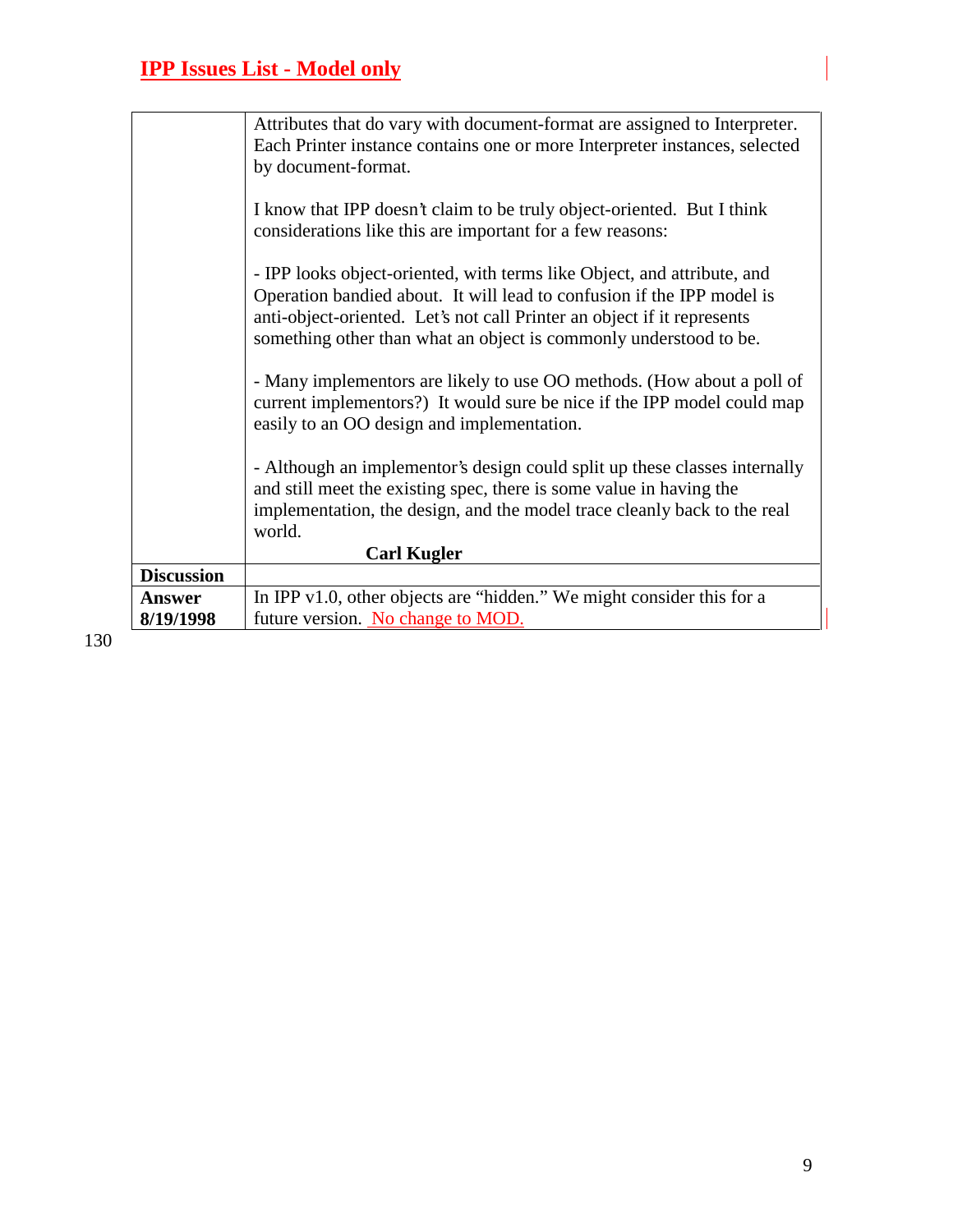| <b>Question</b>   | 1.3 Validating type 3 keyword   name attributes                                                                                                                                                                                                                                                                                                                          |
|-------------------|--------------------------------------------------------------------------------------------------------------------------------------------------------------------------------------------------------------------------------------------------------------------------------------------------------------------------------------------------------------------------|
|                   | In the Job Template Attributes there are attributes that can be a type3<br>keyword or a name (job-hold-until, job-sheets, and media). As I read the<br>spec, these attributes are usually type3 keywords but can optionally be<br>changed at the printer to a name type. Is this correct or did I miss<br>something in the spec?                                         |
|                   | My question is how does an IPP client know which type to send? If the<br>wrong type is sent, what should the expected reply be?<br><b>Rajesh Chawla</b>                                                                                                                                                                                                                  |
| <b>Discussion</b> | My understanding, based on my reading of the spec and questions I've<br>asked here in the past:                                                                                                                                                                                                                                                                          |
|                   | Those attributes can be typed, and tagged as any of the following:                                                                                                                                                                                                                                                                                                       |
|                   | 0x36 nameWithLanguage<br>0x42 nameWithoutLanguage<br>$0x44$ keyword                                                                                                                                                                                                                                                                                                      |
|                   | In general, an IPP Object may send any one of the three types, and must<br>accept any one of the three. However, for any 'name' attribute in the<br>request that is in a different natural language than the value supplied in the<br>"attributes-natural-language", the sender must use the nameWithLanguage<br>form. Type 3 keywords have standard, registered values. |
|                   | If the wrong type is sent in a request, according to MOD section 16.4.3,<br>the response should be 'client-error-request-value-too-long'. Quote:<br>"IF NOT any single 'keyword' or 'name' value less than or equal to 255<br>octets, REJECT/RETURN 'client-error-request-value-too-long'.")<br><b>Carl Kugler</b>                                                       |
| <b>Answer</b>     | Section 16.4.3 needs to be clarified. The sentence should only be talking                                                                                                                                                                                                                                                                                                |
| 8/19/1998         | about the case of a value that is too long, but is one of the expected                                                                                                                                                                                                                                                                                                   |
|                   | attribute syntaxes (keyword, nameWithLanguage, or<br>nameWithoutLanguage). After examining the question, the group does not                                                                                                                                                                                                                                              |
|                   | agree with Carl Kugler's last paragraph as an attempted answer. Bob                                                                                                                                                                                                                                                                                                      |
|                   | Herriot will draft a proposed response for this issue, and submit it to for<br>consideration by the group.                                                                                                                                                                                                                                                               |
|                   |                                                                                                                                                                                                                                                                                                                                                                          |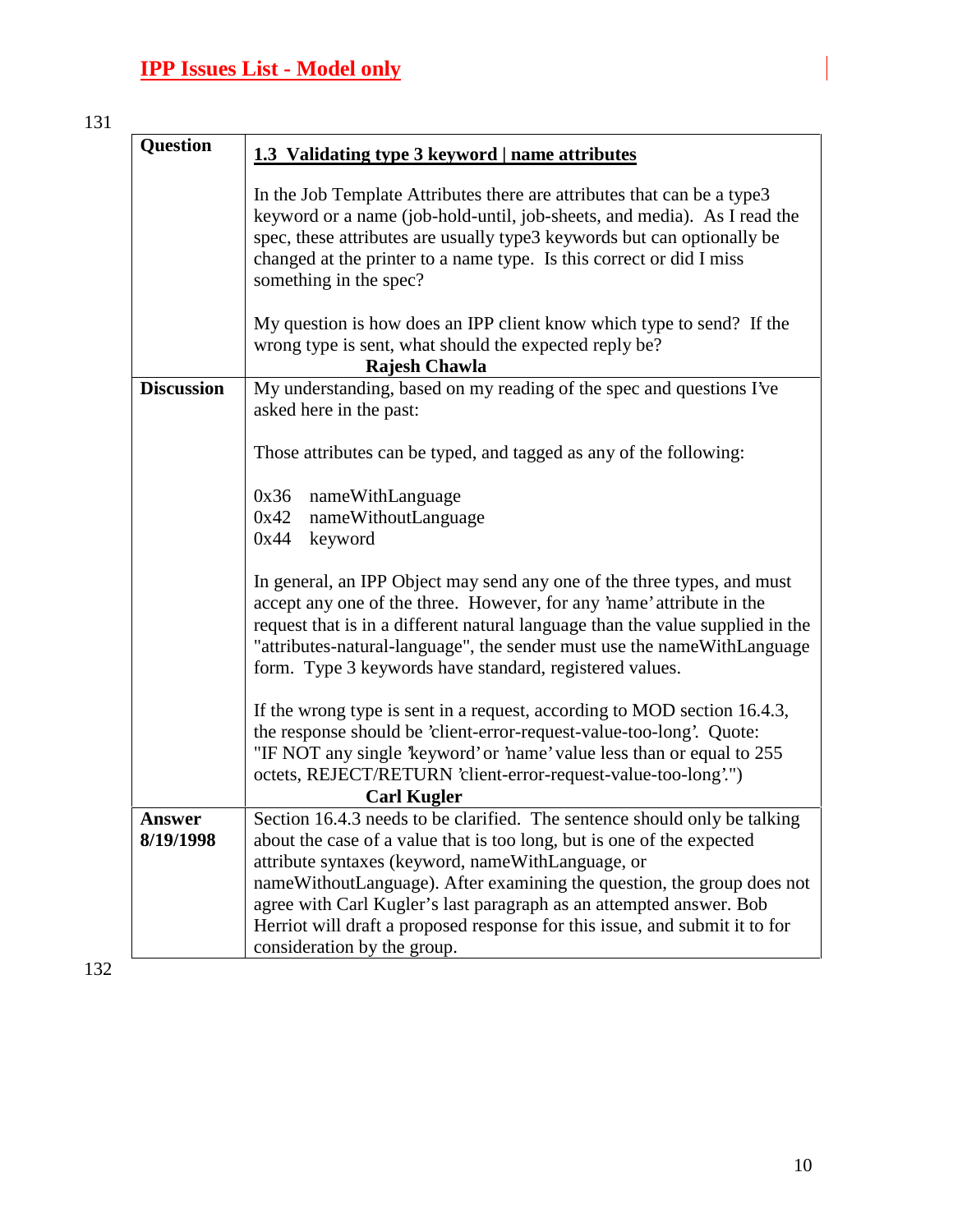| <b>Question</b>   | 1.4 Are "document-format-default" and "document-format-<br>supported" REQUIRED Printer Description attributes?                                                                                             |
|-------------------|------------------------------------------------------------------------------------------------------------------------------------------------------------------------------------------------------------|
|                   | The table in Section 4 says that "document-format-default" and<br>"document-format-supported" are REQUIRED, but the descriptions of<br>those attributes in sections 4.4.18 and 4.4.19 do not say REQUIRED. |
|                   | I believe that 4.4.18 and 4.4.19 should be fixed by adding REQUIRED to<br>agree with the table, like the other attributes that are REQUIRED.                                                               |
|                   | These two attributes are so fundamental to the description of a Printer<br>object that the fix should NOT be to remove REQUIRED from the table.<br><b>Tom Hastings</b>                                     |
| <b>Discussion</b> |                                                                                                                                                                                                            |
| <b>Answer</b>     | Update sections 4.4.18 and 4.14.19 to indicate that the "document-format-                                                                                                                                  |
| 8/19/1998         | default" and "document-format-supported" Printer Descriptions attributes<br>are REQUIRED to agree with the table in Section 4. The group agreed to<br>Tom Hastings's suggestion proposed in the Question.  |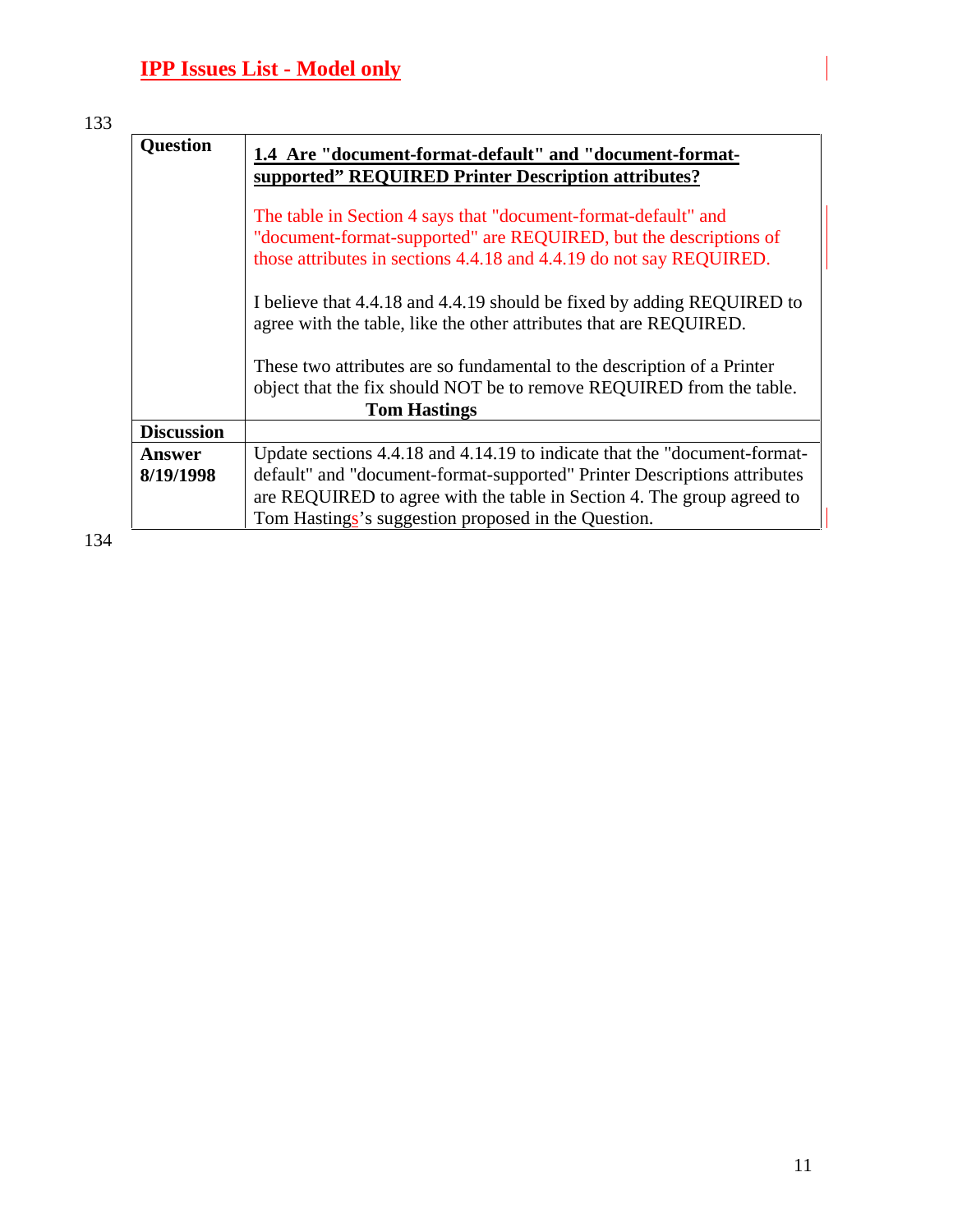| <b>Question</b>   | 1.5 What charset conversion is required for Get-xxx requests?                                                                                                                                                                                                                                                    |
|-------------------|------------------------------------------------------------------------------------------------------------------------------------------------------------------------------------------------------------------------------------------------------------------------------------------------------------------|
|                   | How should the server handle the situation where the "attributes-charset"<br>of the response itself is "us-ascii", but one or more attributes in that                                                                                                                                                            |
|                   | response is in the "utf-8" format?<br>Consider a case where a client sends a Print-Job request with "utf-8" as<br>the value of "attributes-charset" and with the "job-name" attribute<br>supplied. Later another client                                                                                          |
|                   | sends a Get-Job-Attribute or Get-Jobs request. This second request<br>contains the "attributes-charset" with value "us-ascii" and "requested-<br>attributes" attribute with<br>exactly one value "job-name".                                                                                                     |
|                   | According to the IPP-Mod document (section 3.1.4.2), the value of the<br>"attributes-charset" for the response of the second request must be "us-<br>ascii" since that is the charset<br>specified in the request. The "job-name" value, however, is in "utf-8"                                                  |
|                   | format. Should the request be rejected even though both "utf-8" and "us-<br>ascii" charsets are supported by the server? or should the "job-name"<br>value be converted to "us-ascii" and return "successful-ok-conflicting-<br>attributes" $(0x0002)$ as the status code?                                       |
|                   | <b>Van Dang</b>                                                                                                                                                                                                                                                                                                  |
| <b>Discussion</b> | My understanding: in this situation the Printer is required to convert<br>the job-name value from utf-8 charset to us-ascii. If it can't, it                                                                                                                                                                     |
|                   | shouldn't advertise us-ascii as a attributes-charset-supported.                                                                                                                                                                                                                                                  |
|                   | One implementation strategy is to convert all incoming text and name<br>values to a Unicode internal representation. This is 16-bit and<br>virtually universal. Then convert to the specified operation                                                                                                          |
|                   | attributes-charset on output.<br><b>Carl Kugler</b>                                                                                                                                                                                                                                                              |
| <b>Answer</b>     | An IPP object that supports both utf-8 (REQUIRED) and us-ascii, the                                                                                                                                                                                                                                              |
| 8/19/1998         | second paragraph of section 3.1.4.2 applies so that the IPP object MUST                                                                                                                                                                                                                                          |
|                   | accept the request, perform code set conversion between these two<br>charsets with "the highest fidelity possible" and return 'successful-ok',                                                                                                                                                                   |
|                   | rather than a warning 'successful-ok-conflicting-attributes, or an error.                                                                                                                                                                                                                                        |
|                   | Also we observed that is would be smarter for a client to ask for 'utf-8',<br>rather than 'us-ascii' and throw away characters that it doesn't understand.<br>The current document addresses this Question already. The printer will do<br>the best it can to convert between each of the character sets that it |
|                   | supports--even if that means providing a string of question marks because<br>none of the characters are representable in US ASCII. [Some people noted                                                                                                                                                            |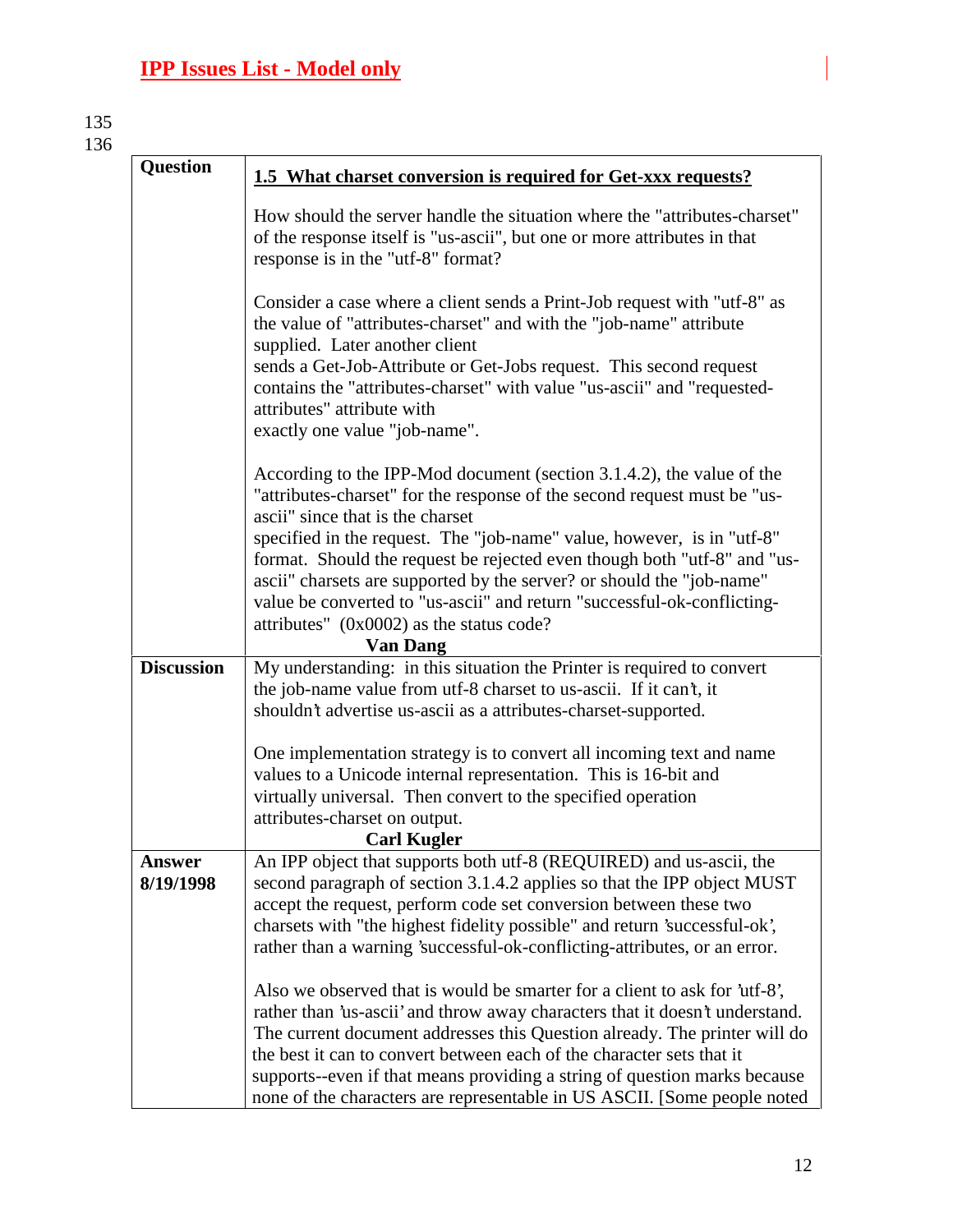| that the problem is not likely to occur in most practical situations. |
|-----------------------------------------------------------------------|
| No change to MOD. Add the above discussion to the IIG.                |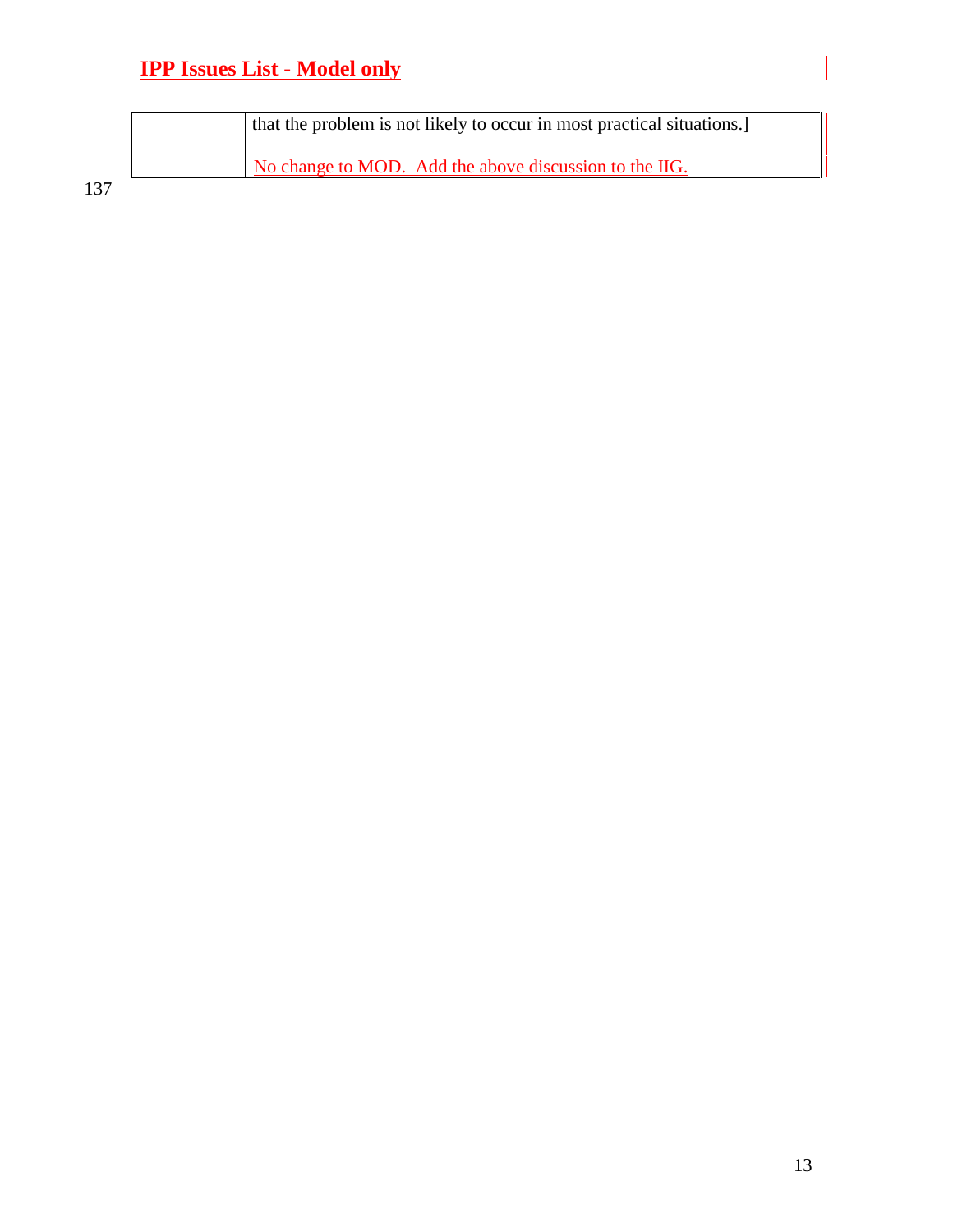| <b>Question</b>     | 1.6 Should we add "pages-per-minute" Printer Description attribute<br>to IPP-MOD, Directory, and SLP?                                                                                                                                                                                                                                                                                                                                                                                                                                                                                                                                                                                                                                                                                                                                                                                                                 |
|---------------------|-----------------------------------------------------------------------------------------------------------------------------------------------------------------------------------------------------------------------------------------------------------------------------------------------------------------------------------------------------------------------------------------------------------------------------------------------------------------------------------------------------------------------------------------------------------------------------------------------------------------------------------------------------------------------------------------------------------------------------------------------------------------------------------------------------------------------------------------------------------------------------------------------------------------------|
|                     | I recently noticed there is no pages-per-minute attribute in IPP. I noticed<br>this first when reviewing the draft printer scheme for SLP (draft-ietf-<br>srvloc-printer-scheme-02.txt). The printer scheme seems to inherit it's<br>attribute definitions from IPP. I think ppm is one of the most fundamental<br>attributes in terms of printer selection. I'm sure this must have been<br>discussed at some point during IPP development, probably at a time when<br>I wasn't paying much attention to the mail list. I do remember a discussion<br>about a cost attribute that was eliminated because it was deemed too<br>qualitative. But ppm is quantitative and universal in advertising printers.<br>So, can someone explain why it is not an IPP printer attribute? And, for<br>those familiar with the SLP printer scheme effort, why is it not part of the<br>SLP printer scheme?<br><b>Angelo Caruso</b> |
| <b>Discussion</b>   | You could make this a directory attribute, but I don't think its absolutely<br>necessary to support it in IPP. Besides, its in the printer MIB;)<br><b>Randy Turner</b>                                                                                                                                                                                                                                                                                                                                                                                                                                                                                                                                                                                                                                                                                                                                               |
|                     | I think that we discussed this at some stage and found that it was not clear<br>that we could come up with a single value. For example, depending on the<br>type of printer, the speed is often dependent on whether you run in "draft"<br>mode vs. "quality" mode, and whether you run B/W or color. So we would<br>have ended up with some kind of conditions and several values to cover<br>all cases.                                                                                                                                                                                                                                                                                                                                                                                                                                                                                                             |
|                     | <b>Carl-Uno Manros</b>                                                                                                                                                                                                                                                                                                                                                                                                                                                                                                                                                                                                                                                                                                                                                                                                                                                                                                |
| Answer<br>8/19/1998 | Such an attribute should be registered. Perhaps call it "pages-per-minute".<br>Also clarify that the number used is not exact, but is what is used in the<br>promotional literature to describe the device. Even devices that are not<br>page printers are described in pages per minute in such literature.                                                                                                                                                                                                                                                                                                                                                                                                                                                                                                                                                                                                          |
|                     | That attribute should also be added to the list of directory attributes in<br>section 17 of IPP-MOD, "APPENDIX E: Generic Directory Schema.                                                                                                                                                                                                                                                                                                                                                                                                                                                                                                                                                                                                                                                                                                                                                                           |
|                     | That attribute should also be added to the SLP Schema too.                                                                                                                                                                                                                                                                                                                                                                                                                                                                                                                                                                                                                                                                                                                                                                                                                                                            |
|                     | [The group feels that this Question does not belong in the Implementor's<br>GuideIssues List. The Question will be removed.] Because the definition<br>of "pages-per-minute" is so varied--based on quality, color, page content,<br>etc.--a single-valued attribute will not be added. Instead, people are<br>encouraged to generate a proposal for addressing this issue as a future<br>registration proposal.                                                                                                                                                                                                                                                                                                                                                                                                                                                                                                      |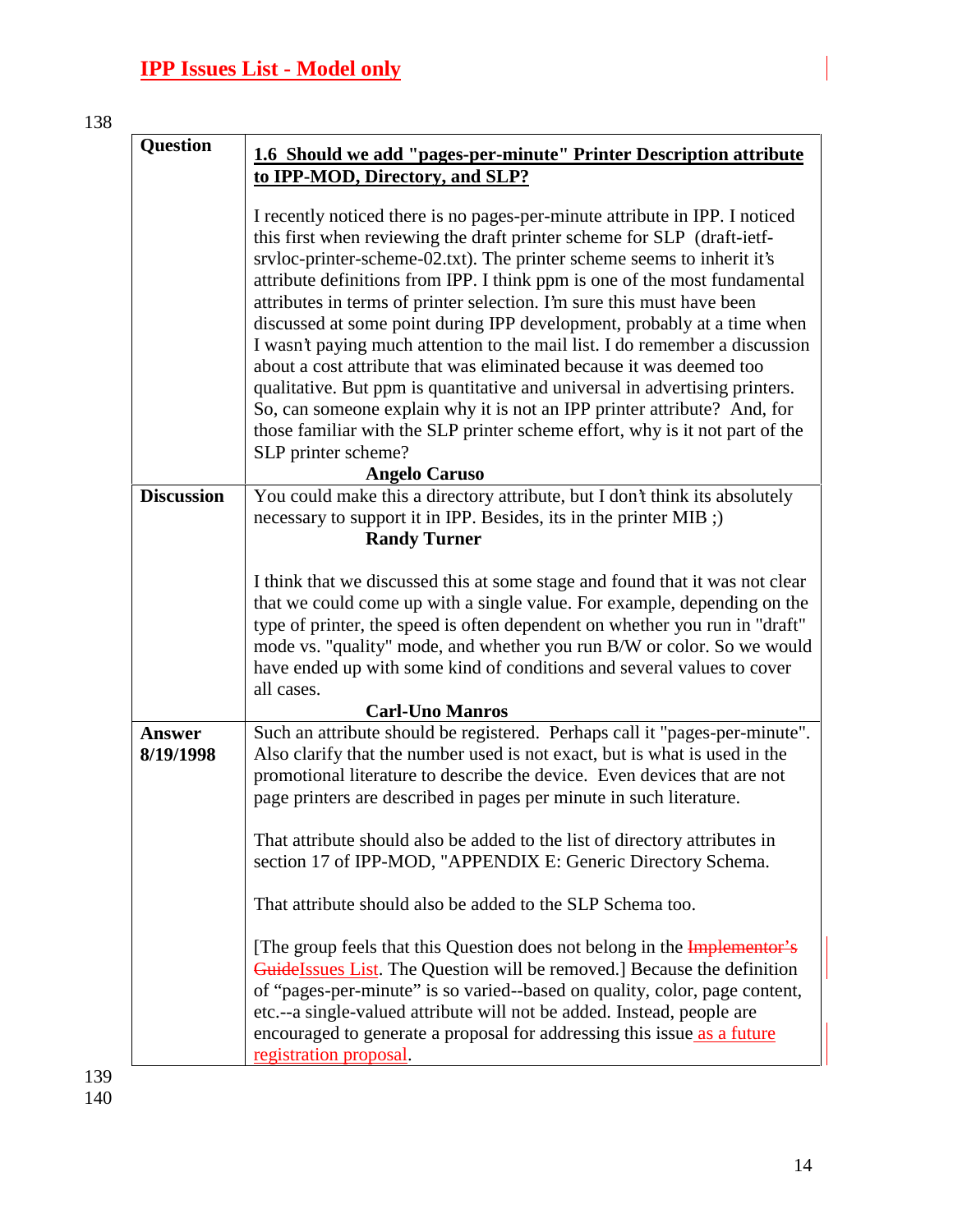| <b>Question</b>     | 1.7 Should Validate-Job remain a REQUIRED operation?                                                                                                                                                                                                                                                                                                                                                       |
|---------------------|------------------------------------------------------------------------------------------------------------------------------------------------------------------------------------------------------------------------------------------------------------------------------------------------------------------------------------------------------------------------------------------------------------|
|                     | Is it really necessary to keep the "Validate-Job" operation as a MUST to<br>implement? The "Get-Printer-Attributes" operation seems to provide all<br>the functionality that is needed.<br><b>Carl-Uno Manros</b>                                                                                                                                                                                          |
| <b>Discussion</b>   | Validate job is intended to pertain to more than just printer attributes. It<br>should also cover print job attributes (like n-up, for example). Isn't<br>Validate-Job akin to checking the "job ticket" whereas Get-Printer-<br>Attributes is akin to determining the device configuration?                                                                                                               |
|                     | <b>Harry Lewis</b>                                                                                                                                                                                                                                                                                                                                                                                         |
| Answer<br>8/19/1998 | Keep Validate-Job as a REQUIRED operation. The September '98 bake<br>off confirmed that every implementation had implemented it. The<br>intention is that the Print-Job code can be re-used for Validate-Job, with<br>the only difference being that no data is sent and no job attributes are<br>returned.<br>Yes, it is really necessary to keep the "Validate-Job" operation as a MUST<br>to implement. |
|                     | No change to MOD.                                                                                                                                                                                                                                                                                                                                                                                          |

142

| <b>Question</b>   | 1.8 Is it ok for an IPP Printer to restrict Create-Job, Send-Document,<br>and Send-URI to one document?                                        |
|-------------------|------------------------------------------------------------------------------------------------------------------------------------------------|
|                   | Can you implement the operations "Create-Job", "Send-Document" and                                                                             |
|                   | "Send-URI", without the need to support multiple documents? This could<br>be useful for environments where you have long jobs, but do not need |
|                   | support for multiple documents.                                                                                                                |
|                   | <b>Carl-Uno Manros</b>                                                                                                                         |
| <b>Discussion</b> | The model document supports the notion of a Create-Job operation                                                                               |
|                   | followed by only one Send-Document operation as semantically                                                                                   |
|                   | equivalent to a Print-Job operation. It cautions regarding performance,                                                                        |
|                   | however. If you are asking is it ok to support Creat-Job, Send-Doc with                                                                        |
|                   | only one document - Yes. If you are asking is it ok to support Create-Job                                                                      |
|                   | but LIMIT Send-Doc to only one document I'd say that would be a non-                                                                           |
|                   | no!                                                                                                                                            |
|                   | <b>Harry Lewis</b>                                                                                                                             |
| <b>Answer</b>     | If you support Create-Job, Send-Document (and Send-URI), then at you                                                                           |
| 8/19/1998         | MUST support multiple documents. Thus a client can determine if an IPP                                                                         |
|                   | Printer supports multiple documents by querying the Printer's "operations-                                                                     |
|                   | supported" attribute. No change to MOD.                                                                                                        |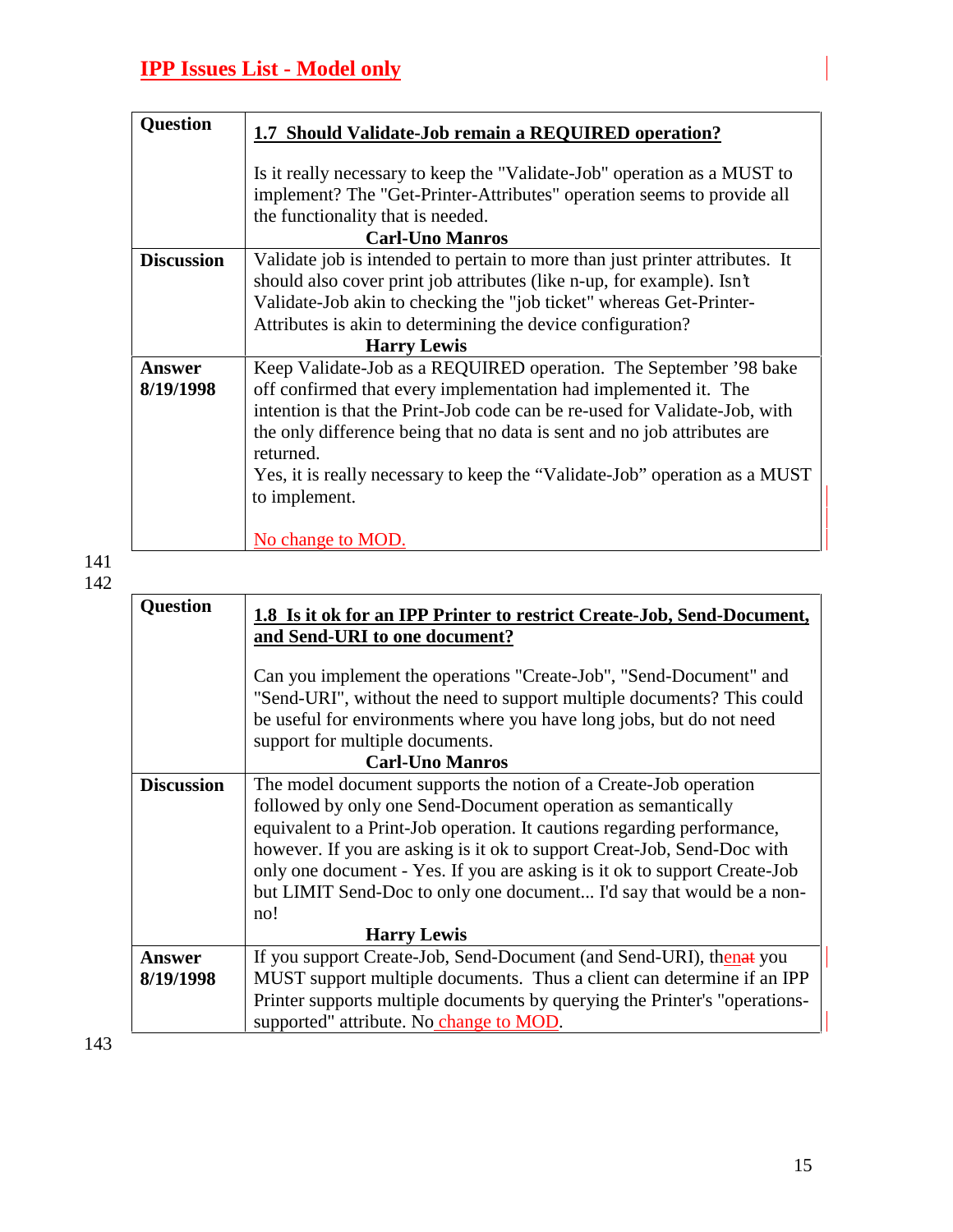| <b>Question</b>   | 1.9 Requirements for "printer-up-time" versus "time-at-creation",<br>"time-at-processing", and "time-at-completed?                                                                                                                                                                                            |
|-------------------|---------------------------------------------------------------------------------------------------------------------------------------------------------------------------------------------------------------------------------------------------------------------------------------------------------------|
|                   | What was the rationale for making the "printer-up-time" attribute a                                                                                                                                                                                                                                           |
|                   | REQUIIRED attribute, considering that the other 3 attributes "time-at-                                                                                                                                                                                                                                        |
|                   | creation", "time-at-processing", and "time-at-completed", with which it is<br>associated, are all OPTIONAL?                                                                                                                                                                                                   |
|                   | <b>Carl-Uno Manros</b>                                                                                                                                                                                                                                                                                        |
| <b>Discussion</b> | Don't know for sure but I suspect this attempts to make a running "time"<br>marker" available for monitoring, tracking accounting etc without<br>mandating all the possible time recording points on each IPP device. This<br>is somewhat analogous to the sysUpTime concept in MIB-II.<br><b>Harry Lewis</b> |
|                   | Should we make at least one of the Job Description attribute REQUIRED?                                                                                                                                                                                                                                        |
|                   | How about "time-at-creation"?                                                                                                                                                                                                                                                                                 |
|                   | <b>Tom Hastings</b>                                                                                                                                                                                                                                                                                           |
| Answer            | The group agreed that Harry's response (contained in the document) will                                                                                                                                                                                                                                       |
| 8/19/1998         | be re-worded and used as the answer.                                                                                                                                                                                                                                                                          |
|                   | No change to MOD                                                                                                                                                                                                                                                                                              |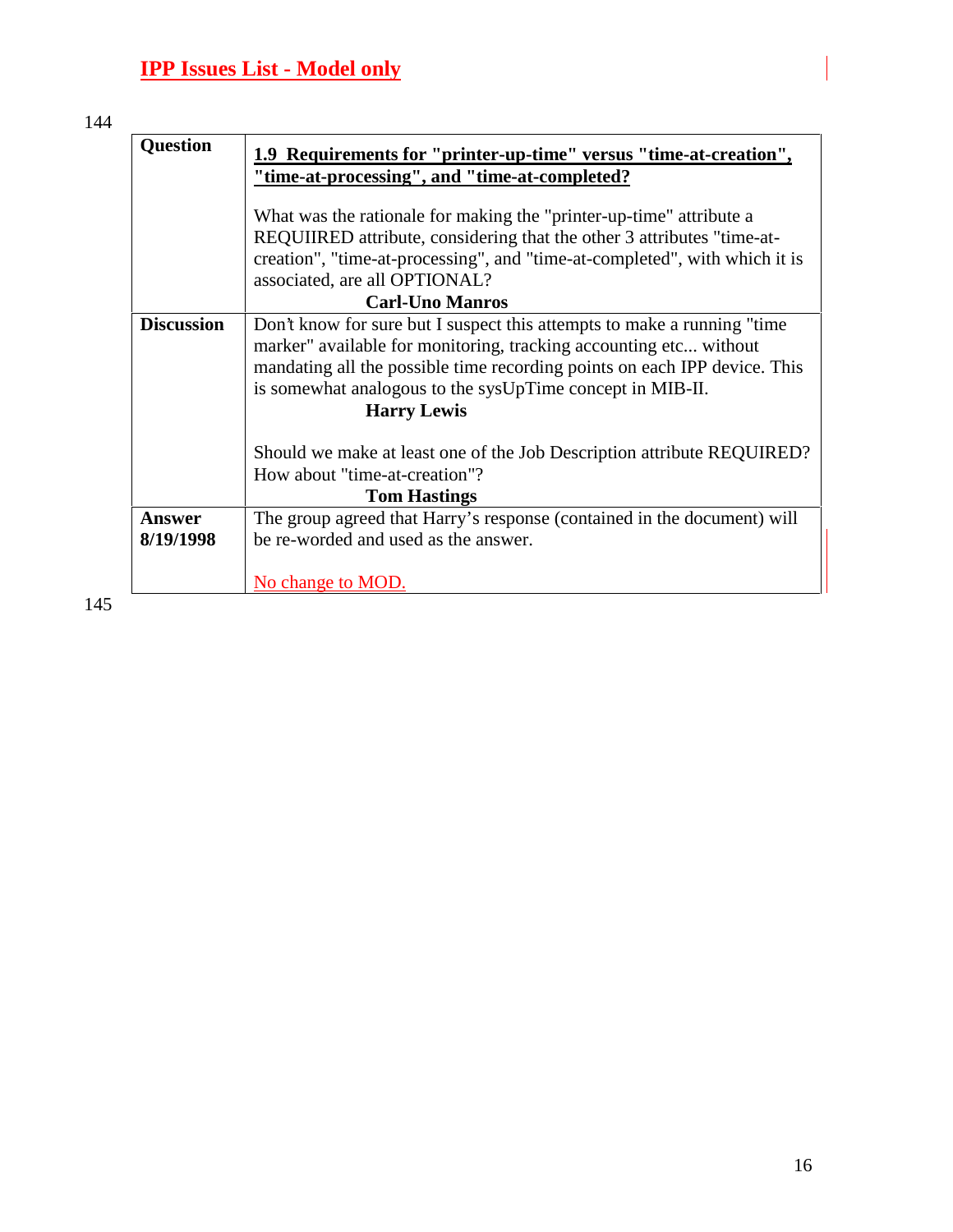| Question                   | 1.10 Case sensitivness in URLs                                                                                                                                                                                                                                                                                                                                                                                                                                                                                                                                                                                                                                                                                                                                                                                                                                                                                                                                                                                                 |
|----------------------------|--------------------------------------------------------------------------------------------------------------------------------------------------------------------------------------------------------------------------------------------------------------------------------------------------------------------------------------------------------------------------------------------------------------------------------------------------------------------------------------------------------------------------------------------------------------------------------------------------------------------------------------------------------------------------------------------------------------------------------------------------------------------------------------------------------------------------------------------------------------------------------------------------------------------------------------------------------------------------------------------------------------------------------|
|                            | Which parts of a URL are case-insensitive and which parts are case-                                                                                                                                                                                                                                                                                                                                                                                                                                                                                                                                                                                                                                                                                                                                                                                                                                                                                                                                                            |
|                            | sensitive?<br><b>IPP Bake Off</b>                                                                                                                                                                                                                                                                                                                                                                                                                                                                                                                                                                                                                                                                                                                                                                                                                                                                                                                                                                                              |
| <b>Discussion</b>          | Characters from "http://" to the first "/" are case insensitive, any                                                                                                                                                                                                                                                                                                                                                                                                                                                                                                                                                                                                                                                                                                                                                                                                                                                                                                                                                           |
|                            | characters after that are case sensitive.                                                                                                                                                                                                                                                                                                                                                                                                                                                                                                                                                                                                                                                                                                                                                                                                                                                                                                                                                                                      |
| <b>Answer</b><br>9/30/1998 | In order to address the interoperability of URIs between clients, IPP<br>objects, and directories, we agreed at the Savannah GA IPP meeting,<br>$9/30/1998$ , to the following:<br>The URI spec allows some portions of a URI to be case-sensitive in some<br>implementations. Therefore, the IIG will:<br>1. recommend to the System Administrator to configure Printer URIs<br>using all lower case where possible<br>2. <u>recommend to implementers of IPP Printers to generate Job URIs that</u><br>are all lower case where possible<br>3. recommend, but not require, an IPP Printer implementation to support<br>case-insensitive Printer and Job URIs<br>4. require clients to preserve the case of URIs received from an IPP<br>response for subsequent IPP requests<br><u>5. require System Administrators that have implementations where IPP</u><br>Printer URIs are case-sensitive to configure printers that do not differ<br>in case only, i.e., do not configure 'http:///Printer1' and<br>http:///printer1'. |
|                            | Since the case of URIs is covered in the URI standard, the above text will                                                                                                                                                                                                                                                                                                                                                                                                                                                                                                                                                                                                                                                                                                                                                                                                                                                                                                                                                     |
|                            | be put into the IIG, not MOD.                                                                                                                                                                                                                                                                                                                                                                                                                                                                                                                                                                                                                                                                                                                                                                                                                                                                                                                                                                                                  |
|                            |                                                                                                                                                                                                                                                                                                                                                                                                                                                                                                                                                                                                                                                                                                                                                                                                                                                                                                                                                                                                                                |

 $\frac{11}{148}$ 

| <b>Question</b>   | 1.11 No response to a Cancel-Job operation                               |
|-------------------|--------------------------------------------------------------------------|
|                   | Some implementations do not send back an HTTP response to the Cancel-    |
|                   | Job operation.                                                           |
|                   | <b>IPP Bake Off</b>                                                      |
| <b>Discussion</b> | No where in the spec does it allow or mention not returning a Cancel-Job |
|                   | response.                                                                |
| Answer            | Not returning a response to a Cancel-Job operation is a bug in the       |
| 9/30/1998         | implementation.                                                          |
|                   | No change will be made to the MOD, PRO, or IIG documents.                |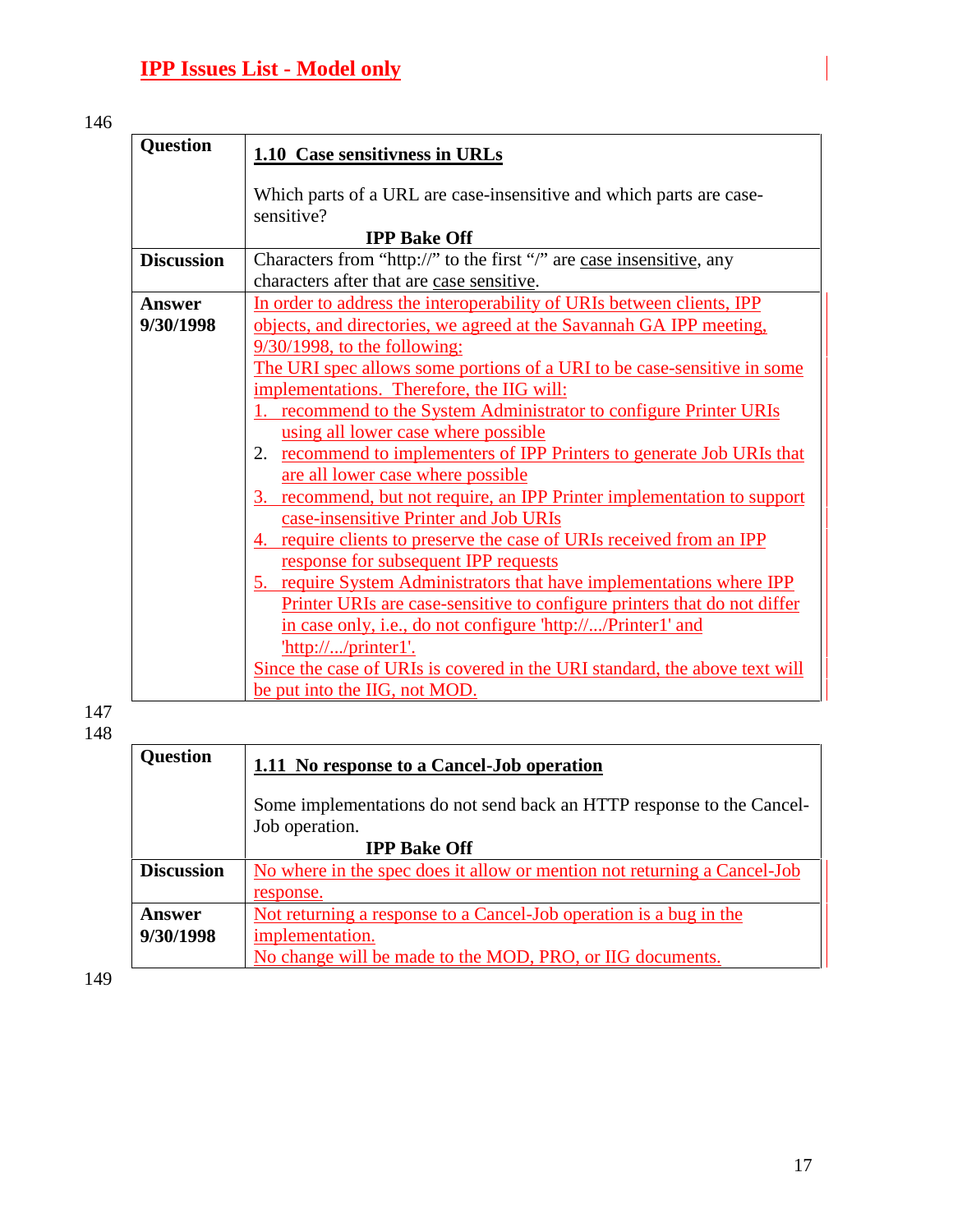| <b>Question</b>     | 1.12 Cancel-Job response to a 'completed' job                                                                                                                                                                                                                                                                                                                                                                                     |
|---------------------|-----------------------------------------------------------------------------------------------------------------------------------------------------------------------------------------------------------------------------------------------------------------------------------------------------------------------------------------------------------------------------------------------------------------------------------|
|                     | Implementations react differently to "Cancel-Job". Some return a client-<br>error-not-possible error as IPP-MOD says. Some return success-ok and<br>leave the job in the 'completed' state. Some return success-ok and delete<br>the job immediately, removing it from the job history. What is correct<br>response when job is already completed? Should Cancel-Job result in<br>deletion of job history?<br><b>IPP Bake Off</b> |
| <b>Discussion</b>   | If we change the spec so that a Cancel-Job is accepted, instead of rejected                                                                                                                                                                                                                                                                                                                                                       |
|                     | when the job is in the 'completed', 'canceled', or 'aborted' state, a job that a<br>user thinks is still processing, may just have completed before issuing the<br>Cancel-Job. Thus the user will be mis-led into thinking that the job was<br>prevented from printing if Cancel-Job returned 'successful-ok' when the<br>job was already 'completed'.                                                                            |
|                     | The current spec does not have a way for the user to indicate that a job is<br>to be retained after completing. Thus Cancel-Job is not needed to get rid<br>of such a retained job.                                                                                                                                                                                                                                               |
|                     | When we figure out how to allow a user to submit (or modify) a job to be<br>retained (for a period of time as in DPA), we will also figure out how to<br>allow the client to change that period of time to get rid of the job.                                                                                                                                                                                                    |
|                     | A retained job can be indicated using the job's "job-state-reasons" attribute<br>with the 'job-restartable' value.                                                                                                                                                                                                                                                                                                                |
| Answer<br>9/30/1998 | Keep Cancel-Job spec as MOD section 3.3.3.2 says:<br>If the job is already in the 'completed', 'aborted', or 'canceled' state,<br>or the 'process-to-stop-point' value is set in the Job's "job-state-<br>reasons" attribute, the Printer object MUST reject the request and<br>return the 'client-error-not-possible' error status code.                                                                                         |
|                     | The first line of MOD section 3.3.3 will be changed from:<br>This REQUIRED operation allows a client to cancel a Print Job<br>any time after a create job operation.                                                                                                                                                                                                                                                              |
|                     | <u>to:</u><br>This REQUIRED operation allows a client to cancel a Print Job<br>from the time the job is created up to the time it is completed,<br>canceled, or aborted.                                                                                                                                                                                                                                                          |
|                     | so that it does not appear to contradict section 3.3.3.2.                                                                                                                                                                                                                                                                                                                                                                         |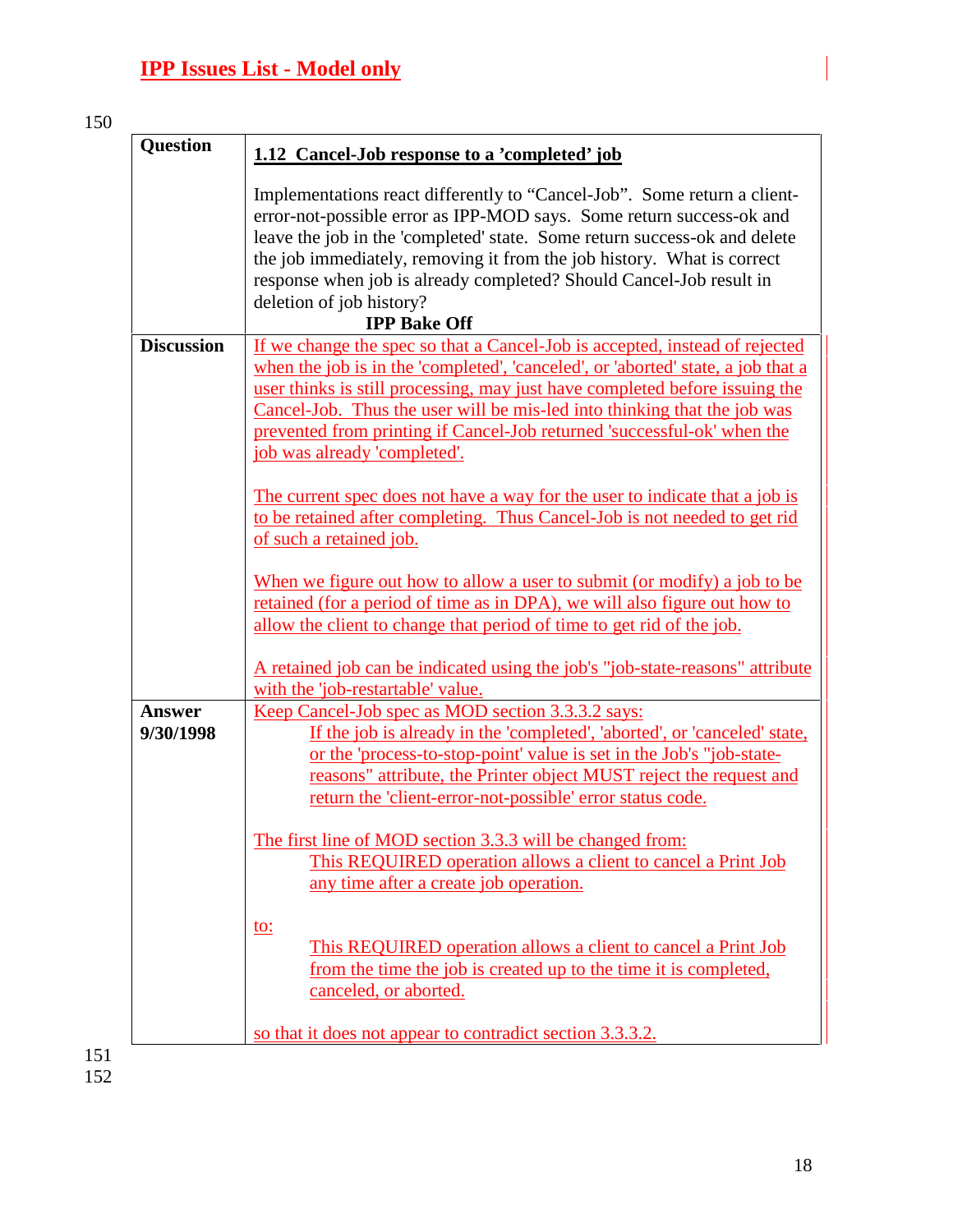| <b>Question</b>     | 1.13 Job-attribute response to Hold-Job, Release-Job, Restart-Job                                                                                                                                                                                                                                                                                |  |
|---------------------|--------------------------------------------------------------------------------------------------------------------------------------------------------------------------------------------------------------------------------------------------------------------------------------------------------------------------------------------------|--|
|                     | The Set 1 Spec specifies that the three job operations (Hold-Job, Release-<br>Job, and Restart-Job) MUST return the "job-state", and, if supported, the<br>"job-state-reasons" attributes. However, implementations did not return<br>any job attributes in the response.                                                                        |  |
|                     | Should we change the spec to not require any job attributes to be returned?<br>Should we allow any to be returned?<br>Should a Restart-Job implementation be required to return the same job<br>attributes that Print-Job returns ("job-uri", "job-id", neither of which can<br>change, "job-state" which could be 'pending', 'pending-held', or |  |
|                     | 'processing')<br>Should Restart-Job implementation be allowed to return the same optional<br>job attributes that Print-Job returns ("job-state-reasons", "job-state-<br>message", and "number-of-intervening-jobs")?<br><b>IPP Bake Off</b>                                                                                                      |  |
| <b>Discussion</b>   | None of the current implementations of Set 1 return neither job attributes<br>for the three Job operations nor printer attributes for the three Printer                                                                                                                                                                                          |  |
|                     | operations. Some implementations may have difficulty returning the new<br>job state or printer state after the operation, since the job or printer state<br>may be changing.                                                                                                                                                                     |  |
|                     | A client can query the Job object using Get-Job-Attributes or the Printer<br>object using the Get-Printer-Attributes after getting the response, if it<br>wants to display the new job or printer state.                                                                                                                                         |  |
| Answer<br>9/30/1998 | Remove Group 3 from the spec for the responses for all six operations so<br>that none of them return job or printer attributes.                                                                                                                                                                                                                  |  |
|                     | The IIG cannot mention these Set 1 operations, since the IIG is going to<br>go become an Internet-Draft along with MOD and PRO, but Set 1 will<br>become and Internet-Draft after IPP 1.0 is approved by the IESG.                                                                                                                               |  |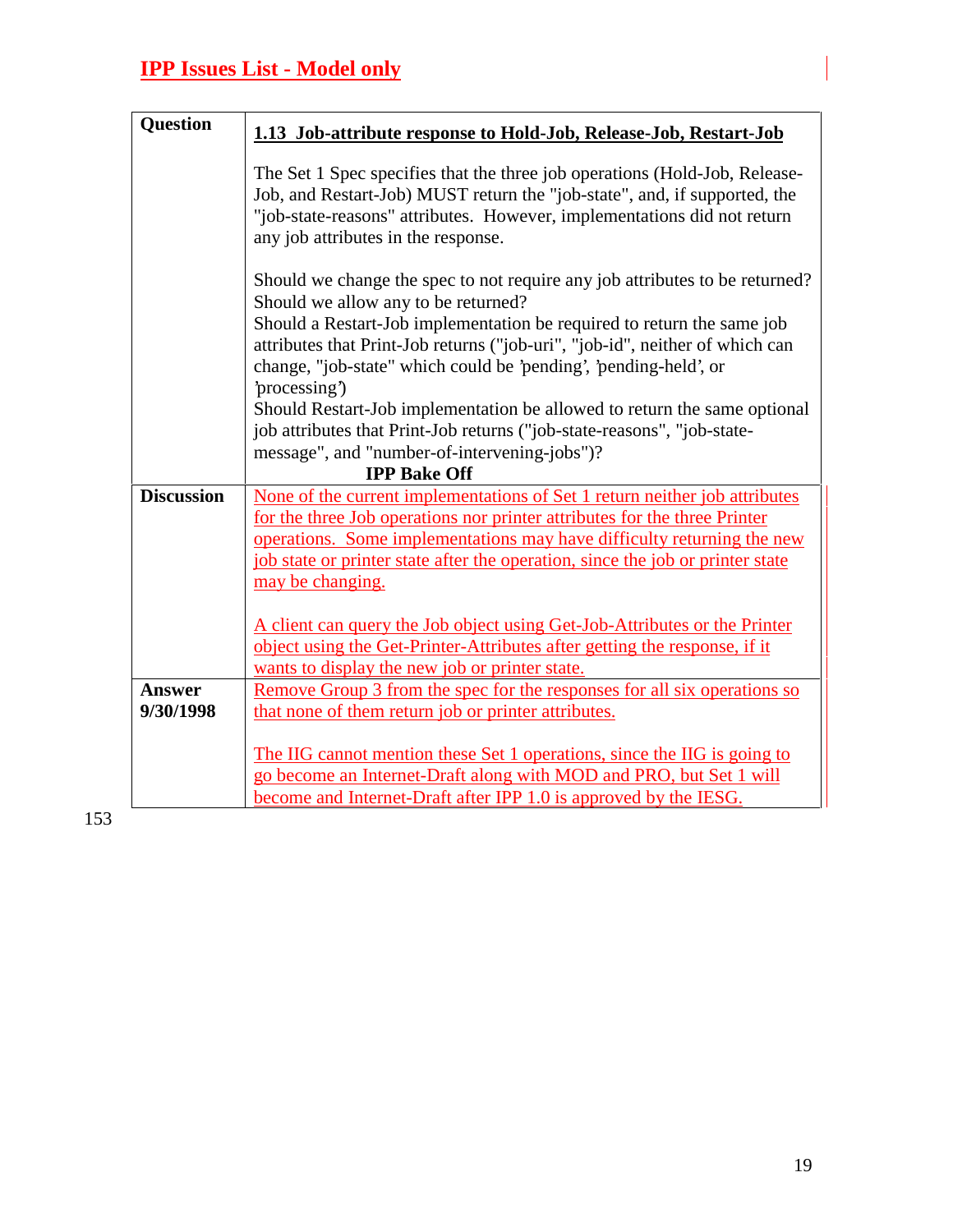| <b>Question</b>   | 1.14 Should "queued-job-count" be REQUIRED?                                  |  |
|-------------------|------------------------------------------------------------------------------|--|
|                   |                                                                              |  |
|                   | Should we make the printer description attribute "queued-job-count" a        |  |
|                   | required attribute?                                                          |  |
|                   | <b>IPP Bake Off</b>                                                          |  |
| <b>Discussion</b> | Then a client could depend on the "queued-job-count" as being a fast way     |  |
|                   | to determine whether the printer has a long queue or not?                    |  |
|                   | However, since there are some implementations that didn't implement          |  |
|                   | "queued-job-count", it seemed problematic to REQUIRE it.                     |  |
| Answer            | Recommend that "queued-job-count" be implemented.                            |  |
| 9/30/1998         |                                                                              |  |
|                   | Change MOD Section 4.4 Table to add SHOULD to last column entry for          |  |
|                   | "queued-job-count".                                                          |  |
|                   |                                                                              |  |
|                   | Add the word "RECOMMENDED" as the second word in the first                   |  |
|                   | sentence of MOD section 4.4.21.                                              |  |
|                   |                                                                              |  |
|                   | In the IIG, indicate that the reason that "queued-job-count" is              |  |
|                   | RECOMMENDED, is that some clients look at that attribute alone when          |  |
|                   | summarizing the status of a list of printers, instead of doing a Get-Jobs to |  |
|                   | determine the number of jobs in the queue.                                   |  |

| <b>Question</b>     | 1.15 Should "queued-job-count" not include 'pending-held' jobs?                                                                                                                                                                                                                                                                                |
|---------------------|------------------------------------------------------------------------------------------------------------------------------------------------------------------------------------------------------------------------------------------------------------------------------------------------------------------------------------------------|
|                     | The current Model document specifies that "queued-job-count" includes<br>jobs that are in the 'pending-held' state, as well as 'pending', 'processing',<br>and 'processing-stopped'. But these jobs are not in competition (yet) for<br>the printer, until a client performs a Release-Job operation on them.<br><b>IPP Bake Off</b>           |
| <b>Discussion</b>   | The PWG Job Monitoring MIB does not include 'pending-held' jobs in its<br>jmGeneralNumberOfActiveJobs object, only 'pending', 'processing', and<br>'processing-stopped'.                                                                                                                                                                       |
|                     | <u>On the other hand, there is good reason to have both numbers: the total</u><br>number of jobs in the queue and the number that are in the 'pending-held'<br>state, for implementations that support that state. So a future registration<br>could be to add a "held-job-count" (or an "active-job-count") Printer<br>Description attribute. |
| Answer<br>9/30/1998 | No change to MOD.<br>The IIG will indicate that the "queued-job-count" is not a good measure of                                                                                                                                                                                                                                                |
|                     | how busy the printer is when there are held jobs. Also indicate that a<br><u>future registration could be to add a "held-job-count" (or an "active-job-</u><br>count") Printer Description attribute.                                                                                                                                          |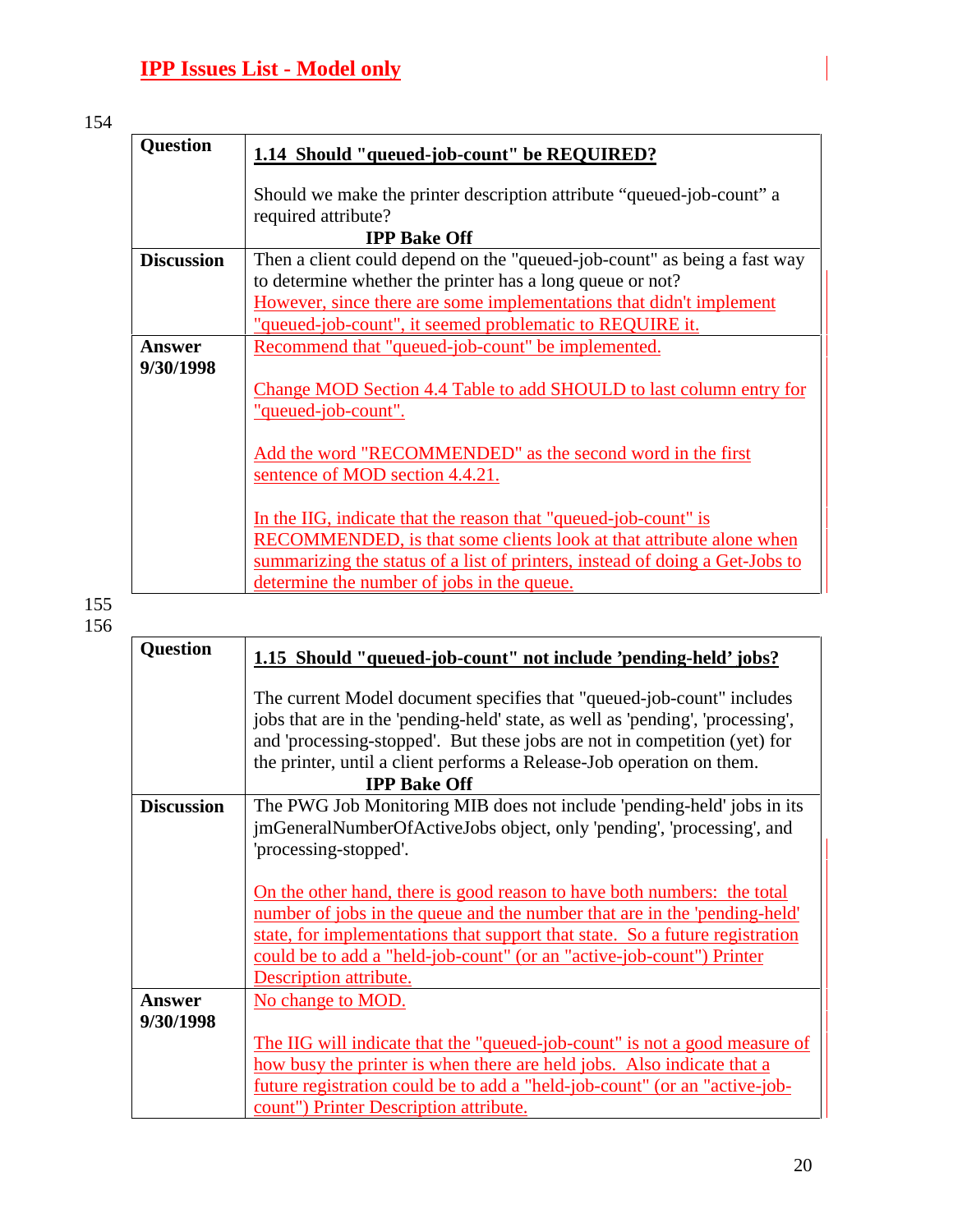| <b>Question</b>            | 1.16 Empty Job Template attribute group in a Print-Job request                                                                                                                                                                                                                                                                                                                                                                                                     |
|----------------------------|--------------------------------------------------------------------------------------------------------------------------------------------------------------------------------------------------------------------------------------------------------------------------------------------------------------------------------------------------------------------------------------------------------------------------------------------------------------------|
|                            | If a client does not have any job template attributes to send (or does not<br>support ANY job template attributes), does it still have to send the empty<br>group for job template attributes?<br><b>IPP Bake Off</b>                                                                                                                                                                                                                                              |
| <b>Discussion</b>          | Probably needs clarification in both MOD and PRO.                                                                                                                                                                                                                                                                                                                                                                                                                  |
| <b>Answer</b><br>9/30/1998 | An IPP object MUST accept both forms in a request and that a client<br>MUST accept both forms in a response. PRO lines 24-267:                                                                                                                                                                                                                                                                                                                                     |
|                            | The syntax allows an xxx-attributes-tag to be present when the<br>xxx-attribute-sequence that follows is empty. The syntax is defined<br>this way to allow for the response of Get-Jobs where no attributes<br>are returned for some job-objects. Although it is<br>RECOMMENDED that the sender not send an xxx-attributes-tag<br>if there are no attributes (except in the Get-Jobs response just<br>mentioned), the receiver MUST be able to decode such syntax. |
|                            | There doesn't seem to be any reason to specify in MOD whether or not<br>empty groups can be omitted by a sender, since a different syntax might<br>have different rules about empty groups. Therefore, no changes to either<br>MOD or PRO.                                                                                                                                                                                                                         |
|                            | The IIG will indicate that the terms "sender" means client for a request<br>and IPP object for a response. Also that an IPP object SHOULD be<br>forgiving in accepting requests in order to work with the most clients. On<br>the other hand, clients should be conforming in requests so that they will<br>work with the most IPP objects.                                                                                                                        |
|                            |                                                                                                                                                                                                                                                                                                                                                                                                                                                                    |
| <b>Question</b>            | 1.17 Empty groups in responses                                                                                                                                                                                                                                                                                                                                                                                                                                     |
|                            | MAY an IPP object omit an empty group, such as a Job Attributes or<br>Printer Attributes group entirely in a response for any operation if there<br>are no attributes to return?                                                                                                                                                                                                                                                                                   |

|                     | are no authorited to return.                                                                                                                                                                                          |
|---------------------|-----------------------------------------------------------------------------------------------------------------------------------------------------------------------------------------------------------------------|
|                     | <b>IPP Bake Off</b>                                                                                                                                                                                                   |
| <b>Discussion</b>   | In the Get-Printer-Attributes operation, if e.g. you do not have any job<br>template attributes to send back, why do you have to send an empty<br>printer group in the "requested attributes' test case 2.8 with TS1? |
|                     | Probably needs clarification in both MOD and PRO.                                                                                                                                                                     |
| Answer<br>9/30/1998 | No change to MOD or PRO, see Issue 1.17.                                                                                                                                                                              |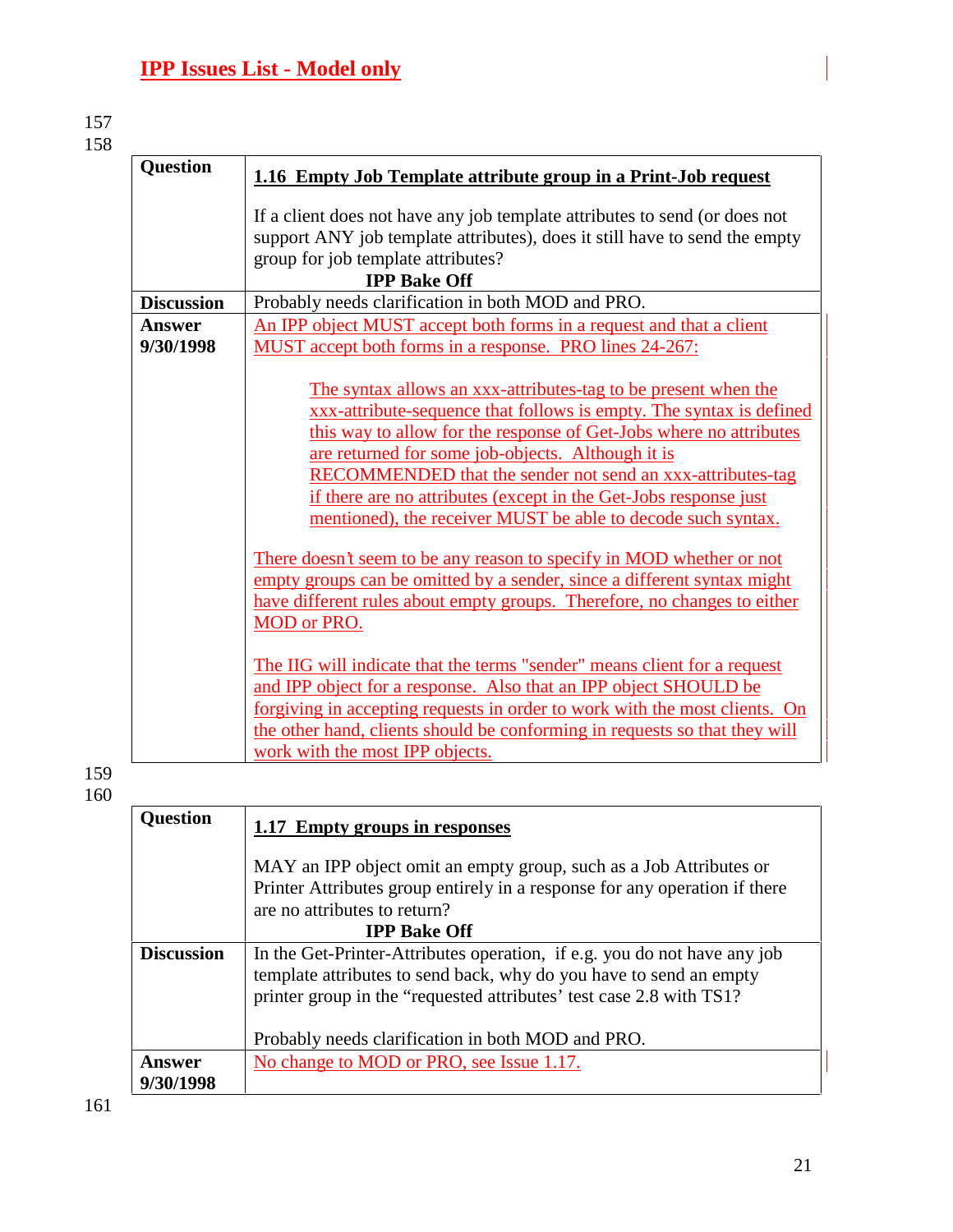| <b>Question</b>   | 1.18 Returning Unsupported attributes in Get-Xxxx operations                                                                                                                                                                                                                                                                                                                                                                                                                                                                                                                                                                                                                                                                                                                                                                                                                                         |
|-------------------|------------------------------------------------------------------------------------------------------------------------------------------------------------------------------------------------------------------------------------------------------------------------------------------------------------------------------------------------------------------------------------------------------------------------------------------------------------------------------------------------------------------------------------------------------------------------------------------------------------------------------------------------------------------------------------------------------------------------------------------------------------------------------------------------------------------------------------------------------------------------------------------------------|
|                   | Inconsistent wording in the Model & Semantics document about whether<br>you must return unsupported attributes in Get-Printer-Attributes, Get-Job-<br>Attributes, and Get-Jobs in the Unsupported Attributes group.<br><b>IPP Bake Off</b>                                                                                                                                                                                                                                                                                                                                                                                                                                                                                                                                                                                                                                                           |
| <b>Discussion</b> | One the one hand, the request contained an operation attribute with<br>unsupported values, namely "requested-attributes" with a values of 'xxx'<br>and 'yyy' that are unsupported, so the IPP object returns the unsupported<br>values. On the other hand, the Group 3 text specifies that the IPP object<br>"ignores" any unsupported attributes that are requested.<br>Does it help a client to know which attributes it has requested that are not<br>supported? Or is it sufficient for the client to discover which are<br>unsupported because they were not returned in the Job or Printer attributes<br>group?<br>See also Issue 1.24 which concerns the status code returned.                                                                                                                                                                                                                |
| Answer            | An IPP object MAY return requested attributes that are unsupported in                                                                                                                                                                                                                                                                                                                                                                                                                                                                                                                                                                                                                                                                                                                                                                                                                                |
| 9/30/1998         | Group 2 in Get-Printer-Attributes, Get-Jobs, and Get-Job-Attributes<br>responses, but a client cannot depend on it.<br>Add the following sentence:<br>The response NEED NOT contain the "requested-attributes"<br>operation attribute with any supplied values (attribute keywords)<br>that were requested by the client but are not supported by the IPP<br>object.<br>to MOD 3.2.5.2 Get-Printer-Attributes response, 3.2.6.2 Get-Jobs<br>response, and 3.3.4.2 Get-Job-Attributes response:<br><b>Group 2: Unsupported Attributes</b><br>This is a set of Operation attributes supplied by the client<br>(in the request) that are not supported by the Printer object<br>or that conflict with one another (see sections 3.2.1.2 and<br>$16)$ .<br>Add a statement to the IIG that the client cannot depend on getting<br>unsupported attributes returned in the Unsupported Attributes group of |
|                   | Get-Xxxx responses that the client requested, but are not supported by the<br>IPP object. However, such unsupported requested attributes will not be<br>returned in the Job Attributes or Printer Attributes group (since they are<br>unsupported).                                                                                                                                                                                                                                                                                                                                                                                                                                                                                                                                                                                                                                                  |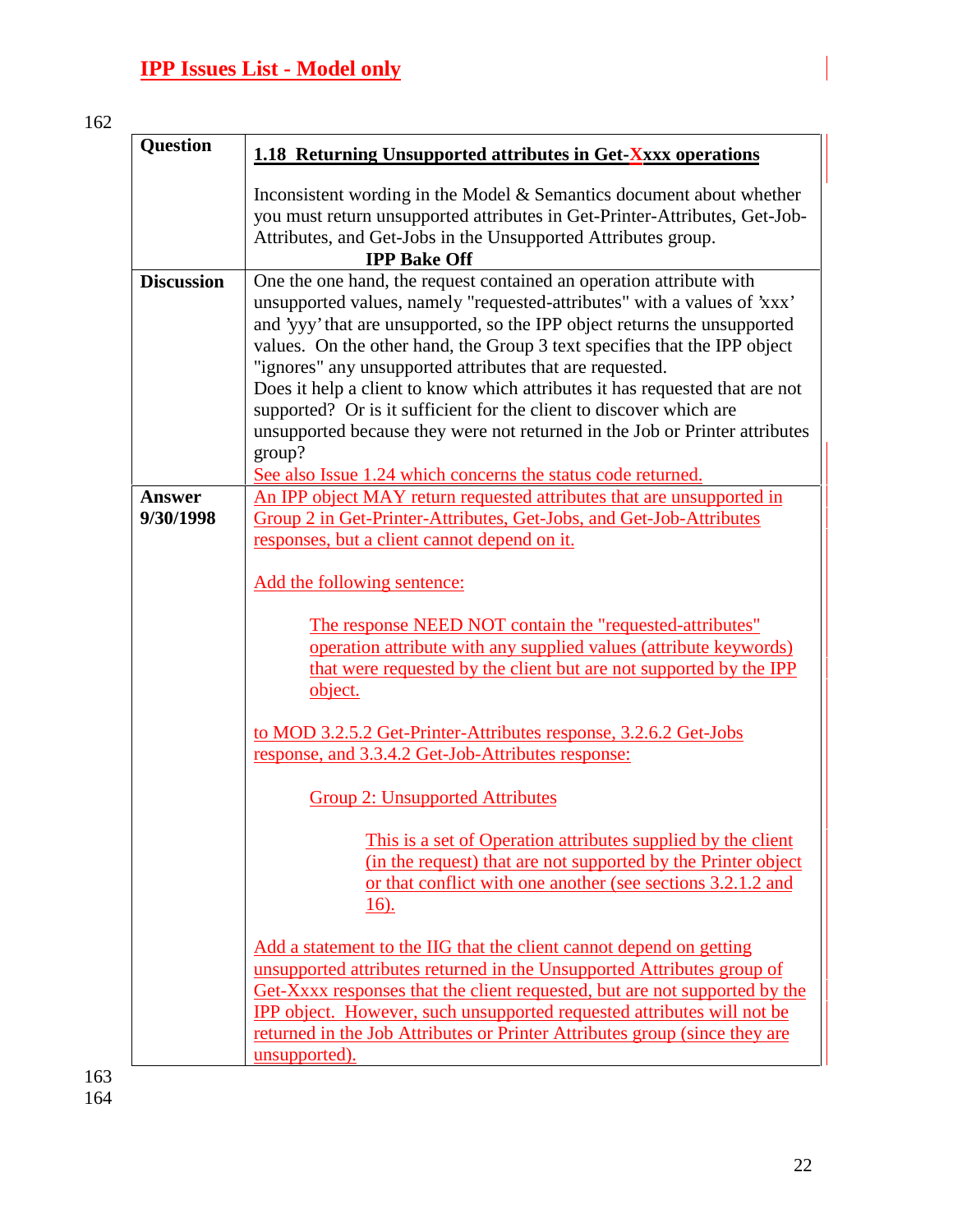| <b>Question</b>            | 1.19 What charset to return when an unsupported charset is                                                                                                                                                                                                                                                                                                                                                                                                                                                                                                                                                                                                                                                                                                                                                                                                                                                                        |  |
|----------------------------|-----------------------------------------------------------------------------------------------------------------------------------------------------------------------------------------------------------------------------------------------------------------------------------------------------------------------------------------------------------------------------------------------------------------------------------------------------------------------------------------------------------------------------------------------------------------------------------------------------------------------------------------------------------------------------------------------------------------------------------------------------------------------------------------------------------------------------------------------------------------------------------------------------------------------------------|--|
|                            | requested?                                                                                                                                                                                                                                                                                                                                                                                                                                                                                                                                                                                                                                                                                                                                                                                                                                                                                                                        |  |
|                            | What character set should a server use for the value when returning the<br>value of an unknown or badly formed attribute? Should it be the IPP<br>Printer's configured charset or UTF-8?<br><b>IPP Bake Off</b>                                                                                                                                                                                                                                                                                                                                                                                                                                                                                                                                                                                                                                                                                                                   |  |
| <b>Discussion</b>          | While clients SHOULD support UTF-8, they NEED NOT. Only IPP<br>objects are required to support UTF-8. Since there is a specific client-<br>error-charset-not-supported status code, the client can determine the error<br>even if it doesn't understand the charset that the IPP object is configured<br>for.<br>While we thought that MOD specified that any 'text' or 'name' attributes<br>returned in the error response, such as "status-message" MUST use the<br>"charset-configured" charset, I could not find it in MOD.                                                                                                                                                                                                                                                                                                                                                                                                   |  |
| <b>Answer</b><br>9/30/1998 | The IPP object returns any 'text' or 'name' attributes using the Printer's<br>"charset-configured" charset and the 'client-error-charset-not-supported'<br>error status code.<br>Clarify MOD section 3.1.4.1 third paragraph by adding:<br>and any 'text' or 'name' attributes using the Printer's "charset-<br>configured" charset.<br>to the end of:<br>If the Printer object does not support the client supplied charset<br>value, the Printer object MUST reject the request and return the<br>client-error-charset-not-supported' status code.<br>Clarify MOD section 14.1.4.14 'client-error-charset-not-supported' by<br>replacing:<br>the Printer MUST reject the operation and return this status (see<br>Section 3.1.4.1).<br>with:<br>the Printer MUST reject the operation and return this status and<br>any 'text' or 'name' attributes using the Printer's "charset-<br>configured" charset (see Section 3.1.4.1). |  |
|                            | Add to the IIG: Since such an error is a client error, rather than a user<br>error, the client should check the status code first so that it can avoid<br>displaying any other returned 'text' and 'name' attributes that are in an<br>unexpected charset.                                                                                                                                                                                                                                                                                                                                                                                                                                                                                                                                                                                                                                                                        |  |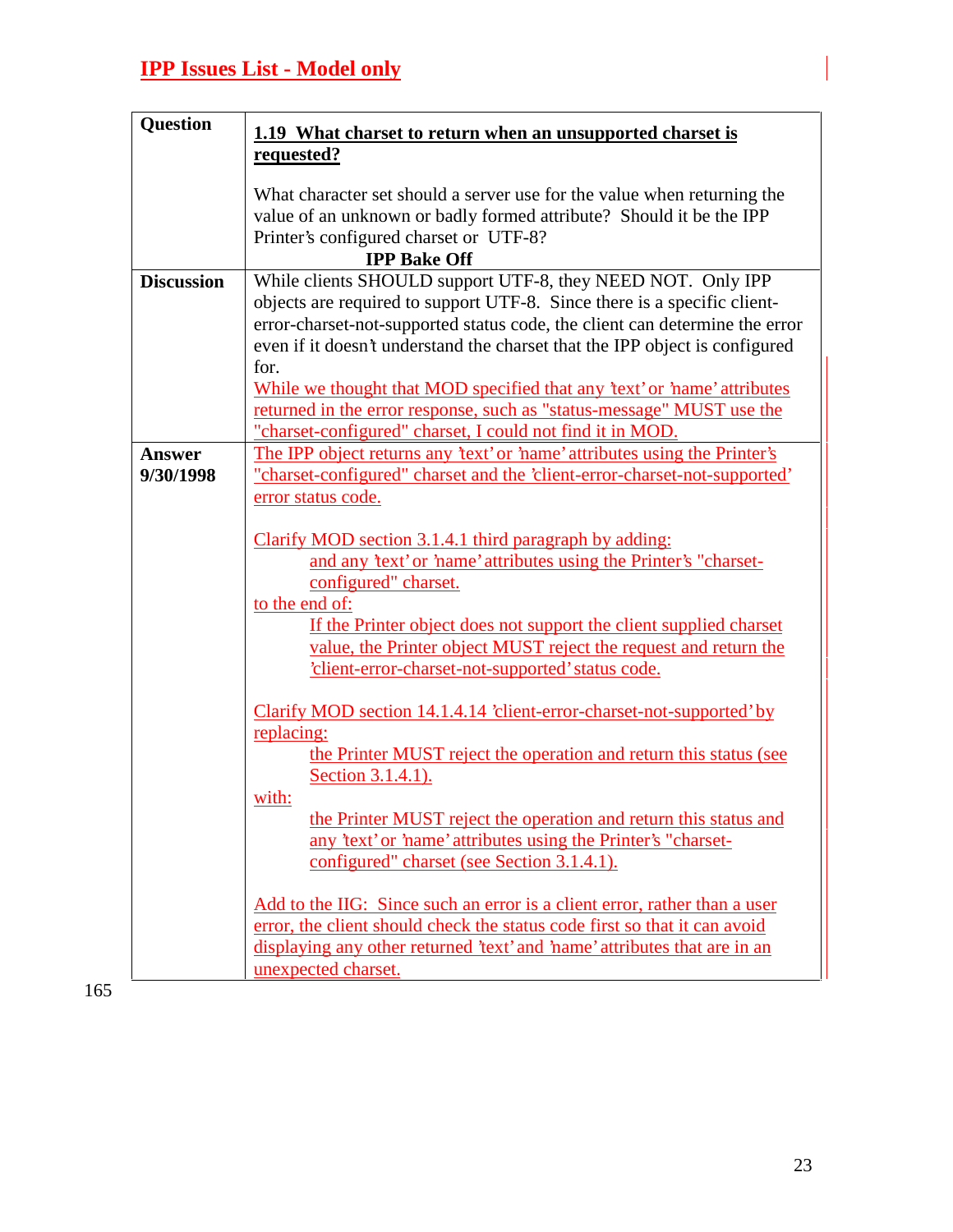| <b>Question</b>   | 1.20 The 'resolution' attribute syntax is not two bytes                   |  |
|-------------------|---------------------------------------------------------------------------|--|
|                   | IPP-MOD says that resolution should be two bytes. This is wrong, see      |  |
|                   | syntax.                                                                   |  |
|                   | <b>IPP Bake Off</b>                                                       |  |
| <b>Discussion</b> | The MOD integer data type is 4 octets long, so don't use the term integer |  |
|                   | for anything that isn't 4 octets long.                                    |  |
| Answer            | MOD section 4.1.15 resolution says:                                       |  |
| 9/30/1998         | It consists of 3 integers:                                                |  |
|                   | Since the third integer is only a byte according to PRO, change the above |  |
|                   | MOD sentence to:                                                          |  |
|                   | It consists of 3 values:                                                  |  |

167

168

| <b>Question</b>   | 1.21 Position of the target operation attributes in requests<br>Although IPP-MOD says that target (Job-URI, Print-URI plus Job-Id or<br>Printer-URI) should MUST be the $3rd$ operation attribute, several<br>implementations do not have it in that place or not at all. Can we relax that |
|-------------------|---------------------------------------------------------------------------------------------------------------------------------------------------------------------------------------------------------------------------------------------------------------------------------------------|
|                   | requirement or should it be strictly enforced?                                                                                                                                                                                                                                              |
|                   | <b>IPP Bake Off</b>                                                                                                                                                                                                                                                                         |
| <b>Discussion</b> | The reason for redundantly having the target in the MIME body, os to that                                                                                                                                                                                                                   |
|                   | the IPP MIME data is transport independent. Appendix D MOD Section                                                                                                                                                                                                                          |
|                   | 16.3.4.3 describes the IPP object checking and rejecting the request if the                                                                                                                                                                                                                 |
|                   | target is not present or not in the proper order.                                                                                                                                                                                                                                           |
| Answer            | Keep MOD requiring the client to supply the target operation attribute and                                                                                                                                                                                                                  |
| 9/30/1998         | in the correct position. However, the IPP object SHOULD NOT check for                                                                                                                                                                                                                       |
|                   | it being present and in the correct position, following the philosophy that                                                                                                                                                                                                                 |
|                   | clients should be conforming and servers should be forgiving.                                                                                                                                                                                                                               |
|                   | Move Section 16 (Appendix D) to the IIG. Keep the error check as<br>something that a test suite for clients might include, but remove the error<br>check for recommended IPP object behavior.                                                                                               |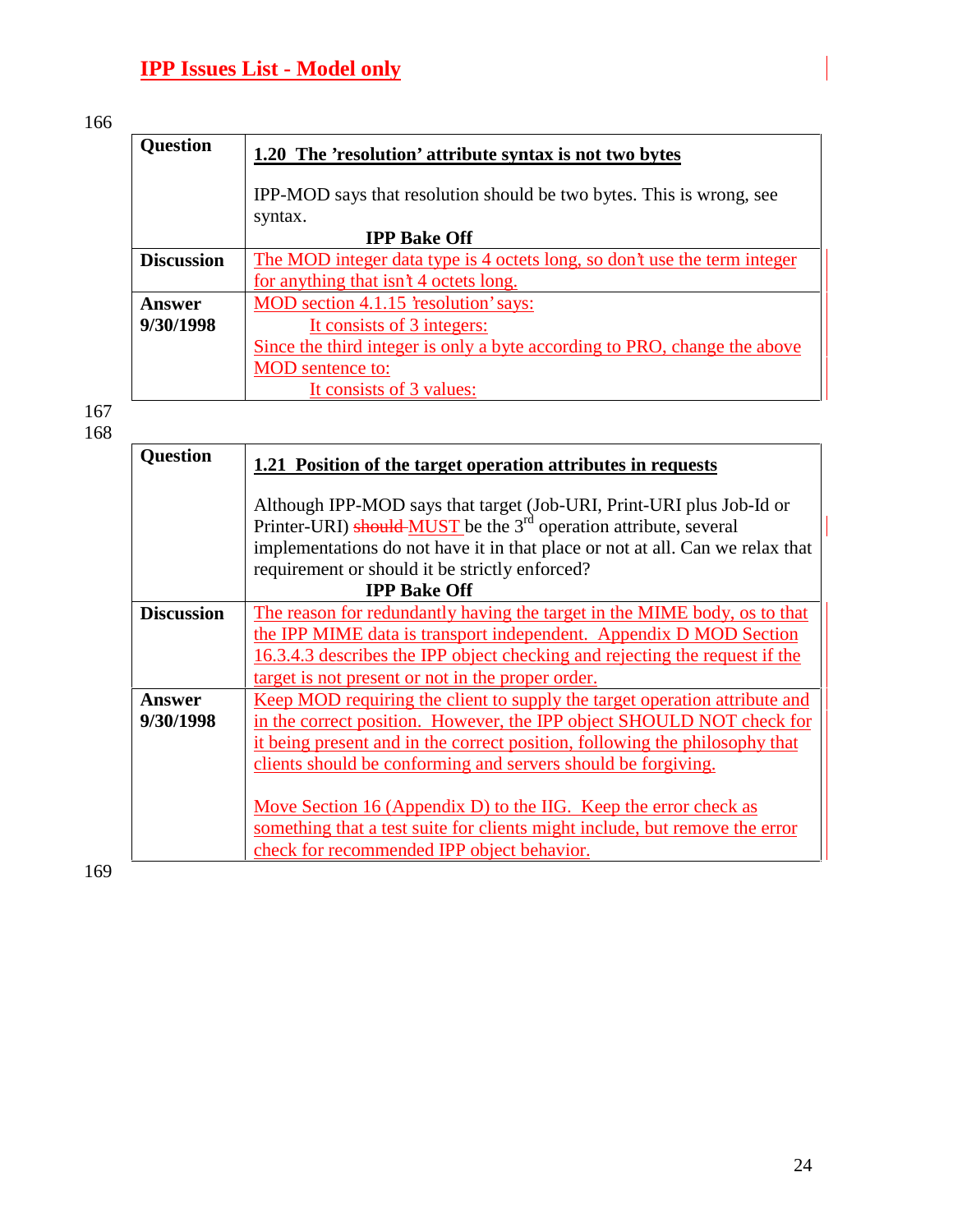| <b>Question</b>   | 1.22 A Paused printer may never return a response to Print-job until                                                                                                                                                                                 |
|-------------------|------------------------------------------------------------------------------------------------------------------------------------------------------------------------------------------------------------------------------------------------------|
|                   | <b>Resumed</b>                                                                                                                                                                                                                                       |
|                   | Test cases 2.6-2.7 and 2.9 in TS1 seems to expect a response before all the<br>data has been sent. This results in a deadlock situation with some printers<br>which are still waiting for all the data to first be delivered.<br><b>IPP Bake Off</b> |
| <b>Discussion</b> | A paused printer (or one that is stopped due to paper out or jam, may flow                                                                                                                                                                           |
|                   | control the data of a Print-Job operation, so that the client is not able to                                                                                                                                                                         |
|                   | send all the document data. Consequently, the Printer will not return a                                                                                                                                                                              |
|                   | response. Thus the script will never step onto the next operation and the                                                                                                                                                                            |
|                   | script hangs.                                                                                                                                                                                                                                        |
| Answer            | No change to MOD or PRO. All printers will eventually flow control a                                                                                                                                                                                 |
| 9/30/1998         | Print-Job data when its buffers and spool space, if it spools, fills up. The<br>Printer should not return an error, since either the printer will be resumed                                                                                         |
|                   | and/or the spool space will be freed up as jobs print.                                                                                                                                                                                               |
|                   |                                                                                                                                                                                                                                                      |
|                   | Fix the script to still test sending a Print-Job while the printer is paused,                                                                                                                                                                        |
|                   | but figure out a way for the script not to hang, if the Printer flow controls                                                                                                                                                                        |
|                   | the script off.                                                                                                                                                                                                                                      |
|                   |                                                                                                                                                                                                                                                      |
|                   | Add the above discussion to the IIG.                                                                                                                                                                                                                 |
|                   |                                                                                                                                                                                                                                                      |

171 172

| <b>Question</b>     | 1.23 Returning job-uri and job-id when "job-template" attributes<br>are requested.                                                                                                                                                                                     |
|---------------------|------------------------------------------------------------------------------------------------------------------------------------------------------------------------------------------------------------------------------------------------------------------------|
|                     | TS1 is saying that the job attributes job-uri and job-id should be returned<br>in the response to a Get-Jobs operation with requested-attributes of <job-<br>template&gt;, but job-uri and job-id are not in the job-template group.<br/><b>IPP Bake Off</b></job-<br> |
| <b>Discussion</b>   |                                                                                                                                                                                                                                                                        |
| Answer<br>9/30/1998 | The "job-uri" and "job-id" attributes are not job-template attributes. This<br>is a bug in the script. Fix the script.                                                                                                                                                 |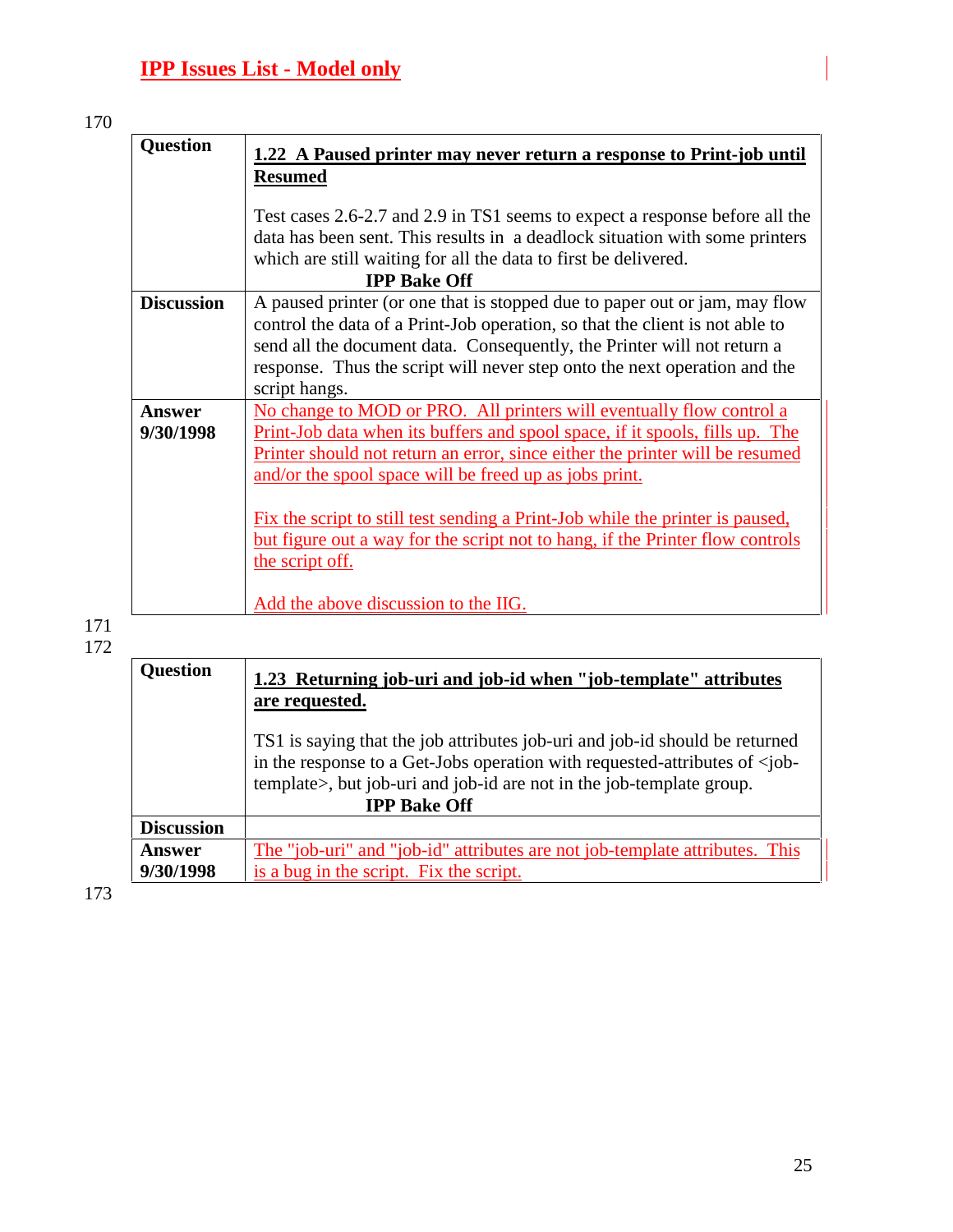| <b>Question</b>            | 1.24 Definition of 'successful-attributes-substituted-or-ignored' and<br>unsupported attribute values in Get-Xxxx operations                                                                                                                                                                                                                                                                                                                                                                                                                                                                                                                                                                                                                                                                           |
|----------------------------|--------------------------------------------------------------------------------------------------------------------------------------------------------------------------------------------------------------------------------------------------------------------------------------------------------------------------------------------------------------------------------------------------------------------------------------------------------------------------------------------------------------------------------------------------------------------------------------------------------------------------------------------------------------------------------------------------------------------------------------------------------------------------------------------------------|
|                            | Is it required to return a status of 01 when a bogus attribute is included as<br>one of requested attributes of a Get-Jobs operation? Technically, this<br>situation is not covered by the definition of status x0001. The first part of<br>the definition says 'some attributes were ignored". The attribute being<br>"requested-attributes" was not ignored. What was ignored is one of the<br>bvalues (bogus-attribute) of the attribute. The second half of the definition<br>is "unsupported values were substituted with supported values". this<br>wasn't done either, since the unsupported value was ignored. So this status<br>code does not apply. Recommended that the definition gets beefed up to<br>include something like "or unsupported values were ignored".<br><b>IPP Bake Off</b> |
| <b>Discussion</b>          |                                                                                                                                                                                                                                                                                                                                                                                                                                                                                                                                                                                                                                                                                                                                                                                                        |
| <b>Answer</b><br>9/30/1998 | While the IPP object is NOT REQUIRED to return requested attributes<br>that are unsupported (see Issue 1.18), it is REQUIRED to return the<br>'successful-attributes-substituted-or-ignored' success code, rather than<br>'successful-ok'.                                                                                                                                                                                                                                                                                                                                                                                                                                                                                                                                                             |
|                            | MOD 14.1.2.1 'successful-ok' change:<br>The request has succeeded.                                                                                                                                                                                                                                                                                                                                                                                                                                                                                                                                                                                                                                                                                                                                     |
|                            | <u>to:</u><br>The request has succeeded and no request attributes were<br>substituted or ignored.                                                                                                                                                                                                                                                                                                                                                                                                                                                                                                                                                                                                                                                                                                      |
|                            | MOD 14.1.2.2 'successful-ok-ignored-or-substituted-attributes' clarify that<br>it is used for all requests, not just create operations, by changing:<br>The request has succeeded, but some attributes were ignored or<br>unsupported values were substituted with supported values in<br>order to process the job without rejecting it.                                                                                                                                                                                                                                                                                                                                                                                                                                                               |
|                            | <u>to:</u><br>The request has succeeded, but some attributes were ignored or                                                                                                                                                                                                                                                                                                                                                                                                                                                                                                                                                                                                                                                                                                                           |
|                            | unsupported values were substituted with supported values or were<br>ignored in order to perform the operation without rejecting it.                                                                                                                                                                                                                                                                                                                                                                                                                                                                                                                                                                                                                                                                   |
|                            | These unsupported attributes or values are returned in the<br>Unsupported Attributes group of the response. In the case of Get-<br>Xxxx operations when supplied values of the "requested-                                                                                                                                                                                                                                                                                                                                                                                                                                                                                                                                                                                                             |
|                            | attributes" operation attribute are requesting attributes that are not<br>supported, the IPP object MUST return this status code and MAY<br>return the "requested-attributes" attribute in the Unsupported                                                                                                                                                                                                                                                                                                                                                                                                                                                                                                                                                                                             |
|                            | Attribute response group (with the unsupported values only).                                                                                                                                                                                                                                                                                                                                                                                                                                                                                                                                                                                                                                                                                                                                           |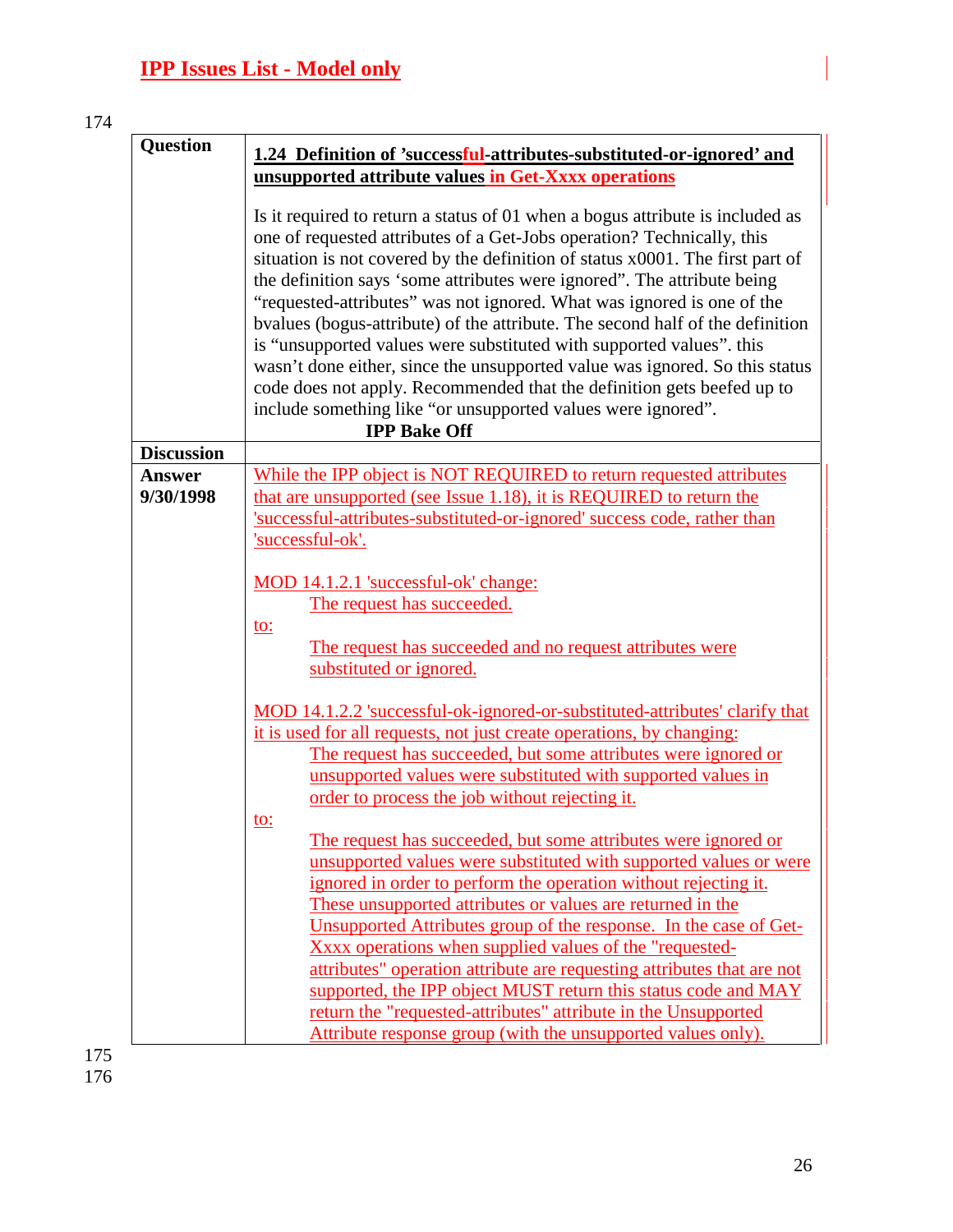| 1.25 Can new attribute groups be added through registration?                      |
|-----------------------------------------------------------------------------------|
|                                                                                   |
|                                                                                   |
| <b>Tom Hastings</b>                                                               |
| Section 6 lists keyword attribute values, enum attribute values, attributes,      |
| attribute syntaxes, operations, and status codes, but does not mention new        |
|                                                                                   |
| What about private attribute groups?                                              |
| <u>Yes, so add the following section to Section 6 after Section 6.4 Operation</u> |
|                                                                                   |
| Attribute groups passed in requests and responses may be                          |
| registered following the type2 procedures described in Section 6.1.               |
| The tags that identify each of the attribute groups are assigned in               |
|                                                                                   |
|                                                                                   |
| For attribute groups, the IPP Designated Expert in consultation                   |
| with IANA assigns the next attribute group tag code in the                        |
| appropriate range as specified in [IPP-PRO]. IANA will publish                    |
| approved attribute group registration specifications as separate                  |
|                                                                                   |
|                                                                                   |
| ftp.isi.edu/iana/assignments/ipp/attribute-group-tags/xxx-                        |
| yyy-tag.txt                                                                       |
|                                                                                   |
| where 'xxx-yyy-tag' is the new attribute group tag name.                          |
|                                                                                   |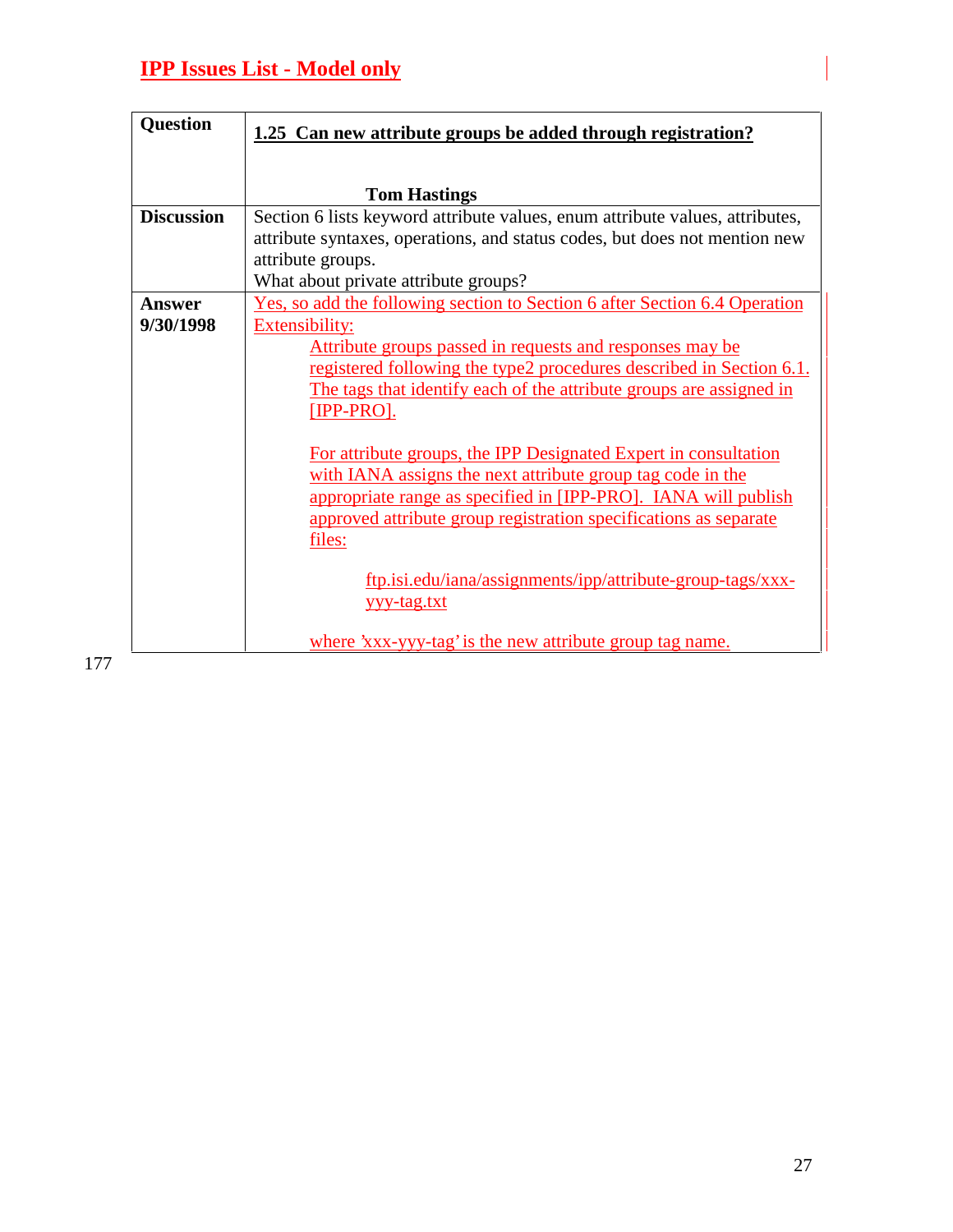| <b>Question</b>            | 1.26 What about unsupported attribute syntaxes?                                                                                                                                                                                                                                                                                                                                                                                                                                                                                                                                                   |
|----------------------------|---------------------------------------------------------------------------------------------------------------------------------------------------------------------------------------------------------------------------------------------------------------------------------------------------------------------------------------------------------------------------------------------------------------------------------------------------------------------------------------------------------------------------------------------------------------------------------------------------|
|                            | Does the implementation respond as if the attribute or value were not<br>supported? If so, then Section 3.2.1.2 should add this condition to the list.<br><b>Tom Hastings</b>                                                                                                                                                                                                                                                                                                                                                                                                                     |
| <b>Discussion</b>          | There are two situations:<br>1. The attribute syntax is not supported for any attribute (because the<br>implementation doesn't support any attributes that use that syntax or a new<br>attribute syntax was registered that the implementation doesn't support).<br>2. The attribute syntax is not supported for a particular attribute (because)<br>another new or existing attribute syntax was added to the specification of<br>the attribute) as a registered extension.                                                                                                                      |
|                            | If an attribute is specified to have more than one attribute syntax, such as<br>(type3 keyword   name), then an implementation MUST support both (all)<br>attribute syntaxes specified in order to support that attribute. Remember<br>that the 'name' attribute syntax is really a short hand for<br>(nameWithLanguage   nameWithoutLangage) and 'text' is a shorthand for<br>(textWithLanguage   textWithoutLanguage).                                                                                                                                                                          |
| <b>Answer</b><br>9/30/1998 | Clarify the following three categories of unsupported attributes in section<br>$3.2.1.2$ :<br>1. The Printer object does not support the named attribute (no<br>matter what the value).<br>2. The Printer object does support the attribute, but does not<br>support some or all of the particular values supplied by the<br>client (i.e., the Printer object does not have those values in<br>the corresponding supported values attribute).<br>by replacing the above with:<br>1. The Printer object does not support the supplied attribute (no<br>matter what the attribute syntax or value). |
|                            | 2. The Printer object does support the attribute, but does not<br>support some or all of the particular values supplied by the<br>client <i>(i.e., the Printer object does not have those values in</i><br>the corresponding supported values attribute) or does not<br>support some or all of the particular attribute syntaxes<br>supplied by the client for the value(s) of the named<br>attribute.                                                                                                                                                                                            |
|                            | Clarify the following paragraph in Section 3.2.1.2:<br>In the case of a supported attribute with one or more unsupported<br>values, the Printer object simply returns the client-supplied<br>attribute with the unsupported values as supplied by the client.<br>This indicates support for the attribute, but no support for that<br>particular value. If the client supplies a multi-valued attribute with<br>more than one value and the Printer object supports the attribute                                                                                                                 |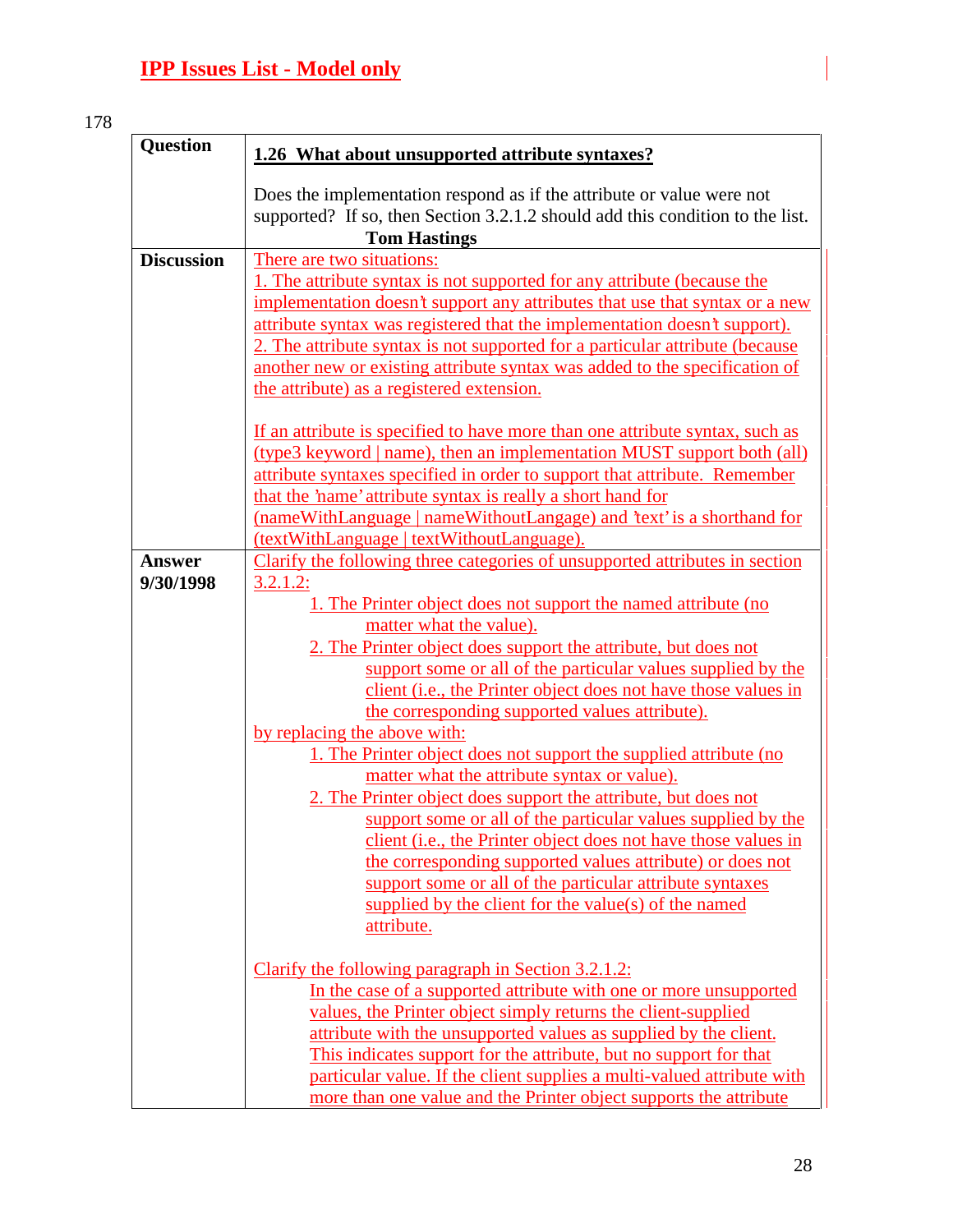| but only supports a subset of the client supplied values, the Printer        |
|------------------------------------------------------------------------------|
| object MUST return only those values that are unsupported.                   |
| by replacing "values" with "attribute syntaxes or values" to make:           |
| In the case of a supported attribute with one or more unsupported            |
| attribute syntaxes or values, the Printer object simply returns the          |
| client-supplied attribute with the unsupported attribute syntaxes or         |
| values as supplied by the client. This indicates support for the             |
| attribute, but no support for that particular attribute syntax or            |
| value. If the client supplies a multi-valued attribute with more             |
| than one value and the Printer object supports the attribute but only        |
| supports a subset of the client supplied attribute syntaxes or values,       |
| the Printer object MUST return only those attribute syntaxes or              |
| values that are unsupported.                                                 |
|                                                                              |
| Clarify that when the spec for an attribute specifies more than one          |
| attribute syntax, then all such specified attribute syntaxes are required to |
| be supported in order to support that attribute. So add the following        |
| sentence to the last paragraph of section 4.1:                               |
| If an attribute specification includes more than one attribute syntax        |
| in the sub-section heading, all such attribute syntaxes are required         |
| to be supported in order to support the attribute.                           |
|                                                                              |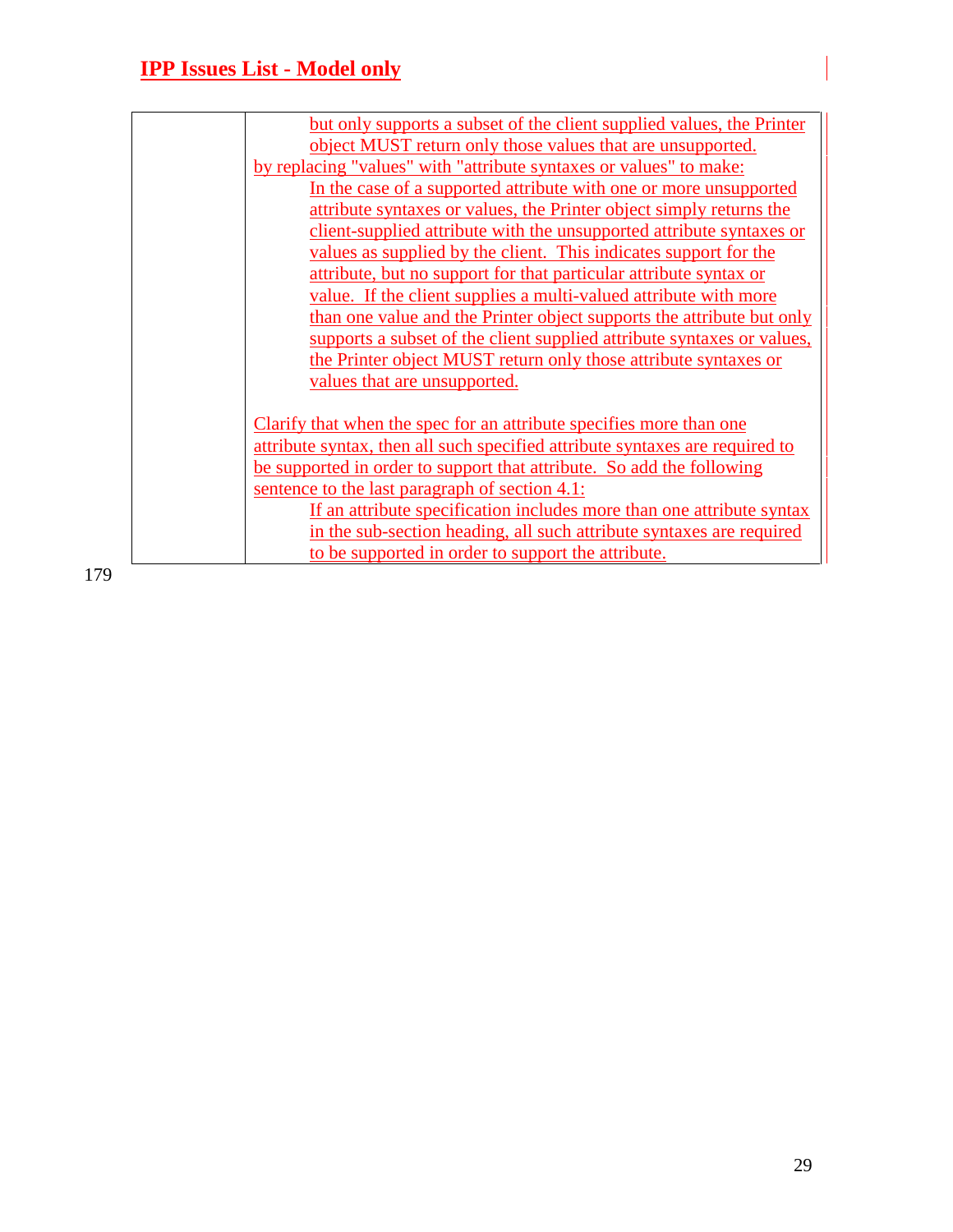| <b>Question</b>     | 1.27 How staple multiple documents as one document, but start each<br>document on a new sheet?                                                           |
|---------------------|----------------------------------------------------------------------------------------------------------------------------------------------------------|
|                     | The 'single-document' value of "multiple-document-handling" requires<br>that each document not be forced to start on a new sheet.<br><b>IPP Bake Off</b> |
| <b>Discussion</b>   | How about adding a new value? Perhaps called 'single-document-with-<br>new-sheets'                                                                       |
| Answer<br>9/30/1998 | Deferred. Such a value can be registered in the future for use with the<br>"multiple-document-handling" Job Template attribute.                          |

| <b>Question</b>   | 1.28 What MUST an IPP object do if Create-Job never gets an Add-               |
|-------------------|--------------------------------------------------------------------------------|
|                   | Document or Send-Document with 'last-document' set to 'true'?                  |
|                   |                                                                                |
|                   | Should the IPP object close the job after some period of time and:             |
|                   | 1. move the job to the 'aborted' state with the 'aborted-by-system' job-       |
|                   | state-reasons value set                                                        |
|                   | 2. move the job to the 'pending-held' state (with some new job-state-          |
|                   | reason indicating an incomplete job, or                                        |
|                   |                                                                                |
|                   | 3. move the job to the 'pending' state and print the job?                      |
|                   | What if the job never had any Add-Document or Send-Document                    |
|                   | operations, so that the job has no documents?                                  |
|                   | <b>IPP Bake Off</b>                                                            |
| <b>Discussion</b> | The IPP object should close the job after some period of time and:             |
|                   |                                                                                |
|                   | 1. For spooling applications - move the job to the 'aborted' state with the    |
|                   | 'aborted-by-system' job-state-reasons value set.                               |
|                   | 2. For non-spooling applications - move the job to the 'pending-held' state    |
|                   | with a job-state-reason of "incomplete-job" and an administratively set        |
|                   | time-out (probably somewhere between 30sec and 4 min.).                        |
|                   | 3. As a fallback - move the job to the 'pending' state and print the job? $(A$ |
|                   | form of natural aging)                                                         |
|                   |                                                                                |
|                   | These notions should be described in the IIG. This basically addresses         |
|                   | system latencies that may occur during the process of performing a create      |
|                   | job based job submission. In general, the Create-Job form of submission is     |
|                   | intended to flow as a rapid sequence of operations without large               |
|                   | discontinuities in time between related operations. We should note the         |
|                   | caution that we are defining a tuning attribute, here, and thereby may         |
|                   | effect overall system performance. The notion here is that it is not our       |
|                   | intent for the sever to keep partially constructed job submissions on hold     |
|                   | for long periods of time. We couldn't actual agree on a figure but we          |
|                   | expect it to be somewhere between 30 sec to 4 mins. The real number            |
|                   | should be determined empirically and information updated in the IIG.           |
|                   |                                                                                |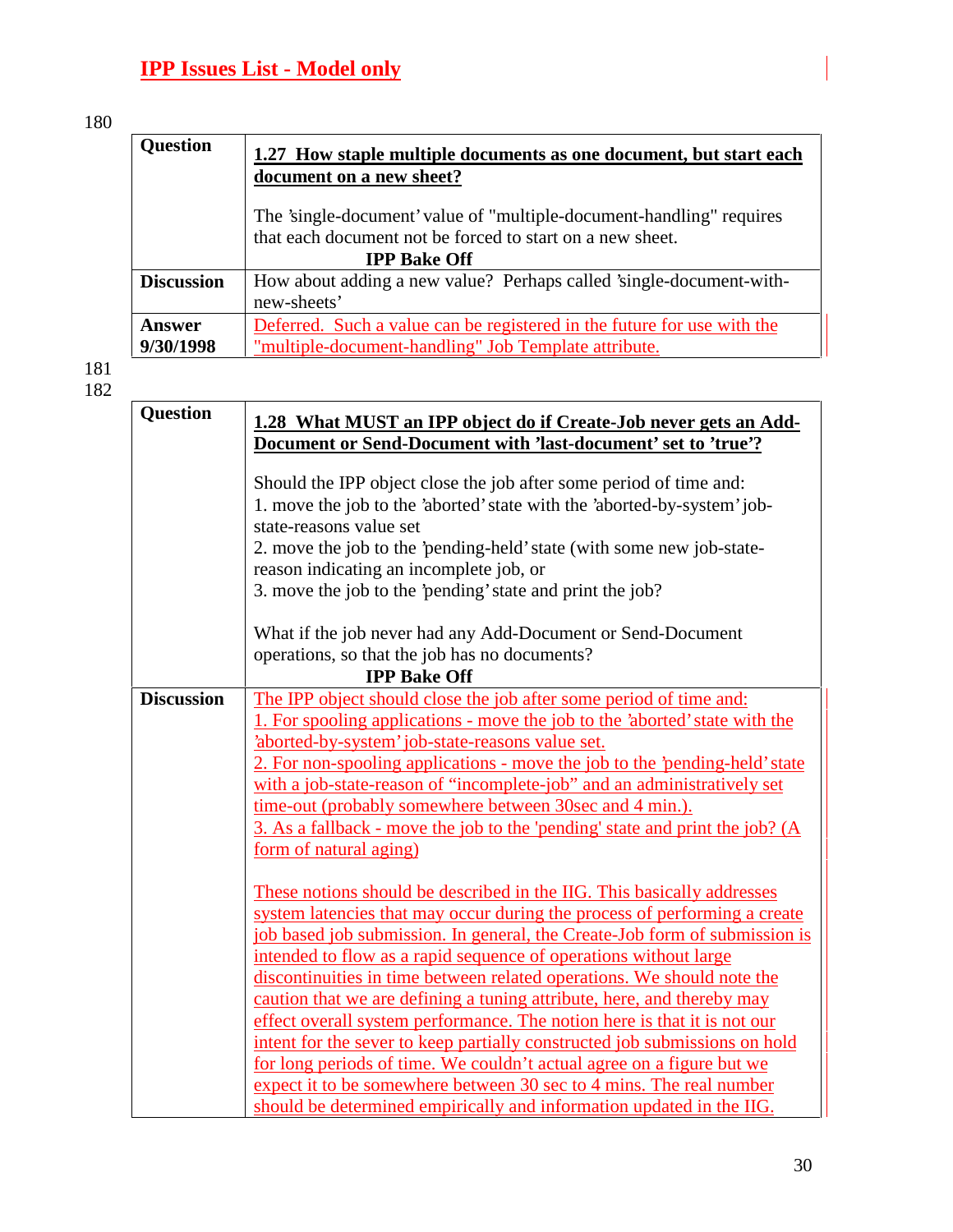|               | The editor found the following discussion in Section 3.3.1 Send-                                                                                                                                                                                |
|---------------|-------------------------------------------------------------------------------------------------------------------------------------------------------------------------------------------------------------------------------------------------|
|               | Document Operation, including a reference to a "multiple-operation-                                                                                                                                                                             |
|               | timeout" Printer attribute which has not been defined:                                                                                                                                                                                          |
|               | Since the Create-Job and the send operations (Send-Document or Send-<br>URI operations) that follow can occur over arbitrarily long periods of                                                                                                  |
|               |                                                                                                                                                                                                                                                 |
|               | time, each Printer object must decide how long to "wait" for the next send                                                                                                                                                                      |
|               | operation. The Printer object OPTIONALLY supports the "multiple-<br>operation-timeout" attribute. This attribute indicates the maximum                                                                                                          |
|               |                                                                                                                                                                                                                                                 |
|               | number of seconds the Printer object will wait for the next send operation.                                                                                                                                                                     |
|               | If the Printer object times-out waiting for the next send operation, the                                                                                                                                                                        |
|               | Printer object MAY decide on any of the following semantic actions:                                                                                                                                                                             |
|               | 1. Assume that the Job is an invalid job, start the process of changing the<br>job state to 'aborted', and clean up all resources associated with the Job. In<br>this case, if another send operation is finally received, the Printer responds |
|               | with an "client-error-not-possible" or "client-error-not-found" depending<br>on whether or not the Job object is still around when it finally arrives.                                                                                          |
|               | 2. Assume that the last send operation received was in fact the last                                                                                                                                                                            |
|               | document (as if the "last-document" flag had been set to 'true'), close the                                                                                                                                                                     |
|               | Job object, and proceed to process it (i.e., move the Job's state to                                                                                                                                                                            |
|               | 'pending').                                                                                                                                                                                                                                     |
|               |                                                                                                                                                                                                                                                 |
|               | 3. Assume that the last send operation received was in fact the last                                                                                                                                                                            |
|               | document, close the Job, but move it to the 'pending-held' to allow an                                                                                                                                                                          |
|               | operator to determine whether or not to continue processing the Job by                                                                                                                                                                          |
|               | moving it back to the 'pending' state.                                                                                                                                                                                                          |
|               |                                                                                                                                                                                                                                                 |
|               | Each implementation is free to decide the "best" action to take depending                                                                                                                                                                       |
|               | on local policy, the value of "ipp-attribute-fidelity", and/or any other piece                                                                                                                                                                  |
|               | of information available to it. If the choice is to abort the Job object, it is                                                                                                                                                                 |
|               | possible that the Job object may already have been processed to the point                                                                                                                                                                       |
| <b>Answer</b> | that some media sheet pages have been printed.                                                                                                                                                                                                  |
| 9/30/1998     | Replace the last two paragraphs and three actions in MOD 3.3.1 with:<br>Since the Create-Job and the send operations (Send-Document or                                                                                                          |
|               | Send-URI operations) that follow could occur over an arbitrarily                                                                                                                                                                                |
|               | long periods of time for a particular job, a client MUST send                                                                                                                                                                                   |
|               | another send operation within an IPP Printer implementation-                                                                                                                                                                                    |
|               | defined time interval after the receipt of the previous request for                                                                                                                                                                             |
|               | the job. An IPP object MUST recover from an errant client that                                                                                                                                                                                  |
|               | does not supply a send operation with a "last-document" set to                                                                                                                                                                                  |
|               | <u>true', sometime within this implementation-defined time interval</u>                                                                                                                                                                         |
|               | after the most recent Create-Job or send operation has been                                                                                                                                                                                     |
|               | received for the job. The implementation-defined time period                                                                                                                                                                                    |
|               | MUST be within one to four minutes.                                                                                                                                                                                                             |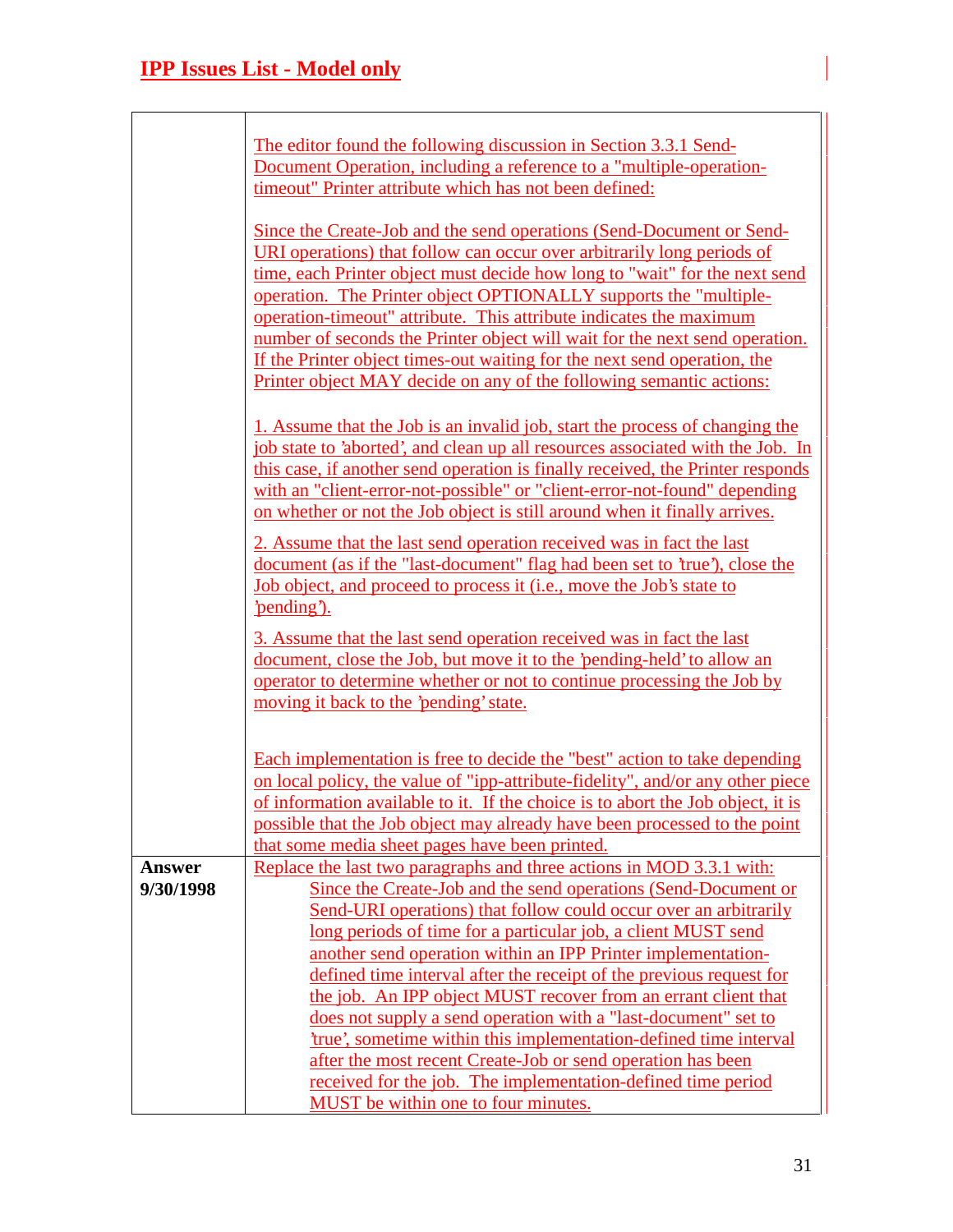| Such recovery MAY include any of the following recovery                                                                           |
|-----------------------------------------------------------------------------------------------------------------------------------|
| actions:                                                                                                                          |
| 1. Assume that the Job is an invalid job, start the process of                                                                    |
| changing the job state to 'aborted', adding the 'aborted-by-                                                                      |
| system' value to the job's "job-state-reasons" attribute, if                                                                      |
| supported, and clean up all resources associated with the                                                                         |
| Job. In this case, if another send operation is finally                                                                           |
| received, the Printer responds with an "client-error-not-                                                                         |
| possible" or "client-error-not-found" depending on whether                                                                        |
| or not the Job object is still around when the send operation                                                                     |
| finally arrives.                                                                                                                  |
| 2. Assume that the last send operation received was in fact                                                                       |
| the last document (as if the "last-document" flag had been                                                                        |
| set to 'true'), close the Job object, and proceed to process it                                                                   |
| (i.e., move the Job's state to 'pending').                                                                                        |
| 3. Assume that the last send operation received was in fact                                                                       |
| the last document, close the Job, but move it to the                                                                              |
| pending-held' to allow an operator to determine whether or                                                                        |
| not to continue processing the Job by moving it back to the                                                                       |
| 'pending' state.                                                                                                                  |
| Each implementation is free to decide the "best" action to take                                                                   |
| depending on local policy, the value of "ipp-attribute-fidelity",                                                                 |
| whether any documents have been added, whether the                                                                                |
| implementation spools jobs or not, and/or any other piece of                                                                      |
| information available to it. If the choice is to abort the Job object,                                                            |
| it is possible that the Job object may already have been processed<br>to the point that some media sheet pages have been printed. |
|                                                                                                                                   |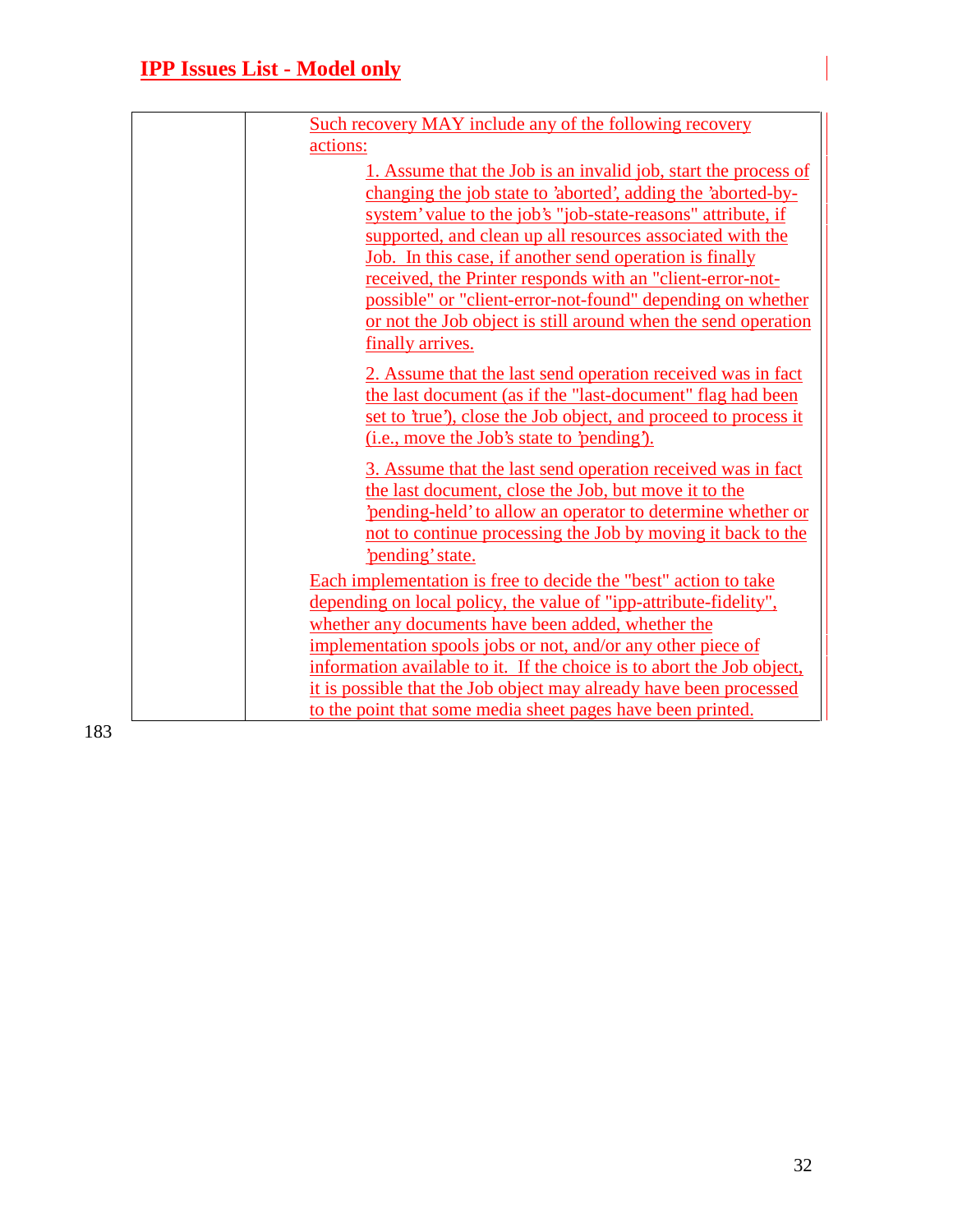### 184

| <b>Question</b>     | 1.29 What does an IPP Printer return in a Print-Job response if the                                                                                                                                                                                                                                                                                           |
|---------------------|---------------------------------------------------------------------------------------------------------------------------------------------------------------------------------------------------------------------------------------------------------------------------------------------------------------------------------------------------------------|
|                     | job was canceled by another client before the first client had supplied<br>all of the data?                                                                                                                                                                                                                                                                   |
|                     | Presumably, the IPP Printer returns an error code that rejects the request,<br>the job does not come into existence? Must the "job-id" and "job-uri" not<br>be re-used (for the next job)?<br><b>IPP Bake Off</b>                                                                                                                                             |
| <b>Discussion</b>   |                                                                                                                                                                                                                                                                                                                                                               |
| Answer<br>9/30/1998 | Add a new server error status code by adding the following new section:<br>$14.1.5.9$ server-error-job-canceled $(0x0508)$                                                                                                                                                                                                                                    |
|                     | An error indicating that the job has been canceled by an operator<br>or the system while the client was transmitting the data to the IPP<br>Printer. If a job-id and job-uri had been created, then they are<br>returned in the Print-Job, Send-Document, or Send-URI response<br>as usual; otherwise, no job-id and job-uri are returned in the<br>response. |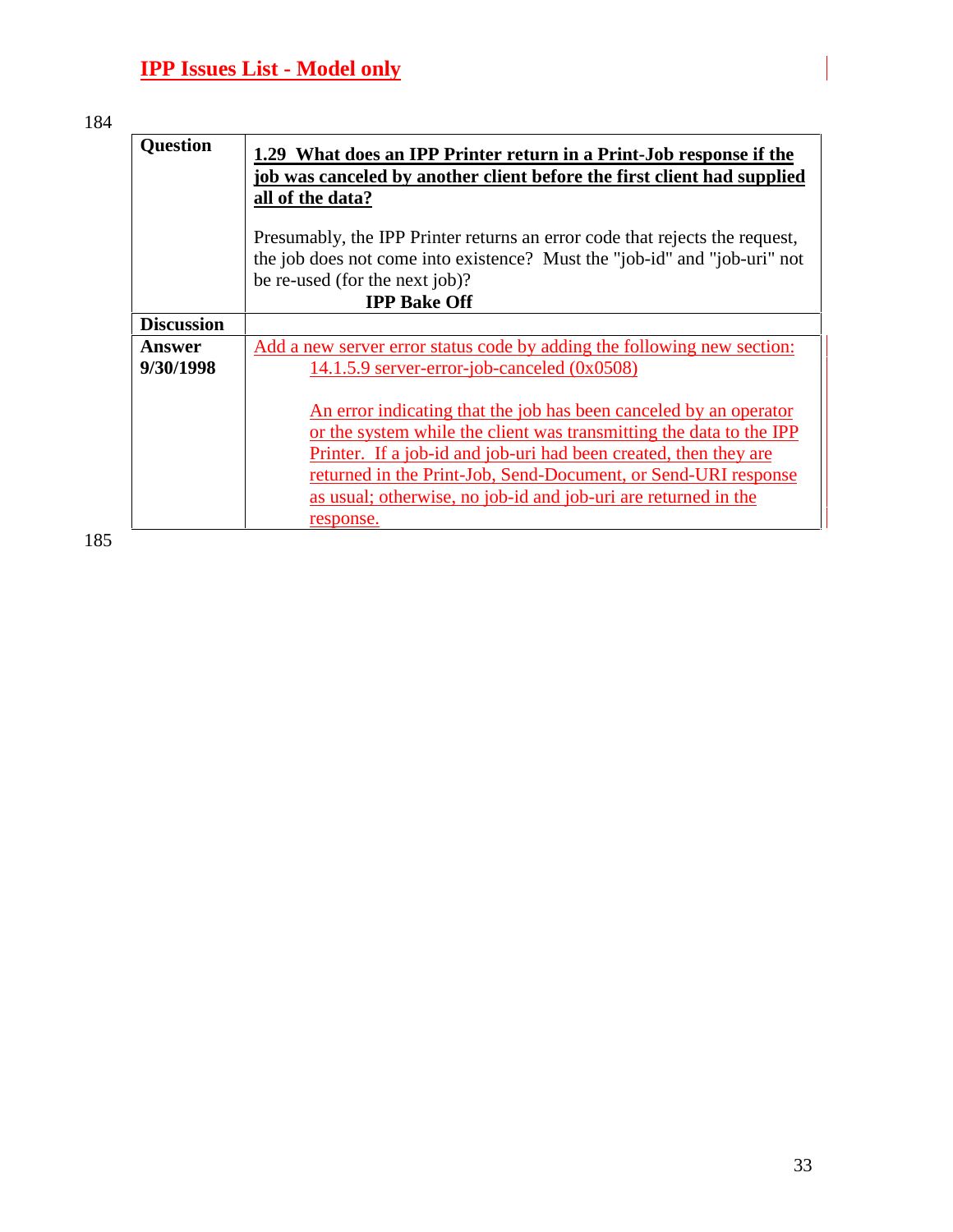| <b>Question</b>   | 1.30 Correct "job-state" for Job-Submit?                                      |
|-------------------|-------------------------------------------------------------------------------|
|                   | An IPP client submits a small job via "job-submit". By the time the IPP       |
|                   | printer/print server is putting together a response to the operation, the job |
|                   | has finished printing and been removed as an object from the print system.    |
|                   | What should the job-state be in the response?                                 |
|                   | <b>Hugo Parra</b>                                                             |
| <b>Discussion</b> | The Model suggests that the Printer return a response before it even          |
|                   | accepts the document content (see sections 16.4.8 and 16.4.9). The Job        |
|                   | Object Attributes are returned only if the IPP object returns one of the      |
|                   | success status codes. Then the job-state would always be "pending" or         |
|                   | "pending-held".                                                               |
|                   | <b>Carl Kugler</b>                                                            |
|                   | This issue comes up for the implementation of an IPP Printer object as a      |
|                   | server that forwards jobs to devices. If the server is reasonably certain     |
|                   | that the job completed successfully, then it should return the job-state as   |
|                   | completed. Also the server can keep the job in its "job history" long after   |
|                   | the job is no longer in the device. Then a user could query the server and    |
|                   | see that the job was in the 'completed' state and completed as specified by   |
|                   | the job's "time-at-completed" time which would be the same as the server      |
|                   | submitted the job to the device.                                              |
|                   | An alternative is for the server to respond to the client before or while     |
|                   | sending the job to the device, instead of waiting until the server has        |
|                   | finished sending the job to the device. In this case, the server can return   |
|                   | the job's state as 'pending' with the 'job-outgoing' value in the job's "job- |
|                   | state-reasons" attribute.                                                     |
|                   |                                                                               |
|                   | If the server doesn't know for sure whether the job completed successfully    |
|                   | (or at all), it could return the (out-of-band) 'unknown' value.               |
|                   |                                                                               |
|                   | All of these alternatives depend on implementation.                           |
| <b>Answer</b>     | No change to MOD. Add the above discussion to the IIG.                        |
| 9/30/1998         |                                                                               |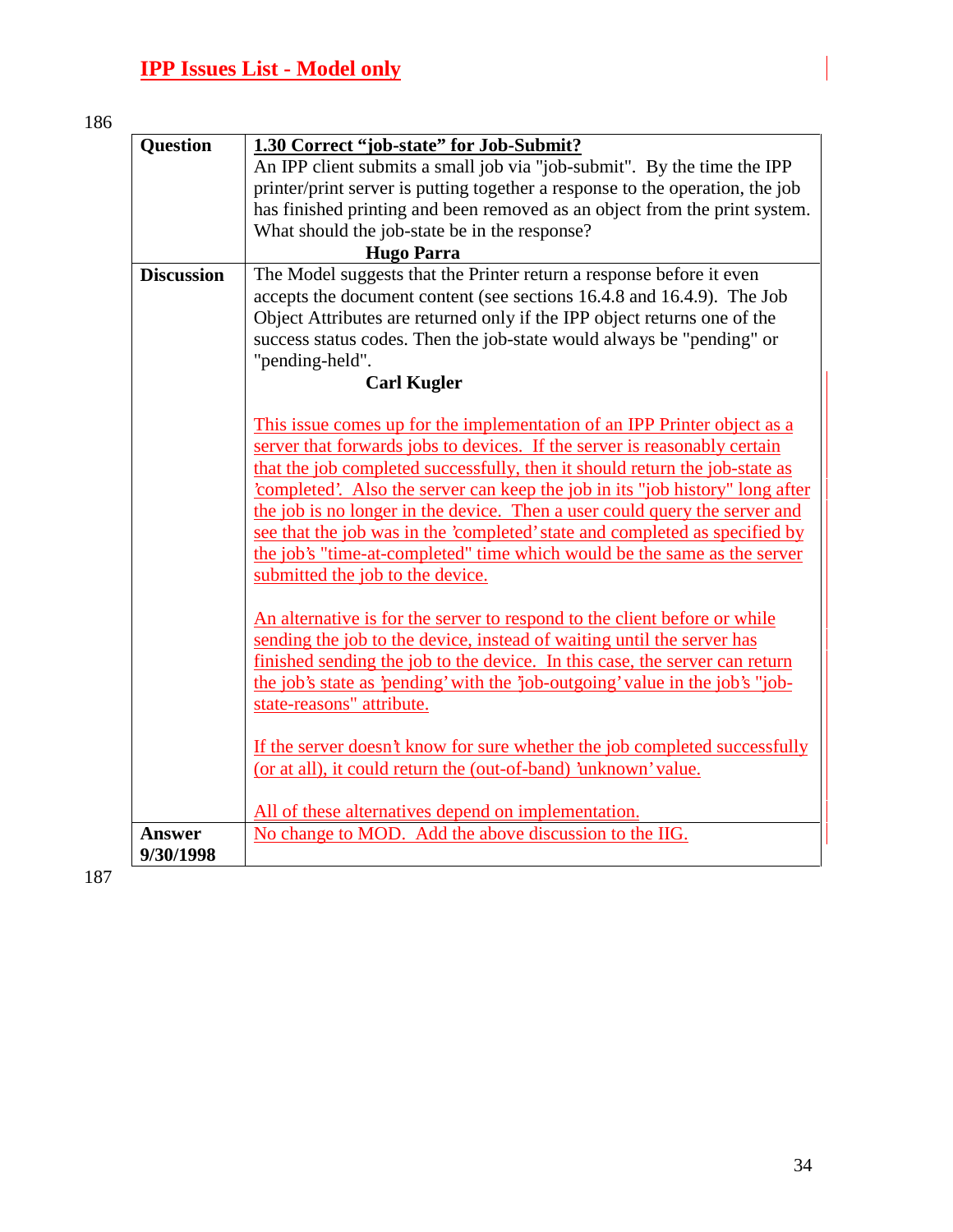| <b>Question</b>   | 1.31 What is the correct syntax for multi-valued attributes?              |
|-------------------|---------------------------------------------------------------------------|
|                   | Each value in a multi-valued attribute includes its own value-tag. It is  |
|                   | syntactically possible then for each value in the list be of a different  |
|                   | syntax (integer, uri, name Without Langugage, etc) Is this right? Is this |
|                   | explicitly stated in the documentation? Does it need to be?               |
|                   | <b>Hugo Parra</b>                                                         |
| <b>Discussion</b> | I think it's right. You can have a mixture of 'type3 keyword' and 'name'  |
|                   | values for "job-hold-until-supported", for example.                       |
|                   | <b>Carl Kugler</b>                                                        |
| <b>Answer</b>     | No change to MOD. See the last paragraph of Section 4.1, just before      |
| 9/30/1998         | Section 4.1.1 that contains the statement:                                |
|                   |                                                                           |
|                   | Most attributes are defined to have a single attribute syntax.            |
|                   | However, a few attributes (e.g., "job-sheet", "media", "job-hold-         |
|                   | until") are defined to have several attribute syntaxes, depending on      |
|                   | the value. These multiple attribute syntaxes are separated by the         |
|                   | <u>" " character in the sub-section heading to indicate the choice.</u>   |
|                   | Since each value MUST be tagged as to its attribute syntax in the         |
|                   | protocol, a single-valued attribute instance may have any one of its      |
|                   | attribute syntaxes and a multi-valued attribute instance may have a       |
|                   | mixture of its defined attribute syntaxes.                                |
|                   |                                                                           |
|                   | Add question to the FAQ and discussion to the IIG.                        |
|                   |                                                                           |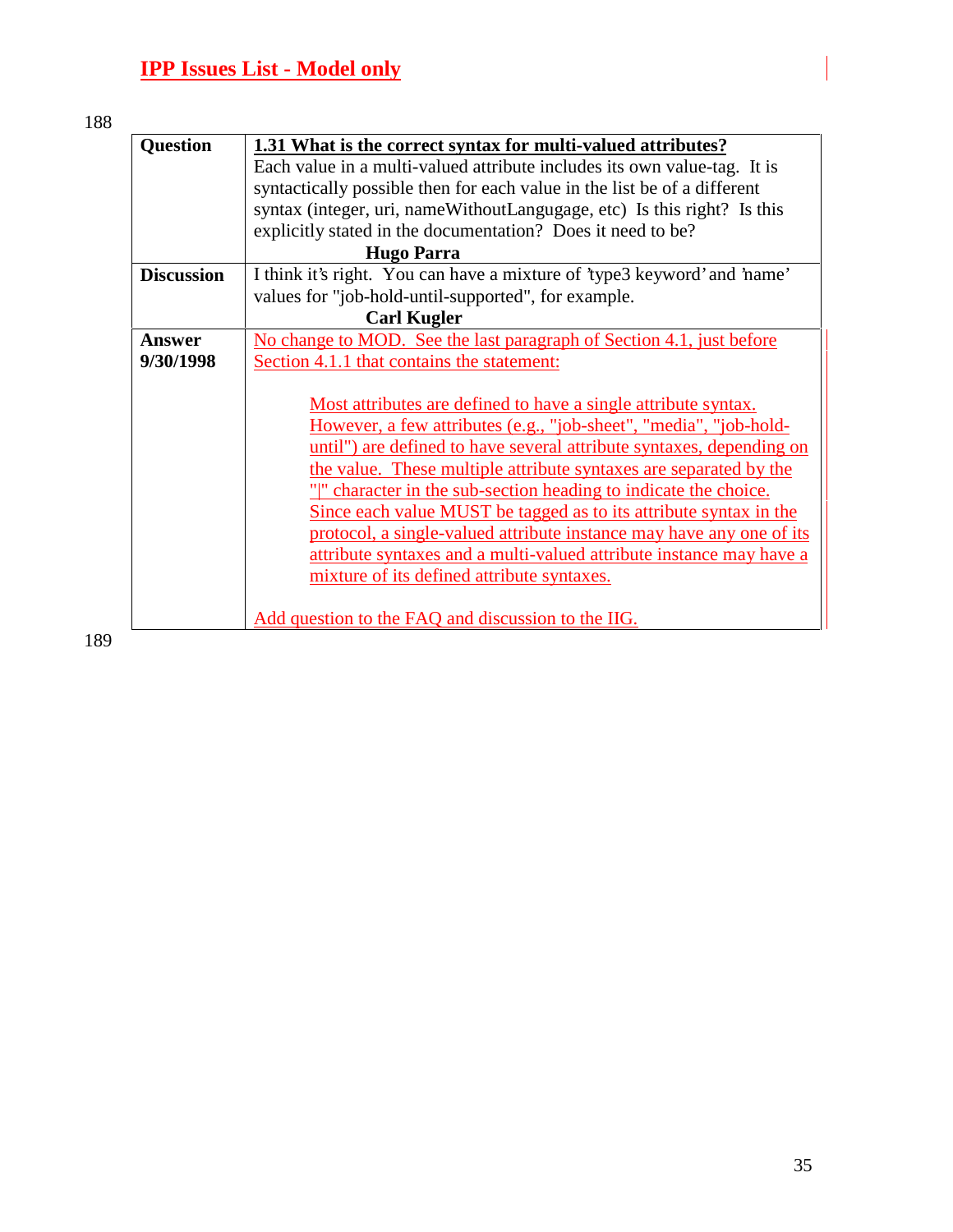| <b>Question</b>   | 1.32 Listing of jobs not submitted by IPP?                                                                                                                                                                                                                                           |
|-------------------|--------------------------------------------------------------------------------------------------------------------------------------------------------------------------------------------------------------------------------------------------------------------------------------|
|                   | We've talked about list-jobs somehow differentiating between jobs<br>submitted through IPP and other jobs. Is there a hard requirement? Is it<br>documented?<br><b>Hugo Parra</b>                                                                                                    |
| <b>Discussion</b> | The desire (and recommendation) is to list all the jobs and also have all                                                                                                                                                                                                            |
|                   | IPP operations apply to all jobs. Thus, a job submitted via LPR could be<br>canceled via IPP, for example. Some IPP operations (like cancel) require<br>access control If the user is unknown on the non-IPP job, the access<br>could be considered anonymous (see MOD Section 8.3). |
| <b>Answer</b>     | Since both the Get-Jobs and Get-Job-Attributes operations refer to Section                                                                                                                                                                                                           |
| 9/30/1998         | <u>8 for security, the following new section will be added to section 8, after</u>                                                                                                                                                                                                   |
|                   | <b>Section 8.4 Restricted Queries:</b>                                                                                                                                                                                                                                               |
|                   | 8.5 Queries on jobs submitted using non-IPP protocols<br>If the device that an IPP Printer is representing is able to accept                                                                                                                                                         |
|                   | jobs using other job submission protocols in addition to IPP, it is                                                                                                                                                                                                                  |
|                   | RECOMMEND that such an implementation at least allow such                                                                                                                                                                                                                            |
|                   | "foreign" jobs to be queried using Get-Jobs returning "job-id" and                                                                                                                                                                                                                   |
|                   | "job-uri" as 'unknown'. Such an implementation NEED NOT                                                                                                                                                                                                                              |
|                   | support all of the same IPP job attributes as for IPP jobs. The IPP                                                                                                                                                                                                                  |
|                   | object returns the 'unknown' out-of-band value for any requested<br>attribute of a foreign job that is supported for IPP jobs, but not for                                                                                                                                           |
|                   | foreign jobs.                                                                                                                                                                                                                                                                        |
|                   |                                                                                                                                                                                                                                                                                      |
|                   | It is further RECOMMENDED, that the IPP Printer generate "job-                                                                                                                                                                                                                       |
|                   | id" and "job-uri" values for such "foreign jobs", if possible, so that                                                                                                                                                                                                               |
|                   | they may be targets of other IPP operations, such as Get-Job-                                                                                                                                                                                                                        |
|                   | Attributes and Cancel-Job. Such an implementation also needs to<br>deal with the problem of authentication of such foreign jobs. One                                                                                                                                                 |
|                   | approach would be to treat all such foreign jobs as belonging to                                                                                                                                                                                                                     |
|                   | users other than the user of the IPP client. Another approach                                                                                                                                                                                                                        |
|                   | would be for the foreign job to belong to 'anonymous'. Only if the                                                                                                                                                                                                                   |
|                   | IPP client has been authenticated as an operator or administrator of                                                                                                                                                                                                                 |
|                   | the IPP Printer object, could the foreign jobs be queried by an IPP                                                                                                                                                                                                                  |
|                   | request. Alternatively, if the security policy is to allow users to<br>query other users' jobs, then the foreign jobs would also be visible                                                                                                                                          |
|                   | to an end-user IPP client using Get-Jobs and Get-Job-Attributes.                                                                                                                                                                                                                     |
|                   |                                                                                                                                                                                                                                                                                      |
|                   | Amplify the above discussion in the IIG.                                                                                                                                                                                                                                             |
|                   |                                                                                                                                                                                                                                                                                      |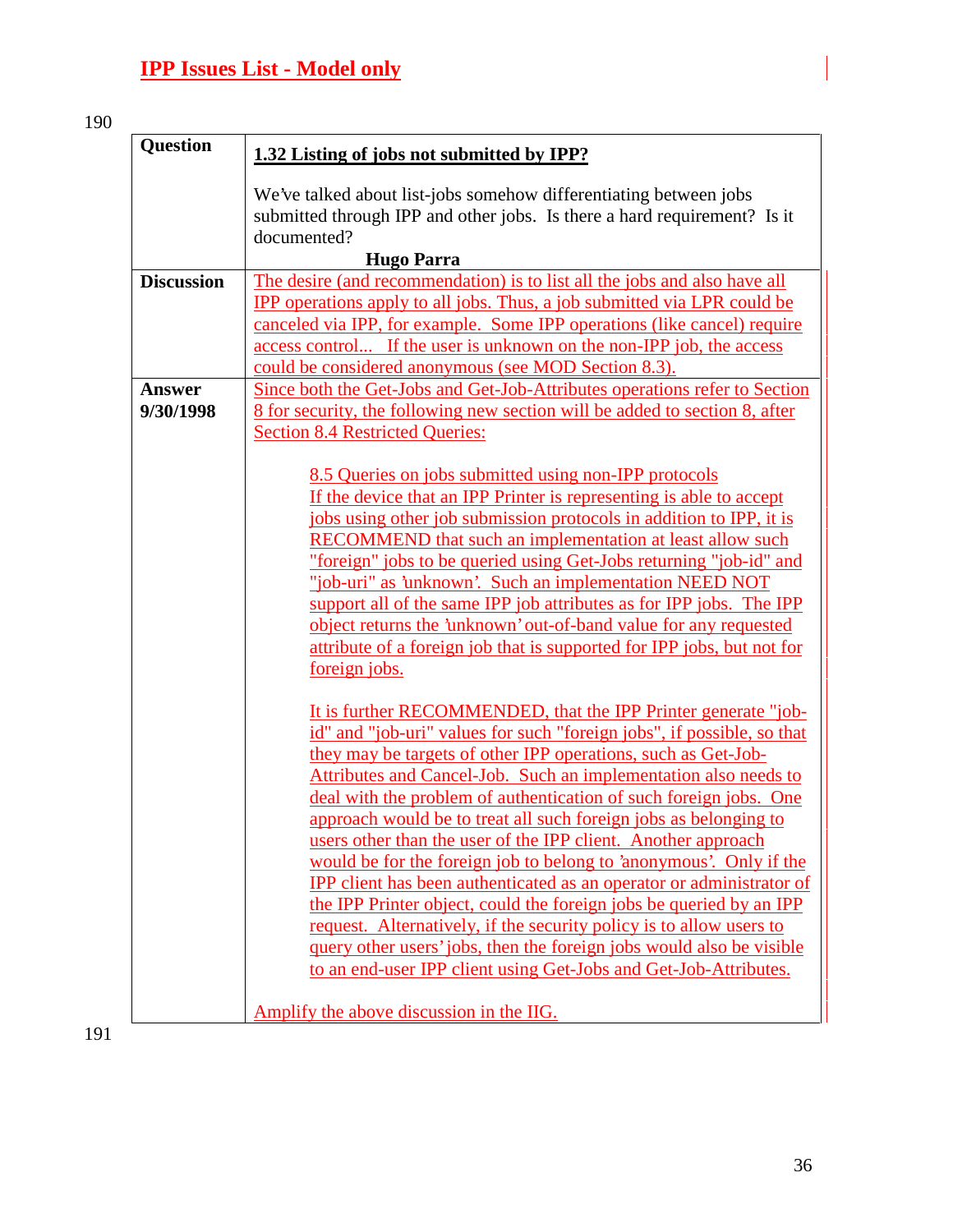| <b>Question</b>            | <b>1.33 Equality between different syntaxes?</b>                                                                                                                                                                                                                                                                                                                                                                                                                                                                                                                                                                                                                                                                                                                                                                         |
|----------------------------|--------------------------------------------------------------------------------------------------------------------------------------------------------------------------------------------------------------------------------------------------------------------------------------------------------------------------------------------------------------------------------------------------------------------------------------------------------------------------------------------------------------------------------------------------------------------------------------------------------------------------------------------------------------------------------------------------------------------------------------------------------------------------------------------------------------------------|
|                            | When checking for equality or containment (e.g., "IF NOT in the Printer<br>object's 'job-hold-until-supported' attribute ") is value type considered?<br>Is a value of type 'nameWithoutLanguage' considered equal to a value of<br>type 'nameWithLanguage' if the default language for the context of the<br>'nameWithoutLanguage' value is the same as the language explicit in the<br>'nameWithLanguage' value? Can a 'name' match a 'keyword'?<br>IF a 'nameWithoutLanguage' value in the appropriate natural language<br>context CAN match a 'nameWithLanguage' value, is there any harm (other<br>than a negligible increase in network bandwidth consumption) in an<br>application promoting ALL 'name' and 'text' attribute values to<br>'nameWithLanguage' and 'textWithLanguage' values?<br><b>Carl Kugler</b> |
| <b>Discussion</b>          | When checking for equality or containment (e.g., "IF NOT in the Printer                                                                                                                                                                                                                                                                                                                                                                                                                                                                                                                                                                                                                                                                                                                                                  |
|                            | object's 'job-hold-until-supported' attribute ") is value type considered?<br>Is a value of type 'nameWithoutLanguage' considered equal to a value of<br>type 'nameWithLanguage' if the default language for the context of the<br><u>'nameWithoutLanguage' value is the same as the language explicit in the</u><br>'nameWithLanguage' value? (Yes, under these circumstances, but not if<br>the defaults are different because then the semantics implied by the values<br>may not match).                                                                                                                                                                                                                                                                                                                             |
|                            | <u>Can a 'name' match a 'keyword'? (Yes, possibly, under these</u><br>circumstances but not in general). (Need clarification on the question).                                                                                                                                                                                                                                                                                                                                                                                                                                                                                                                                                                                                                                                                           |
|                            | IF a 'nameWithoutLanguage' value in the appropriate natural language<br>context CAN match a 'nameWithLanguage' value, is there any harm (other<br>than a negligible increase in network bandwidth consumption) in an<br>application promoting ALL 'name' and 'text' attribute values to<br>nameWithLanguage' and 'textWithLanguage' values?                                                                                                                                                                                                                                                                                                                                                                                                                                                                              |
|                            | No harm Another way to state the question is if a client sends an<br>attribute then queries it back must the tagging be identical in the<br>response We said no.                                                                                                                                                                                                                                                                                                                                                                                                                                                                                                                                                                                                                                                         |
|                            | Keywords are intended to be localized by the client. Keywords on the wire<br>are not localized, however. If the server also supports some<br>administratively defined names, the client realizes these are already<br>localized by the server.<br>Administrator has defined a name and the client can supply that either<br>with or without language.                                                                                                                                                                                                                                                                                                                                                                                                                                                                    |
| <b>Answer</b><br>9/30/1998 | The following text is to be added to make a new section under 4.1.1 'text':<br>4.1.1.3 Matching 'textWithLanguage' and 'textWithoutLanguage'                                                                                                                                                                                                                                                                                                                                                                                                                                                                                                                                                                                                                                                                             |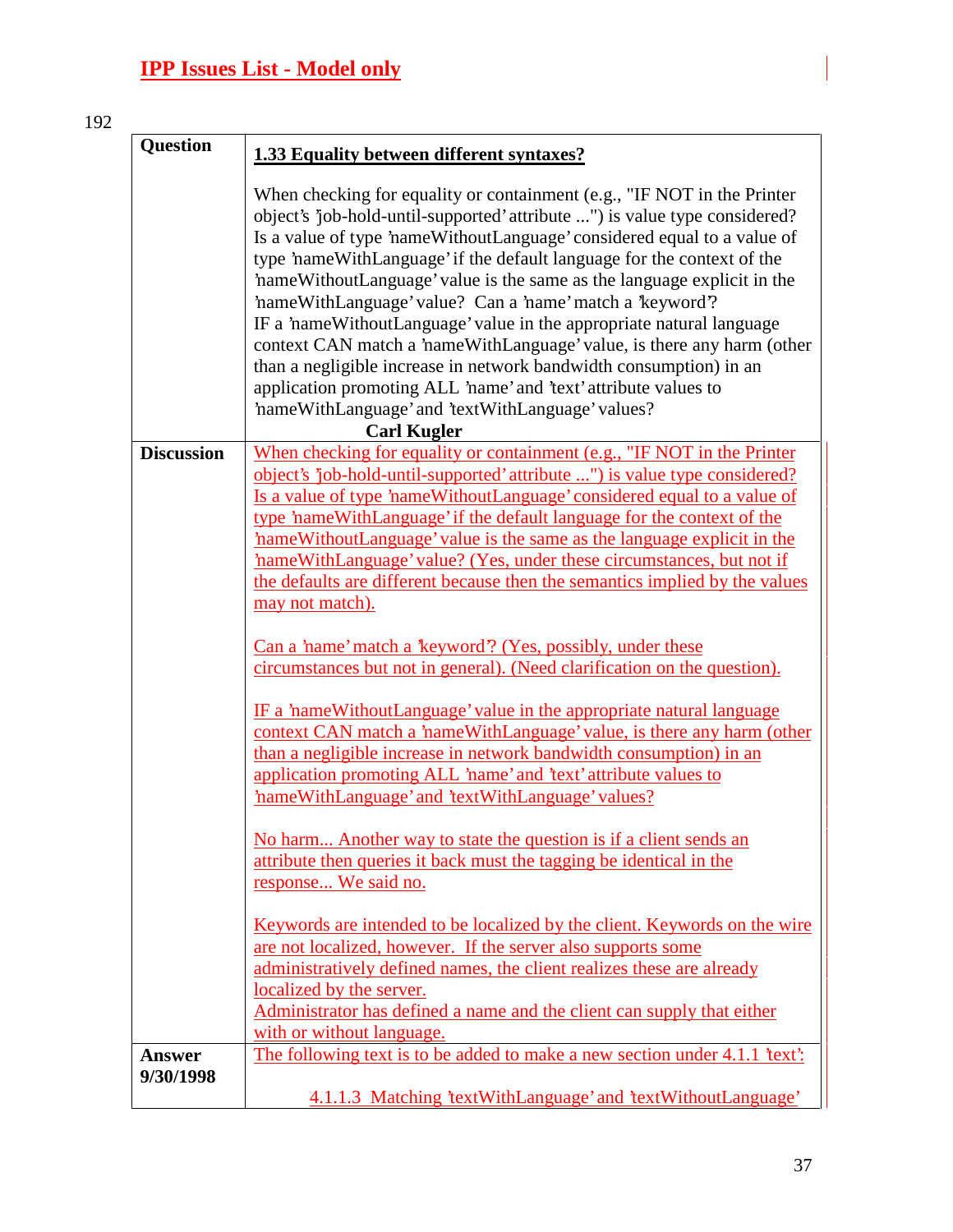| For purposes of matching 'text' values for equality in job               |
|--------------------------------------------------------------------------|
| validation, where a client-supplied value for attribute "xxx" is         |
| checked to see if the value is among the values of the Printer's         |
| corresponding "xxx-supported" attribute, the following match             |
| criteria apply:                                                          |
|                                                                          |
| <u>1. The attribute syntax and value of "xxx" supplied by the client</u> |
| MUST be identical to the attribute syntax and value of one of            |
| the values of the corresponding Printer's "xxx-supported"                |
| attribute. For example, the client-supplied 'keyword' 'iso-a4-           |
| white' does not match the Printer's 'name' 'iso-a4-white', even if       |
| the Printer's "natural-language-configured" is 'us-en'.                  |
| 2. For purposes of matching 'text' attributes, the attribute value       |
| comparison SHOULD include a case-insensitive algorithm and               |
| MAY include other equivalencies, such as accent-insensitive              |
| matching, depending on language and implementation.                      |
| 3. For purposes of matching 'text' attributes, the implicit or           |
| explicit natural language of the "xxx" value supplied by the             |
| client MUST be the same as the implicit or explicit natural              |
| language of the Printer's "xxx-supported" attribute. For                 |
| example, a client's nameWithoutLanguage value with an 'en'               |
| "attributes-natural-language" will match either a Printer's "xxx-        |
| supported value which is $(1)$ 'en' textWithLanguage or $(2)$            |
| textWithoutLanguage with an 'en' "natural-language-                      |
| configured". Similarly, a client's 'en' textWithLanguage value           |
| will match either a Printer's "xxx-supported value which is (1)          |
| 'en' textWithLanguage or (2) textWithoutLanguage with an 'en'            |
| "natural-language-configured".                                           |
| 4. Whether the country part of the natural language has to match         |
| depends on implementation. So a client's 'en' MAY or MAY                 |
| NOT match a Printer's 'en-us' or 'en-gb'. Similarly, a client's          |
| 'en-us' MAY or MAY NOT match a Printer's 'en'. A client's                |
| 'en-gb' SHOULD NOT match a Printer's 'en-us'.                            |
| and add the <u>following</u> as a new section 4.1.2.3:                   |
|                                                                          |
| 4.1.2.3 Matching 'nameWithLanguage' and                                  |
| 'nameWithoutLanguage'                                                    |
|                                                                          |
| For purposes of matching 'name' values for equality in job               |
| validation, where a client-supplied value for attribute "xxx" is         |
| checked to see if the value is among the values of the Printer's         |
| corresponding "xxx-supported" attribute, the analogous rules apply       |
| to 'name' attribute values as described in Section 4.1.1.3 for 'text'    |
| attribute values.                                                        |
|                                                                          |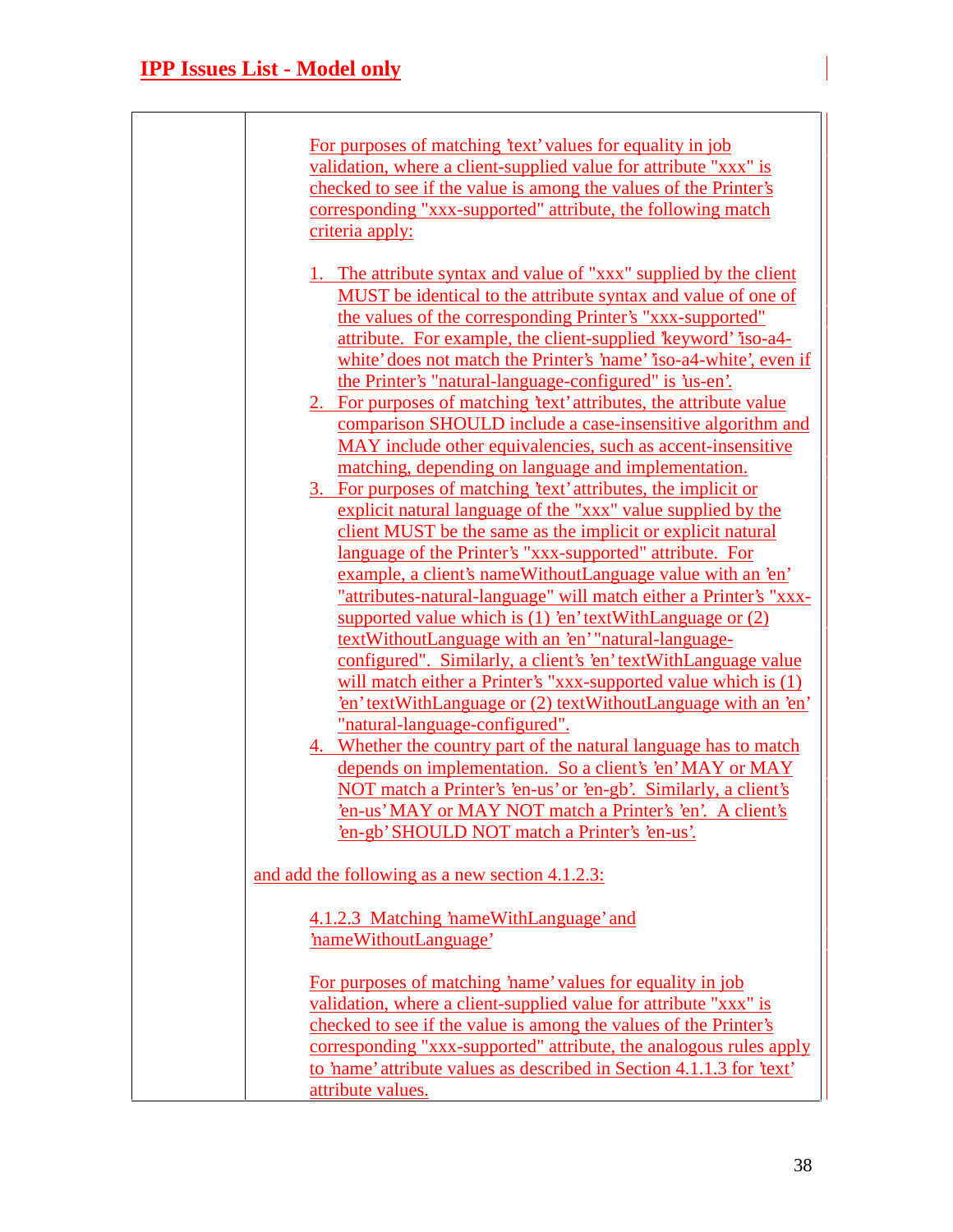| <b>Question</b>   | <b>1.34 Equality between "natural language" tags?</b>                                                                                                                                                                                                                                                                                                |
|-------------------|------------------------------------------------------------------------------------------------------------------------------------------------------------------------------------------------------------------------------------------------------------------------------------------------------------------------------------------------------|
|                   | Is natural language considered when comparing 'name' attributes (e.g.,<br>"job-originating-user-name", "media", "job-hold-until-supported")?<br>[Assertion: ALL 'text' and 'name' attributes have an associated natural<br>language, either explicitly or implicitly.] If so, how strict is the<br>comparison? Does "en" match "en-us", for example? |
|                   | <b>Carl Kugler</b>                                                                                                                                                                                                                                                                                                                                   |
| <b>Discussion</b> |                                                                                                                                                                                                                                                                                                                                                      |
| Answer            | If the country part of the natural language differ then they don't match. If                                                                                                                                                                                                                                                                         |
| 9/30/1998         | one country part is omitted and the other is explicit, then whether they<br>match depends on implementation. See answer to 1.33.                                                                                                                                                                                                                     |

194

| <b>Question</b>   | 1.35 Names for enums?                                                                                                                                                                                                                                                                                           |
|-------------------|-----------------------------------------------------------------------------------------------------------------------------------------------------------------------------------------------------------------------------------------------------------------------------------------------------------------|
|                   | Section 14 (Appendix B) of the "Model and Semantics" document<br>includes the following: "The name of the enum is the suggested status<br>message for US English"                                                                                                                                               |
|                   | The name of the enum for unqualified success $(0x0000)$ is 'successful-ok'.<br>Shouldn't its corresponding status message be "successful-ok"? If so,<br>there is another discrepancy in Appendix A of the "Encoding and<br>Transport" document where "OK" is used as the status-message for<br>'successful-ok'. |
|                   | <b>Hugo Parra</b>                                                                                                                                                                                                                                                                                               |
| <b>Discussion</b> | Also, isn't "successful-ok" redundant? We could save a few bytes and<br>shorten that to "successful" without losing any information. Similarly<br>with "successful-ok-ignored-or-substituted-attributes" and "successful-ok-<br>conflicting-attributes".                                                        |
|                   | <b>Carl Kugler</b>                                                                                                                                                                                                                                                                                              |
| Answer            | No change to MOD. Make the editorial change to PRO to change the                                                                                                                                                                                                                                                |
| 9/30/1998         | status message from 'OK' to 'successful-ok'.                                                                                                                                                                                                                                                                    |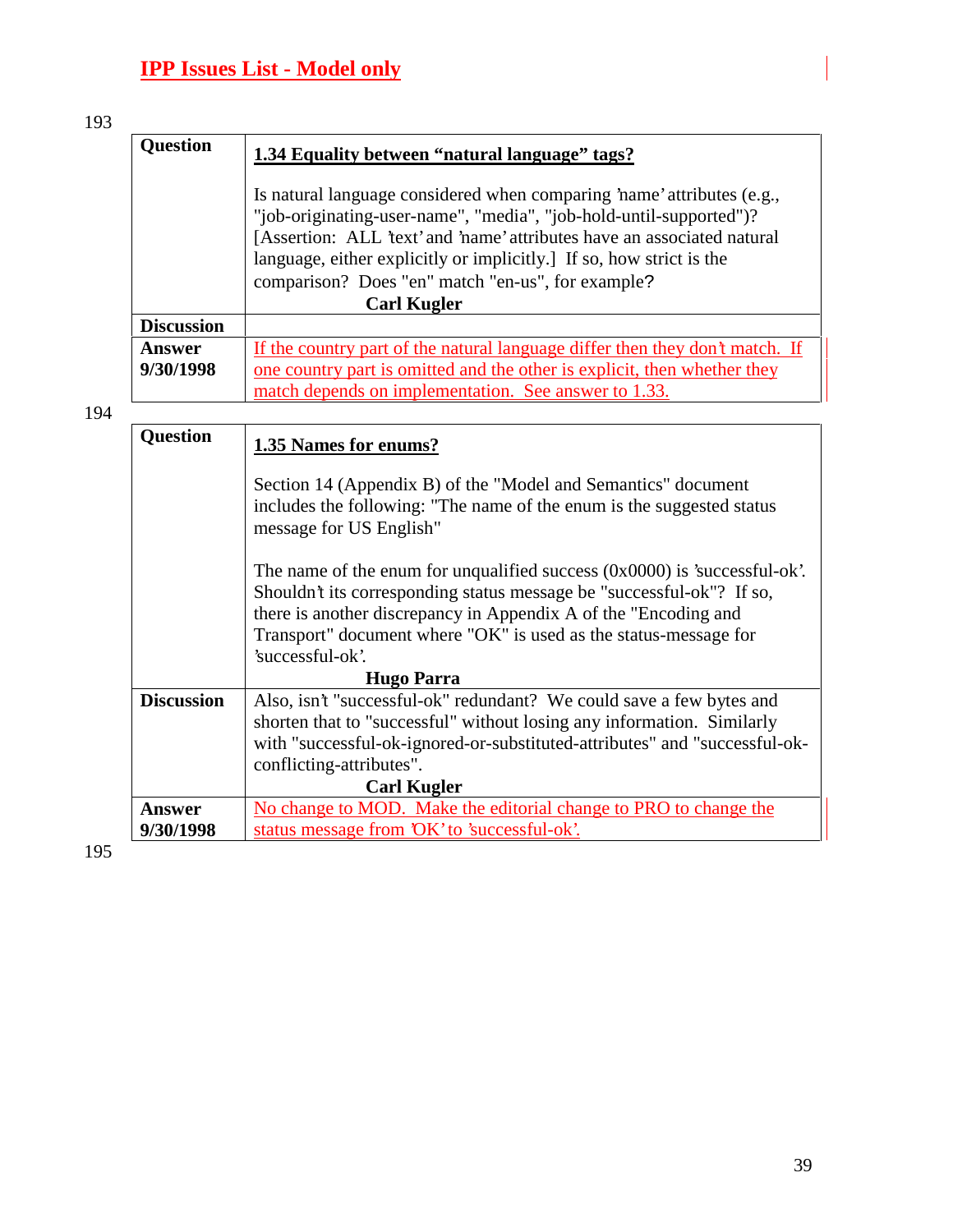| <b>Question</b>   | 1.36 Request-id in response when validation fails?                                                                                                                                                                                                                                                                                                                                                                                                                                                                                                                                                                       |
|-------------------|--------------------------------------------------------------------------------------------------------------------------------------------------------------------------------------------------------------------------------------------------------------------------------------------------------------------------------------------------------------------------------------------------------------------------------------------------------------------------------------------------------------------------------------------------------------------------------------------------------------------------|
|                   | Suppose the Printer object, while parsing an IPP requests, fails to validate<br>the "request-id" in the incoming payload (because the packet was<br>incomplete or because the value is not between 1 and $2^{**}31-1$ ). The<br>documents indicates that the Printer object should return a 'client-error-<br>bad-request' status code. That's fine; now my question: What request-id<br>should the Printer object include in the response (I'm assuming that<br>responses with error status codes must also include version, request-id,<br>charset, etc.)? Should 0 be used to handle this cases?<br><b>Hugo Parra</b> |
| <b>Discussion</b> | I can't remember if the request-id is the same as a request                                                                                                                                                                                                                                                                                                                                                                                                                                                                                                                                                              |
|                   | "transaction-id", but if it is, the server never validates this field. It is<br>set by the client and echoed back by the server in the corresponding<br>response. There is no validity check made by the server (that I am aware<br>of).                                                                                                                                                                                                                                                                                                                                                                                 |
|                   | <b>Randy Turner</b>                                                                                                                                                                                                                                                                                                                                                                                                                                                                                                                                                                                                      |
|                   | I'm reading section 16.3.3 of the "Model and Semantics" document.                                                                                                                                                                                                                                                                                                                                                                                                                                                                                                                                                        |
|                   | <b>Hugo Parra</b>                                                                                                                                                                                                                                                                                                                                                                                                                                                                                                                                                                                                        |
|                   | I see what you're talking about, but I don't think 16.3.3 should be in the                                                                                                                                                                                                                                                                                                                                                                                                                                                                                                                                               |
|                   | document (just my opinion). The request-id should be an unsigned opaque                                                                                                                                                                                                                                                                                                                                                                                                                                                                                                                                                  |
|                   | value to the server. If I were you I would just return whatever value the<br>client gave you; IMHO, it's the safe bet.                                                                                                                                                                                                                                                                                                                                                                                                                                                                                                   |
|                   | <b>Randy Turner</b>                                                                                                                                                                                                                                                                                                                                                                                                                                                                                                                                                                                                      |
|                   | If you get a request ID of $0$ (which is invalid) or if the request ID is                                                                                                                                                                                                                                                                                                                                                                                                                                                                                                                                                |
|                   | somehow otherwise unintelligible, then what should the request ID be in                                                                                                                                                                                                                                                                                                                                                                                                                                                                                                                                                  |
|                   | the response? We need a special value. 0 is not a legal value for request                                                                                                                                                                                                                                                                                                                                                                                                                                                                                                                                                |
|                   | <u>ID so should we return 0? Does a server really have to reject a request ID</u>                                                                                                                                                                                                                                                                                                                                                                                                                                                                                                                                        |
|                   | of 0? This is a MIB issue not HTTP. But what about other forms of                                                                                                                                                                                                                                                                                                                                                                                                                                                                                                                                                        |
|                   | corruption? Every IPP request needs a response. The issue is, should you                                                                                                                                                                                                                                                                                                                                                                                                                                                                                                                                                 |
|                   | validate request Ids? Randy says you can't have a corrupt request ID. If                                                                                                                                                                                                                                                                                                                                                                                                                                                                                                                                                 |
|                   | you get 4 complete bytes, you just return the ID. If you never get to the<br>point where you have received the entire request ID then use 0 in the                                                                                                                                                                                                                                                                                                                                                                                                                                                                       |
|                   | return.                                                                                                                                                                                                                                                                                                                                                                                                                                                                                                                                                                                                                  |
|                   | <b>IPP WG Meeting</b>                                                                                                                                                                                                                                                                                                                                                                                                                                                                                                                                                                                                    |
| <b>Answer</b>     | Change the 2nd paragraph of Section 3.1.2:                                                                                                                                                                                                                                                                                                                                                                                                                                                                                                                                                                               |
| 9/30/1998         | In addition, every invocation of an operation is identified by a                                                                                                                                                                                                                                                                                                                                                                                                                                                                                                                                                         |
|                   | "request-id" value. For each request, the client chooses the                                                                                                                                                                                                                                                                                                                                                                                                                                                                                                                                                             |
|                   | "request-id" which is an integer (possibly unique depending on                                                                                                                                                                                                                                                                                                                                                                                                                                                                                                                                                           |
|                   | client requirements) in the range from 1 to $2^{**}31 - 1$ (inclusive).                                                                                                                                                                                                                                                                                                                                                                                                                                                                                                                                                  |
|                   | This "request-id" allows clients to manage multiple outstanding                                                                                                                                                                                                                                                                                                                                                                                                                                                                                                                                                          |
|                   | requests. The receiving IPP object copies the client supplied<br>"request-id" attribute into the response so that the client can match                                                                                                                                                                                                                                                                                                                                                                                                                                                                                   |
|                   | the response with the correct outstanding request.                                                                                                                                                                                                                                                                                                                                                                                                                                                                                                                                                                       |
|                   |                                                                                                                                                                                                                                                                                                                                                                                                                                                                                                                                                                                                                          |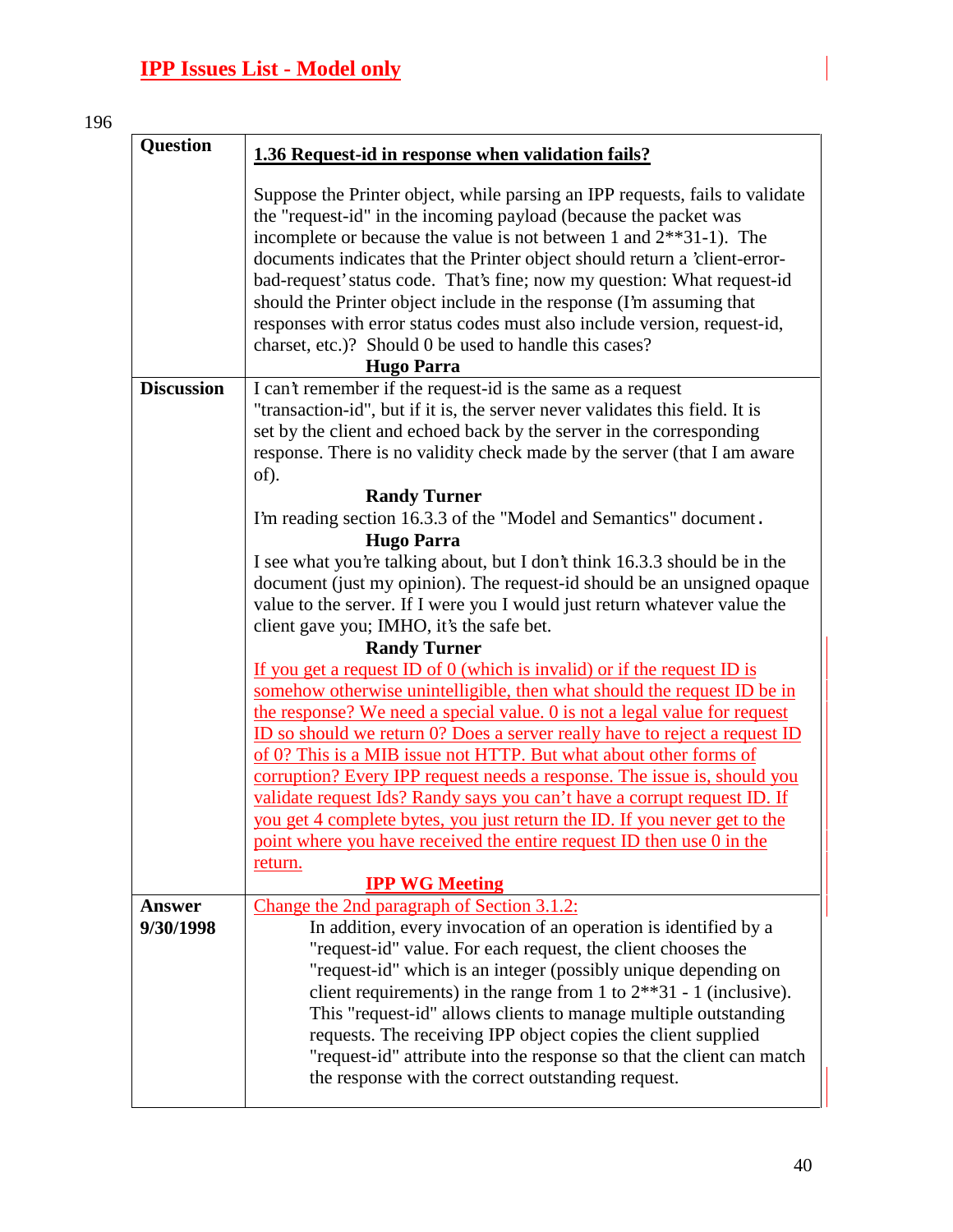| to:                                                                     |
|-------------------------------------------------------------------------|
| In addition, every invocation of an operation is identified by a        |
| "request-id" value. For each request, the client chooses the            |
| "request-id" which is MUST be an integer (possibly unique               |
| depending on client requirements) in the range from 1 to $2^{**}31 - 1$ |
| (inclusive). This "request-id" allows clients to manage multiple        |
| outstanding requests. The receiving IPP object copies all 32 bits of    |
| the client supplied "request-id" attribute into the response so that    |
| the client can match the response with the correct outstanding          |
| request, even if the "request-id" is out of range. If the request is    |
| terminated before the four octets of "request-id" are received, the     |
| <b>IPP</b> object returns a response with a "request-id" of 0.          |
|                                                                         |
| Also change 16.3.3 Validate the request identifier from:                |
| The Printer object checks to see if the "request-id" attribute          |
| supplied by the client is in range. If the value is not between 1 and   |
| $2**31 - 1$ (inclusive), the Printer object REJECTS the request and     |
| returns the 'client-error-bad-request' status code in the response.     |
|                                                                         |
| <u>to:</u>                                                              |
|                                                                         |
| The Printer object <b>SHOULD NOT</b> checks to see if the "request-id"  |
| attribute supplied by the client is in range: - If the value is not     |
| between 1 and $2^{**}31 - 1$ (inclusive), but copies all 32 bits, the   |
| Printer object REJECTS the request and returns the 'client error-       |
| bad-request' status code in the response.                               |
|                                                                         |
|                                                                         |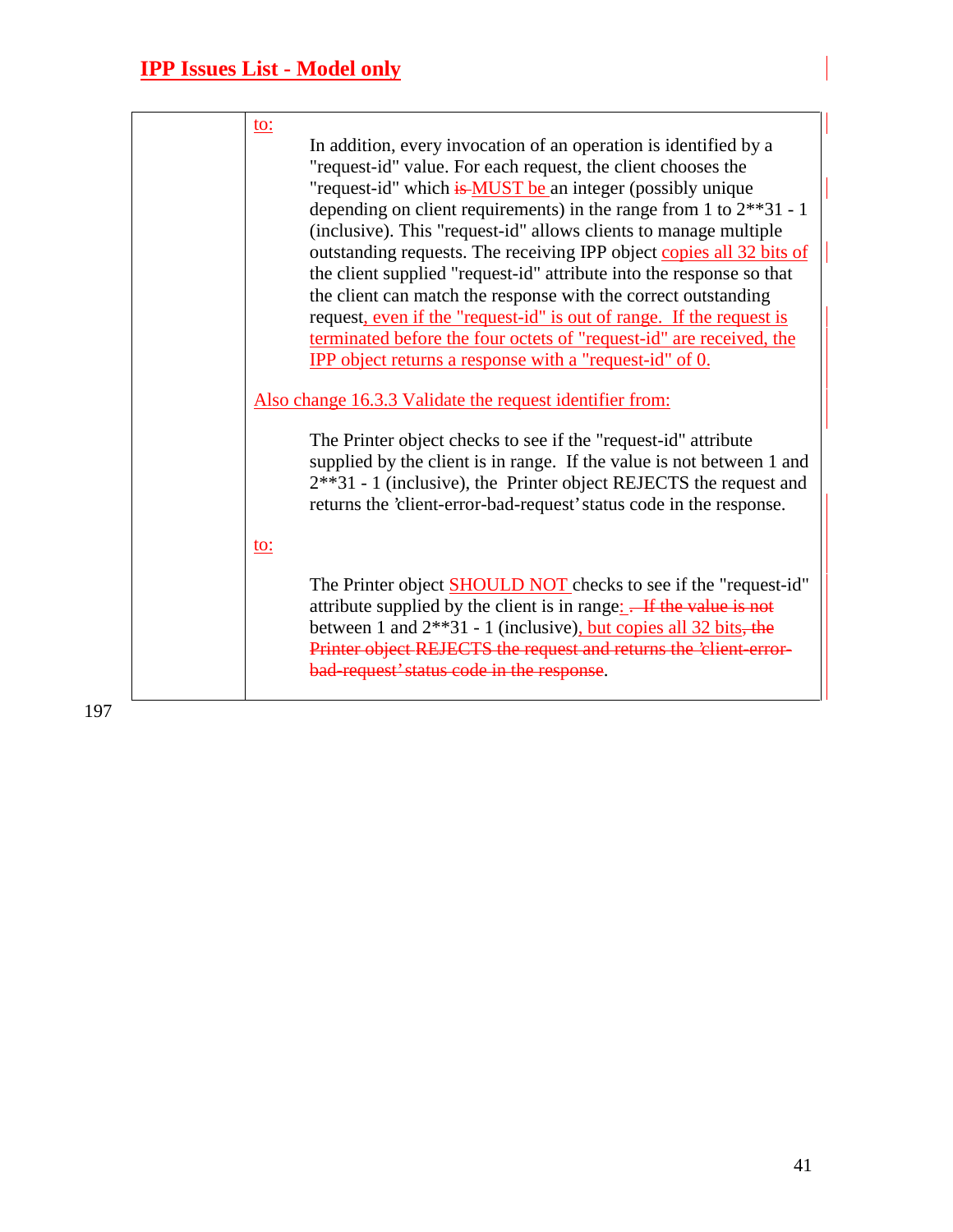| <b>Question</b>   | 1.37 Request-id in response when validation fails? None value for                                                                                     |
|-------------------|-------------------------------------------------------------------------------------------------------------------------------------------------------|
|                   | empty sets                                                                                                                                            |
|                   | I have discovered what I consider to be an unfortunate decision with<br>regard to the "none" value for empty sets?                                    |
|                   | The model documens states that the "none" value should be used as the                                                                                 |
|                   | value of a 1SetOf when the set is empty. In most cases, sets that are                                                                                 |
|                   | potentially empty contain keywords so the keyword "none" is used, but for                                                                             |
|                   | the 3 finishings attributes, the values are enums and thus the empty set is                                                                           |
|                   | represented by the enum 3. Currently there are no other attributes with                                                                               |
|                   | 1 Set Of values which can be empty and can contain values that are not                                                                                |
|                   | keywords. This exception requires special code and is a potential place<br>for bugs. It would have been better if we had chosen an out-of-band value, |
|                   | either "no-value" or some new value, such as "none". At this late date, it                                                                            |
|                   | is probably too late to change this, though I wonder if other                                                                                         |
|                   | implementations have dealt with this special case properly.                                                                                           |
|                   | <b>Bob Herriot</b>                                                                                                                                    |
| <b>Discussion</b> |                                                                                                                                                       |
| Answer            | No change to MOD. A 'none' value for enums is different than 'none' in                                                                                |
| 9/30/1998         | <u>keywords. Put a note in the IIG about this difference in handling 'none'</u>                                                                       |
|                   | depending on the attribute syntax.                                                                                                                    |

| <b>Question</b>   | 1.38 Syntax for boolean?                                                                                                                                                                                                                                                                                                                                                                                                                                             |
|-------------------|----------------------------------------------------------------------------------------------------------------------------------------------------------------------------------------------------------------------------------------------------------------------------------------------------------------------------------------------------------------------------------------------------------------------------------------------------------------------|
|                   | In section 4.1.11 the words say that "The boolean' attribute syntax<br>is similar to an enum with only two values: 'true' and 'false'. "<br>And in section 4.1.4 the words says "The 'enum' attribute syntax is an<br>enumerated integer value that is in the range from 1 to $2^{**}31 - 1$ (MAX)."<br>Does this mean, that a boolean attribute got a 32 bit size value?<br>In the protocol document, it says that a boolean is a byte size!<br><b>Henrik Holst</b> |
| <b>Discussion</b> |                                                                                                                                                                                                                                                                                                                                                                                                                                                                      |
| Answer            | Change the description for 'boolean' in Section 4.1.11 from:                                                                                                                                                                                                                                                                                                                                                                                                         |
| 9/30/1998         | The 'boolean' attribute syntax is similar to an enum with only two values:                                                                                                                                                                                                                                                                                                                                                                                           |
|                   | true' and 'false'.                                                                                                                                                                                                                                                                                                                                                                                                                                                   |
|                   | to:                                                                                                                                                                                                                                                                                                                                                                                                                                                                  |
|                   | The 'boolean' attribute syntax is similar to an enum with has only two                                                                                                                                                                                                                                                                                                                                                                                               |
|                   | values: 'true' and 'false'.                                                                                                                                                                                                                                                                                                                                                                                                                                          |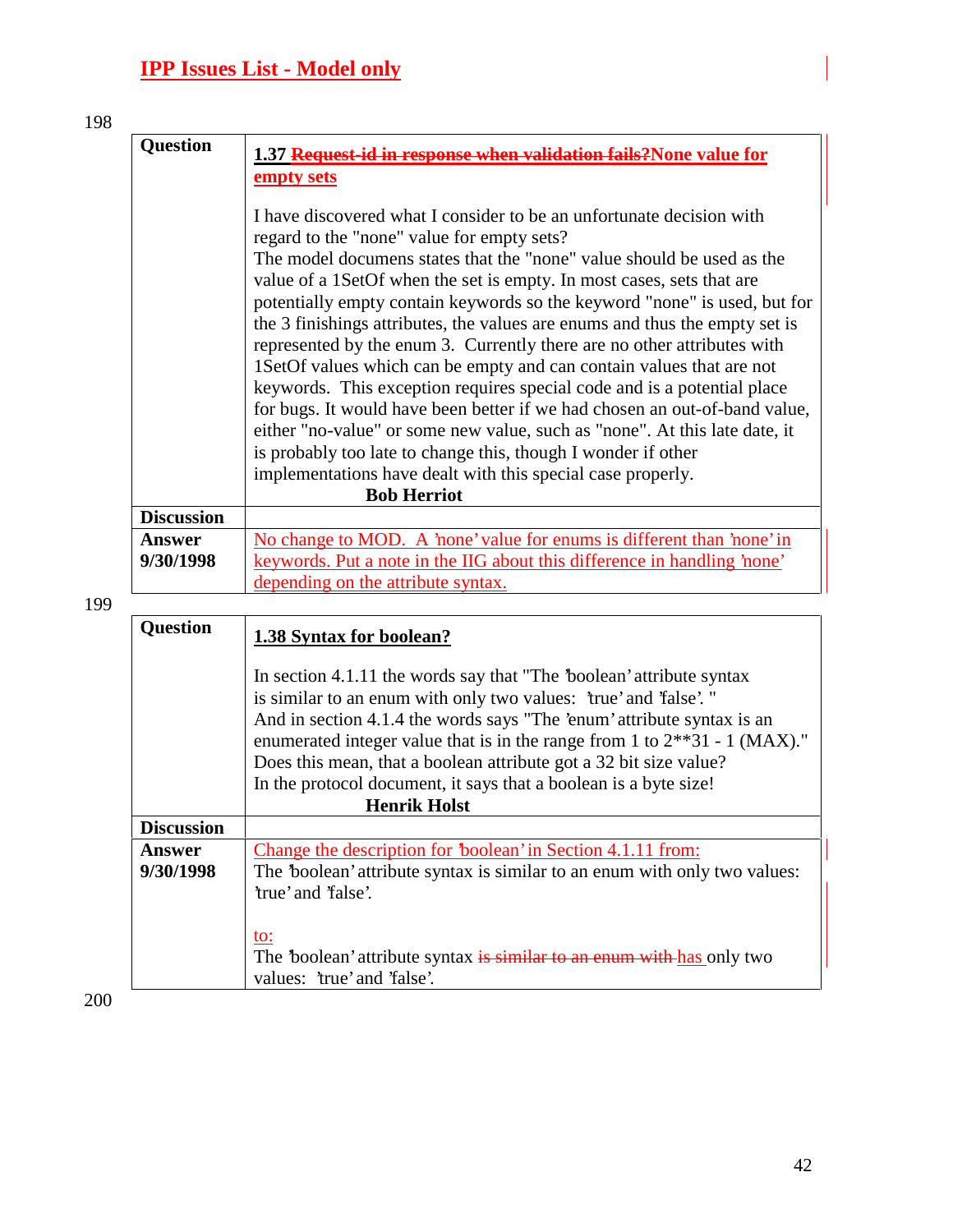| <b>Question</b>   | 1.39 Get-Jobs, my-jobs='true', and 'requesting-user-name' Syntax for           |
|-------------------|--------------------------------------------------------------------------------|
|                   | <del>hoolean</del> ?                                                           |
|                   | In section 3.2.6.1 'Get-Jobs Request' I wondered, if the attribute             |
|                   | 'my-jobs' is present and set to TRUE, MUST the 'requesting-user-name'          |
|                   | attribute be there to, and if it's not present what should the IPP printer do? |
|                   | <b>Henrik Holst</b>                                                            |
| <b>Discussion</b> | If the client does not supply a value for "requesting-user-name", the          |
|                   | printer MUST assume that the client is supplying some anonymous name,          |
|                   | such as "anonymous".                                                           |
|                   | <b>Carl Kugler</b>                                                             |
| <b>Answer</b>     | No change to MOD. Section 8.3 describes the various cases of                   |
| 9/30/1998         | "requesting-user-name" being present and not for any operation. Add            |
|                   | question to the FAQ with a pointer to Section 8.3.                             |

| <b>Question</b>   | <b>1.40 HTTP server resource?</b>                                                                                                                                                                                                                                                                                                                                |
|-------------------|------------------------------------------------------------------------------------------------------------------------------------------------------------------------------------------------------------------------------------------------------------------------------------------------------------------------------------------------------------------|
|                   | We've established that the "HTTP server resource" referred to in the<br>document is either 1) an IPP Printer, or 2) an IPP Job. If we<br>substitute the words "IPP Printer (or IPP Job)" for "HTTP Server<br>resource" in the original sentence, we get:                                                                                                         |
|                   | $>$ Once the IPP Printer (or IPP Job) begins to process the HTTP request, it<br>might get the reference to the appropriate IPP Printer object from either<br>the HTTP URI (using to the context of the HTTP server for relative<br>URLs) or from the URI within the operation request; the choice is up to<br>the implementation.                                |
|                   | I cannot understand this sentence. What are the words "appropriate IPP"<br>Printer object" referring to in this sentence? Why would a Printer or<br>Job object processing an IPP request need a "reference to the<br>appropriate IPP Printer object"? What is the Printer or Job supposed to<br>do with the reference?                                           |
|                   | Note: I realize that the sentence in the document says "begins to<br>process the HTTP request", not "IPP request". However, if the "HTTP<br>server resource" processes only the HTTP part of the request (and not<br>the IPP), then there is no choice to use the URI within the IPP<br>operation request, so the sentence makes no sense.<br><b>Carl Kugler</b> |
| <b>Discussion</b> | I tend to follow the saying "Be conservative in what you send, and liberal<br>in what you accept"                                                                                                                                                                                                                                                                |
|                   | Whether the text says MUST or not, IMHO we should be designing<br>clients and servers to handle a "connection: close" header whenever it is                                                                                                                                                                                                                      |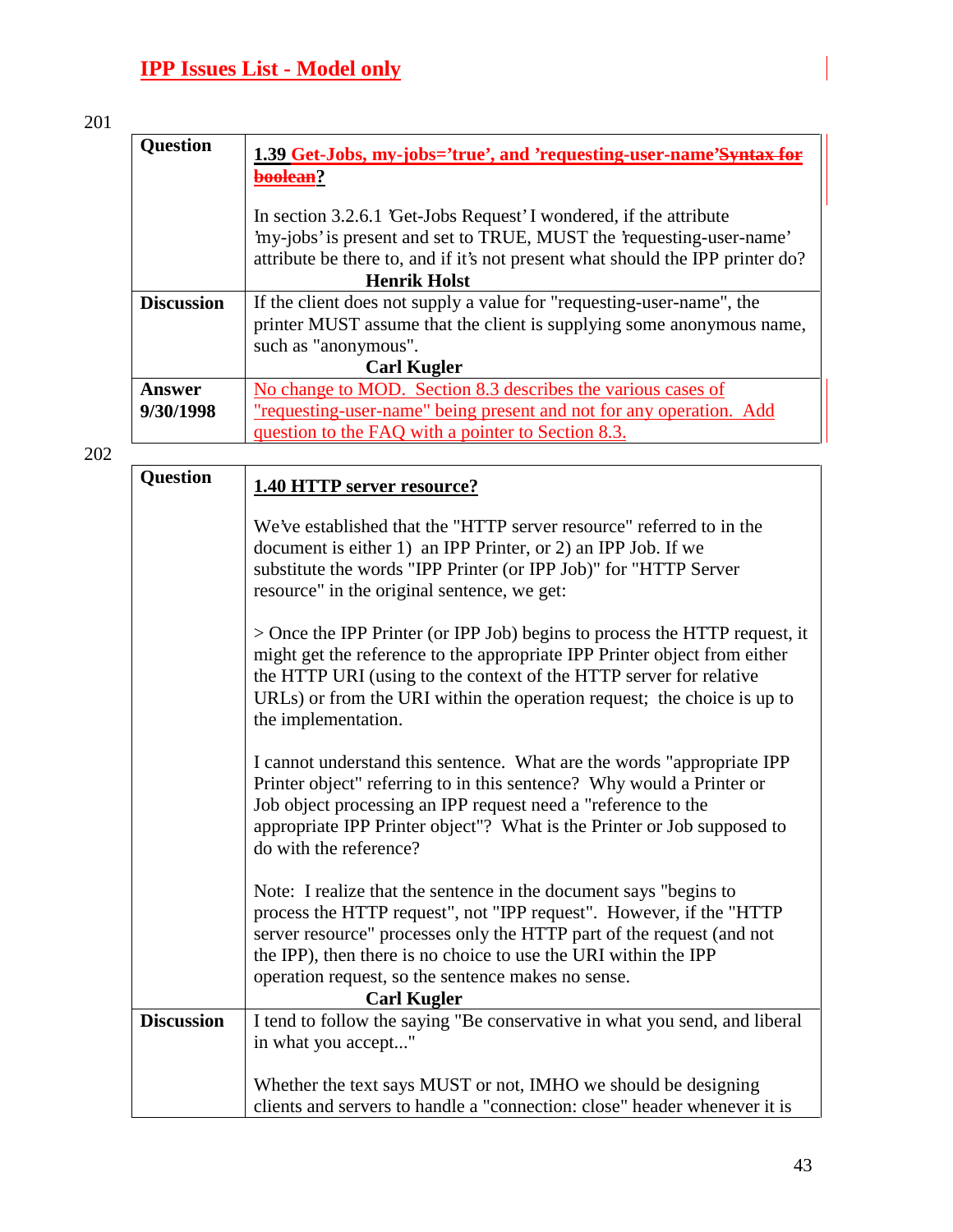|                   | received and still function normally, albeit with possibly less performance.                                                                                                                                                |
|-------------------|-----------------------------------------------------------------------------------------------------------------------------------------------------------------------------------------------------------------------------|
|                   | Since I am not working on a client, I cannot speak for what clients are or<br>will actually do, but I do think the client end should drive the connection<br>status, whevever possible.                                     |
|                   | <b>Randy Turner</b>                                                                                                                                                                                                         |
|                   | I agree that the client and server must accept the Connection: close header.<br>I'm wondering how to satisfy the requirement that the client and server<br><b>MUST</b>                                                      |
|                   | include this header for the last operation in a sequence of operations.                                                                                                                                                     |
|                   | Specifically, how do the client and server know, a priori, that the current                                                                                                                                                 |
|                   | operation is the last operation in a sequence (and therefore MUST include                                                                                                                                                   |
|                   | the Co                                                                                                                                                                                                                      |
|                   | nnection: close header)?                                                                                                                                                                                                    |
|                   | <b>Carl Kugler</b>                                                                                                                                                                                                          |
| <b>Answer</b>     | Duplicates Issue 2.14. This is a PRO issue, not a MOD issue.                                                                                                                                                                |
| 9/30/1998         |                                                                                                                                                                                                                             |
|                   |                                                                                                                                                                                                                             |
| <b>Question</b>   | 1.41 Empty attribute and delimiter?                                                                                                                                                                                         |
|                   | Some server implementations do not add delimiters for empty attribute<br>group, and some client implementations assumed delimiters will always<br>be there even if the attribute group is empty. We should make it clear if |
|                   | delimiter is required if the corresponding attribute group is empty.<br>Yuji Sasaki                                                                                                                                         |
| <b>Discussion</b> |                                                                                                                                                                                                                             |

**Answer 9/30/1998** Duplicate of Issue 1.17.

203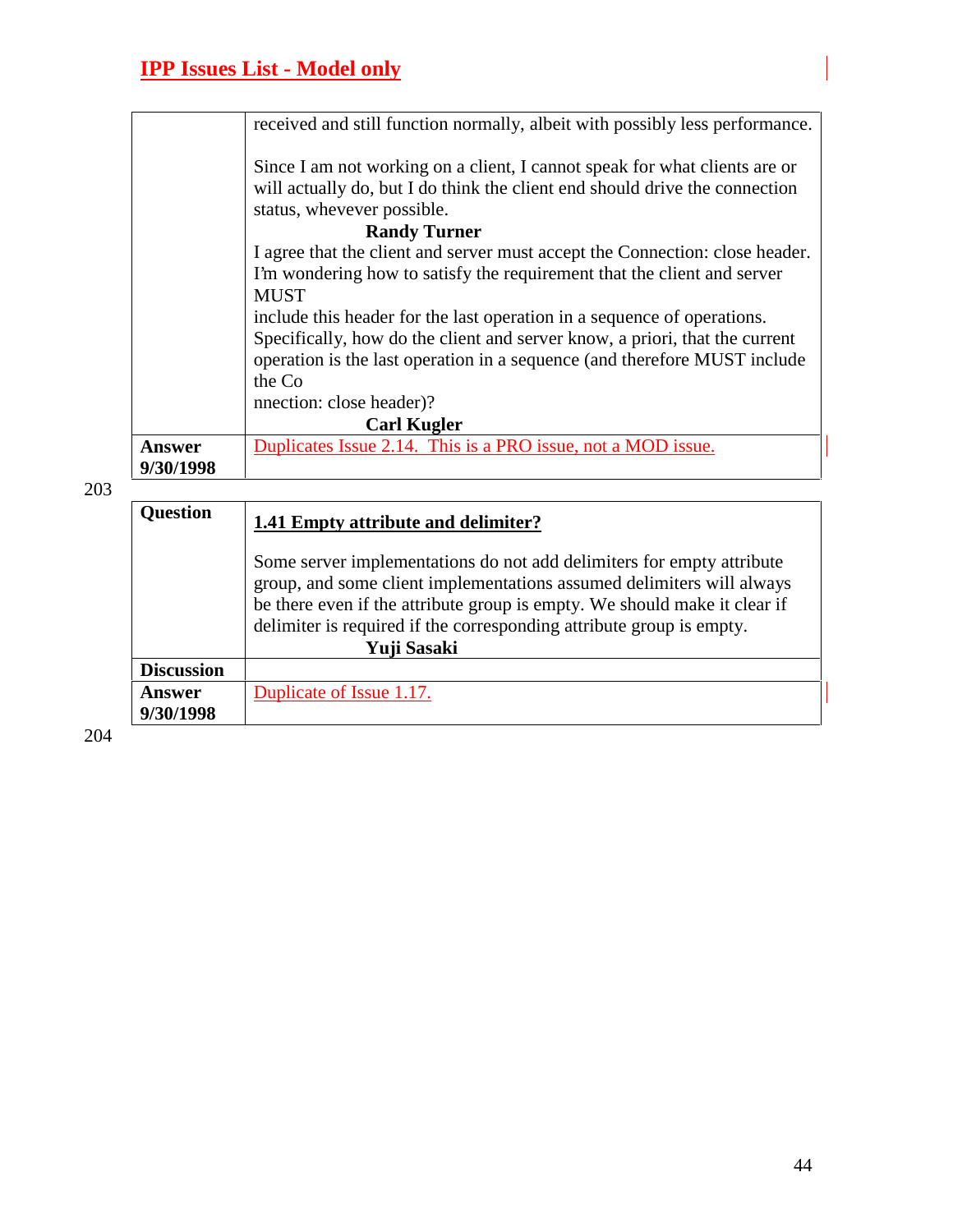| Question                   | 1.42 Spooling jobs?                                                                                                                                                                                                                                                                                                                                                                                                                                                                                                                                                                                               |
|----------------------------|-------------------------------------------------------------------------------------------------------------------------------------------------------------------------------------------------------------------------------------------------------------------------------------------------------------------------------------------------------------------------------------------------------------------------------------------------------------------------------------------------------------------------------------------------------------------------------------------------------------------|
|                            | Many "print server" productssuch as Intel NetPort or HP JetDirect<br>has limited resource (i.e memory or HDD capacity), so it is impossible to<br>"spool" job document. They can support job commands(Get-jobs, Get-job-<br>attributes, etc), however because of lack of spooling capabilities, they<br>can handle only one job at a time. Until the first job is complete, the<br>following jobs cannot be processed. But many IPP test suite assumed<br>the server can "spool" jobs, so caused many errors on my (JCI) IPP print<br>server implementation, which has only 128Kbyte RAM and of course no<br>HDD. |
|                            | Is it required for all IPP servers to MUST be able to spool jobs?<br>Yuji Sasaki                                                                                                                                                                                                                                                                                                                                                                                                                                                                                                                                  |
| <b>Discussion</b>          |                                                                                                                                                                                                                                                                                                                                                                                                                                                                                                                                                                                                                   |
| <b>Answer</b><br>9/30/1998 | No change to MOD. It is not required for an implementation to spool.<br>Don't run spooling tests on non-spooling printers. Some of the scripts can<br>be fixed so that they do not require multiple jobs.                                                                                                                                                                                                                                                                                                                                                                                                         |
| 206<br>207                 |                                                                                                                                                                                                                                                                                                                                                                                                                                                                                                                                                                                                                   |
| <b>Question</b>            | 1.43 Target URI?                                                                                                                                                                                                                                                                                                                                                                                                                                                                                                                                                                                                  |
|                            | The IPP specification says the "third" operation attribute MUST be the<br>target URI, however some implementation does not include target URI at                                                                                                                                                                                                                                                                                                                                                                                                                                                                  |

|                   | $1.70$ $1.41$ cut $0.1$                                                                                                                                                                                                            |
|-------------------|------------------------------------------------------------------------------------------------------------------------------------------------------------------------------------------------------------------------------------|
|                   | The IPP specification says the "third" operation attribute MUST be the<br>target URI, however some implementation does not include target URI at<br>all, and some others includes the URI but not at "third" place.<br>Yuji Sasaki |
| <b>Discussion</b> |                                                                                                                                                                                                                                    |
| Answer            | REQUIRED for clients to supply in the request and in the proper place.                                                                                                                                                             |
| 9/30/1998         | Change Section 16 so that the IPP object is NOT REQUIRED to check the                                                                                                                                                              |
|                   | request for the target URI. See answer for Issue 1.22.                                                                                                                                                                             |

| <b>Question</b>            | 1.44 Target URI and HTTP URI?                                                                                                                                                                                                                                                                                                               |
|----------------------------|---------------------------------------------------------------------------------------------------------------------------------------------------------------------------------------------------------------------------------------------------------------------------------------------------------------------------------------------|
|                            | When issuing JOB related commands, the target URI could be a printer-<br>URI with a job-ID or simply a job-URI. But the relation between target<br>URI and HTTP URI seems to be unclear. For example, sending a Cancel-<br>job request to a JOB-URI(as HTTP URI) with a printer-URI and a job-ID<br>as the target URI is OK?<br>Yuji Sasaki |
| <b>Discussion</b>          |                                                                                                                                                                                                                                                                                                                                             |
| <b>Answer</b><br>9/30/1998 | Same as Issue 2.14.                                                                                                                                                                                                                                                                                                                         |